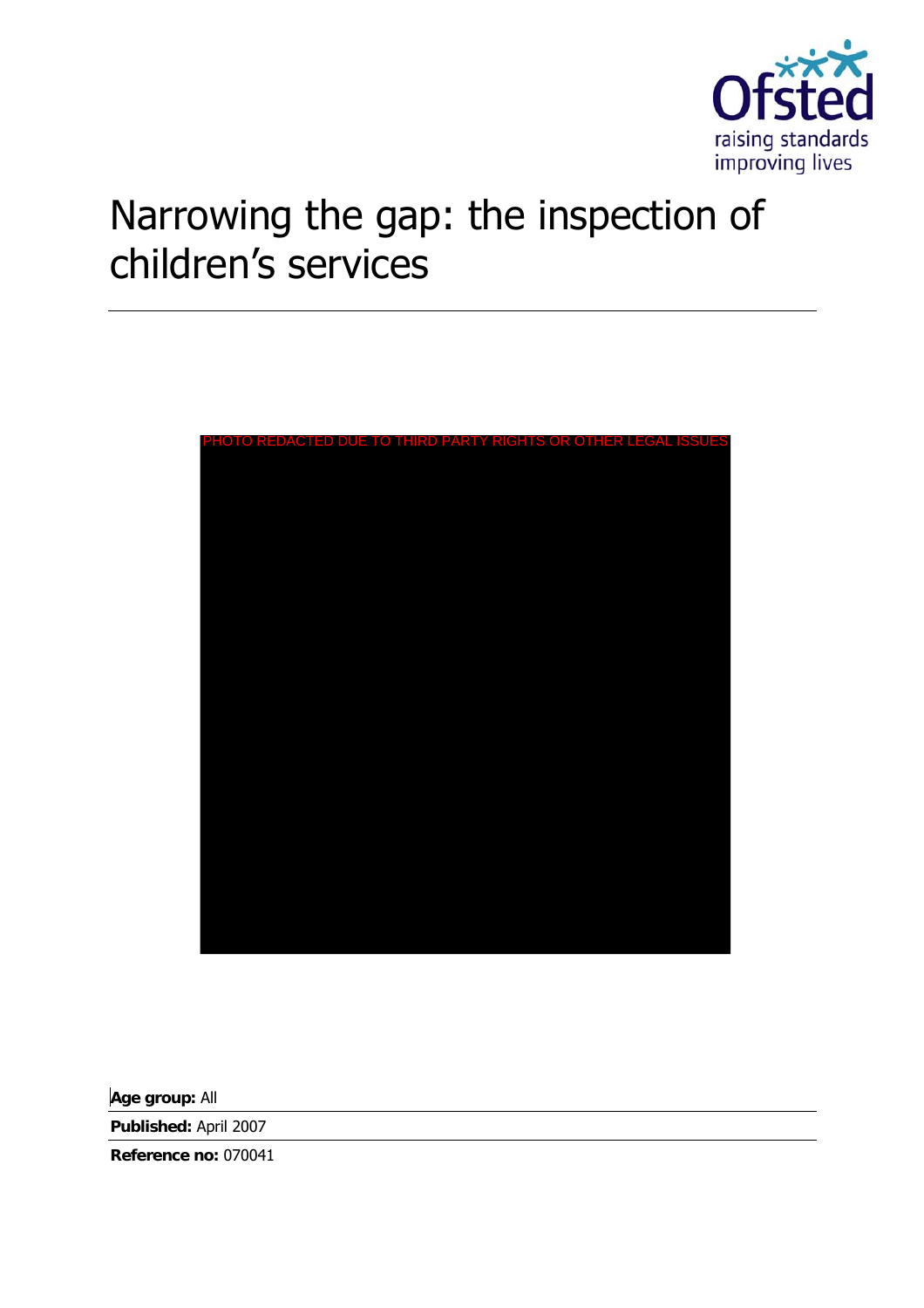This document may be reproduced in whole or in part for non-commercial educational purposes, provided that the information quoted is reproduced without adaptation and the source and date of publication are stated.

Alexandra House 33 Kingsway London WC2B 6SE No. 070041 www.ofsted.gov.uk T 08456 404040 Published April 2007 © Crown Copyright 2007

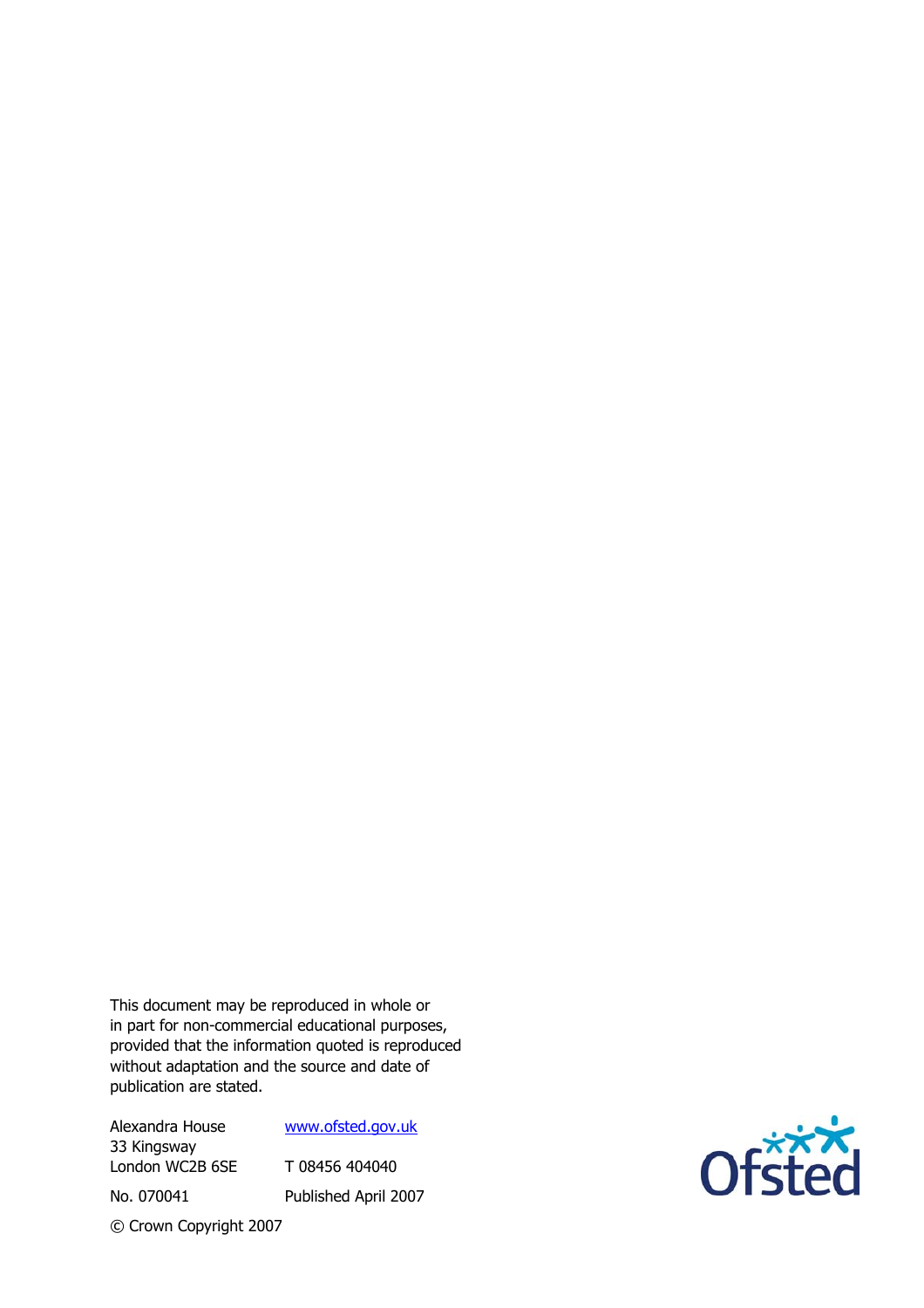# **Contents**

| <b>Executive summary</b>                                            | 4              |
|---------------------------------------------------------------------|----------------|
| Being healthy                                                       | 5              |
| Staying safe                                                        | 5              |
| Enjoying and achieving                                              | 6              |
| Making a positive contribution                                      | 6              |
| Achieving economic well-being                                       | 6              |
| Capacity to improve, including service management                   | 6              |
| <b>Key findings</b>                                                 | $\overline{7}$ |
| <b>Recommendations</b>                                              | 8              |
| <b>Evaluation of outcome areas</b>                                  | 9              |
| Being healthy                                                       | 9              |
| Staying safe                                                        | 11             |
| Enjoying and achieving                                              | 15             |
| Making a positive contribution                                      | 17             |
| Achieving economic well-being                                       | 21             |
| Capacity to improve including the management of children's services | 23             |
| <b>Notes</b>                                                        | 27             |
| The policy context for improving children's services                | 27             |
| Partnership working                                                 | 27             |
| Annual performance assessment                                       | 29             |
| Joint area reviews                                                  | 30             |
| Future developments in inspections                                  | 31             |
| Further information                                                 | 31             |
| Examples of practice in local areas                                 | 37             |
| References                                                          | 48             |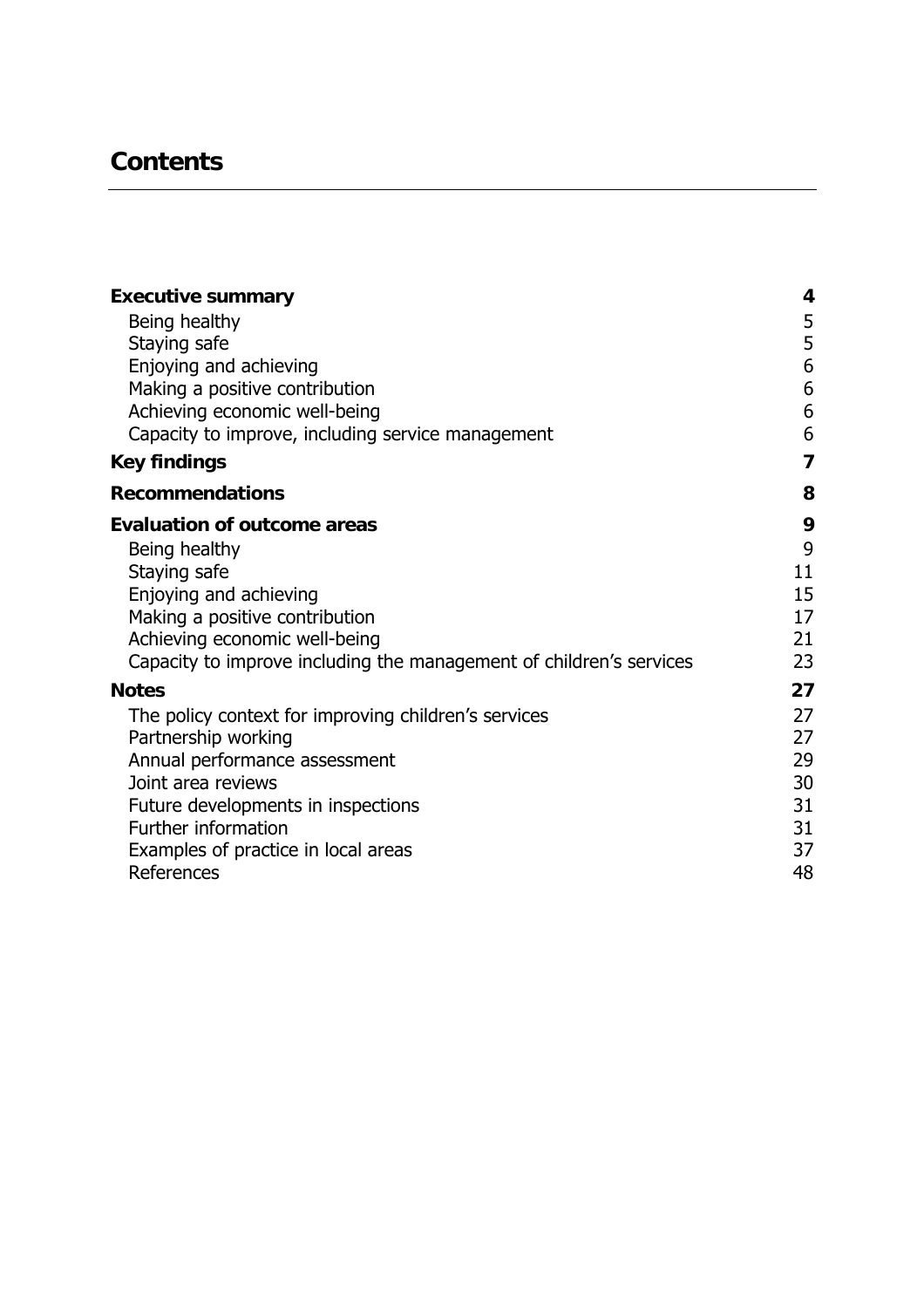

# **Executive summary**

This report is based on the outcomes for 102 councils receiving annual performance assessments in 2006, and the findings of the first 37 joint area reviews of children's services undertaken during 2005–2006. $^1$  It provides an overview of key themes emerging as councils and their partners in local areas work to deliver services that improve outcomes for children and young people. It highlights strengths and weaknesses in the contributions made by such partnerships, making particular reference to each of the five Every Child Matters outcome areas, and to their capacity to improve further. It also includes illustrations of practice in a number of local areas.

Joint area reviews and annual performance assessments are two complementary elements of the overall children's services inspection process.

Annual performance assessments are conducted each year and focus on analysing the contribution that a council's own services have made in the previous 12 months towards improving outcomes for children and young people. A wide range of published evidence, including data and indicators, is considered alongside the council's review of its progress; no fieldwork activities are undertaken. The grade awarded provides the rating for the children and young people's service block in the Audit Commission's annual comprehensive performance assessment. Weaknesses identified in the annual performance assessment are subject to in-depth inspection activity and fieldwork in any subsequent joint area review.

The joint area review judges the contribution the wider area partnership makes towards improving outcomes for children and young people and, through fieldwork, is able to evaluate the way that local services, taken together, contribute to their well-being. In particular, there is an opportunity through joint area reviews to focus on areas of weakness or gaps in provision, on specific groups of children and young people, or on particular neighbourhoods. The methodology for the joint area review enables inspectors to examine more information, analyse in detail the experience of individual children and young people, hear directly from service users and make links between the five outcome areas.

The inspection of children's services has been taking place against a rapidly changing background for local councils and their partners.<sup>2</sup> At this stage, the picture in local areas, as observed through annual performance assessments and joint area reviews, is therefore one of work in progress towards providing better integrated services and improving outcomes for all children and young people. The overall picture is an improving one, with children's services in 107 out of the 139 authorities covered by this report making a good or excellent contribution towards delivering better outcomes for children and young people.

j

<sup>&</sup>lt;sup>1</sup> For further information see page 28.

<sup>&</sup>lt;sup>2</sup> For further information see page 32.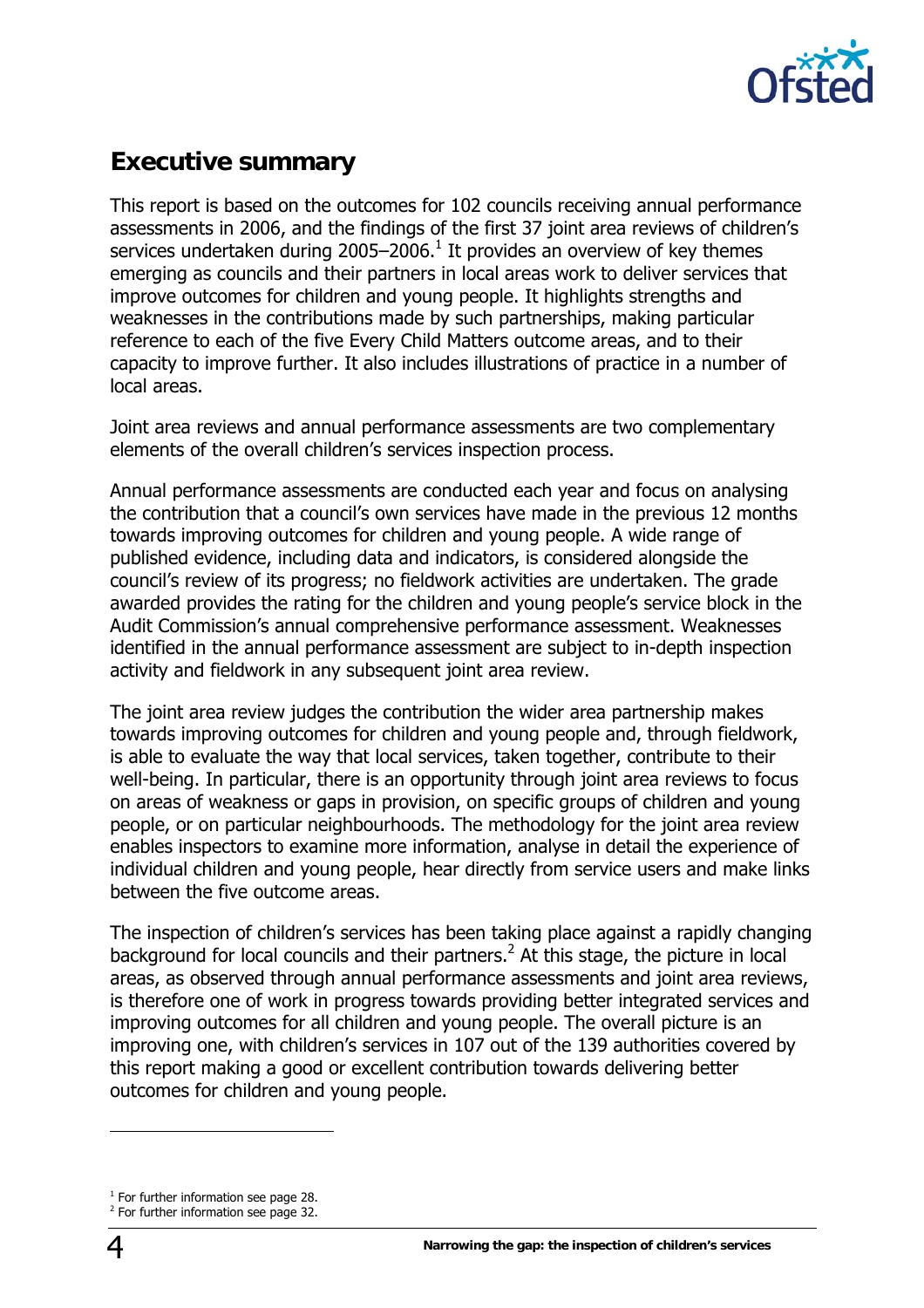

Nevertheless, an analysis of key strengths and weaknesses in all outcomes across all partnership areas highlights variation within and between local areas and groups of children and young people. $3$  There are two particularly dominant themes:

- The biggest challenge continues to be narrowing the gap in opportunities and outcomes between most children and young people and those that are the most vulnerable or underachieving.
- Strong partnerships are of pivotal importance from strategic level to frontline working – in order to secure the necessary level of support and style of service delivery that will have a positive impact on outcomes for all children and young people, and narrow the gap between high performing and weaker partnerships.

### **Being healthy**

Local councils and their partners make a good contribution to securing positive health outcomes, and none are inadequate in this regard. In the best examples, the growth of joint working, through newly established children and young people's partnerships, is providing a clear strategic focus in tackling health inequalities and targeting the needs of vulnerable groups and communities. The National Healthy Schools Programme is widely adopted, with an increasing number of schools achieving the National Healthy Schools Standard. A common area of weakness, however, is the inequality of provision between different areas and different groups of children and young people. This includes poor ongoing monitoring and assessment of the physical and mental health needs of vulnerable groups – in particular disabled children, looked after children and young offenders, especially as they make the transition to adulthood. In addition, partnership working has yet to demonstrate improvement in key health outcomes, such as reducing obesity levels, although there is some evidence of progress in reducing the number of teenage pregnancies.

### **Staying safe**

j

The majority of councils and their partners are successful in securing children's safety, although as a result of fieldwork joint area reviews highlight some significant areas for improvement. In the higher performing areas, strong partnership working means that child protection has a high profile, and good analysis of need ensures that the most vulnerable children are safeguarded. However, in weaker authorities, there are delays in completing initial and core assessments, thresholds to access social care services are set too high, and there is a lack of appropriate placements for looked after children. Too frequently these act as barriers to children's safety and well-being.

<sup>&</sup>lt;sup>3</sup> Strengths reported are predominantly those that are consistently displayed by higher performing authorities. However, some authorities, whose overall performance is judged less favourably, also demonstrate some of these strengths alongside weaker areas of performance.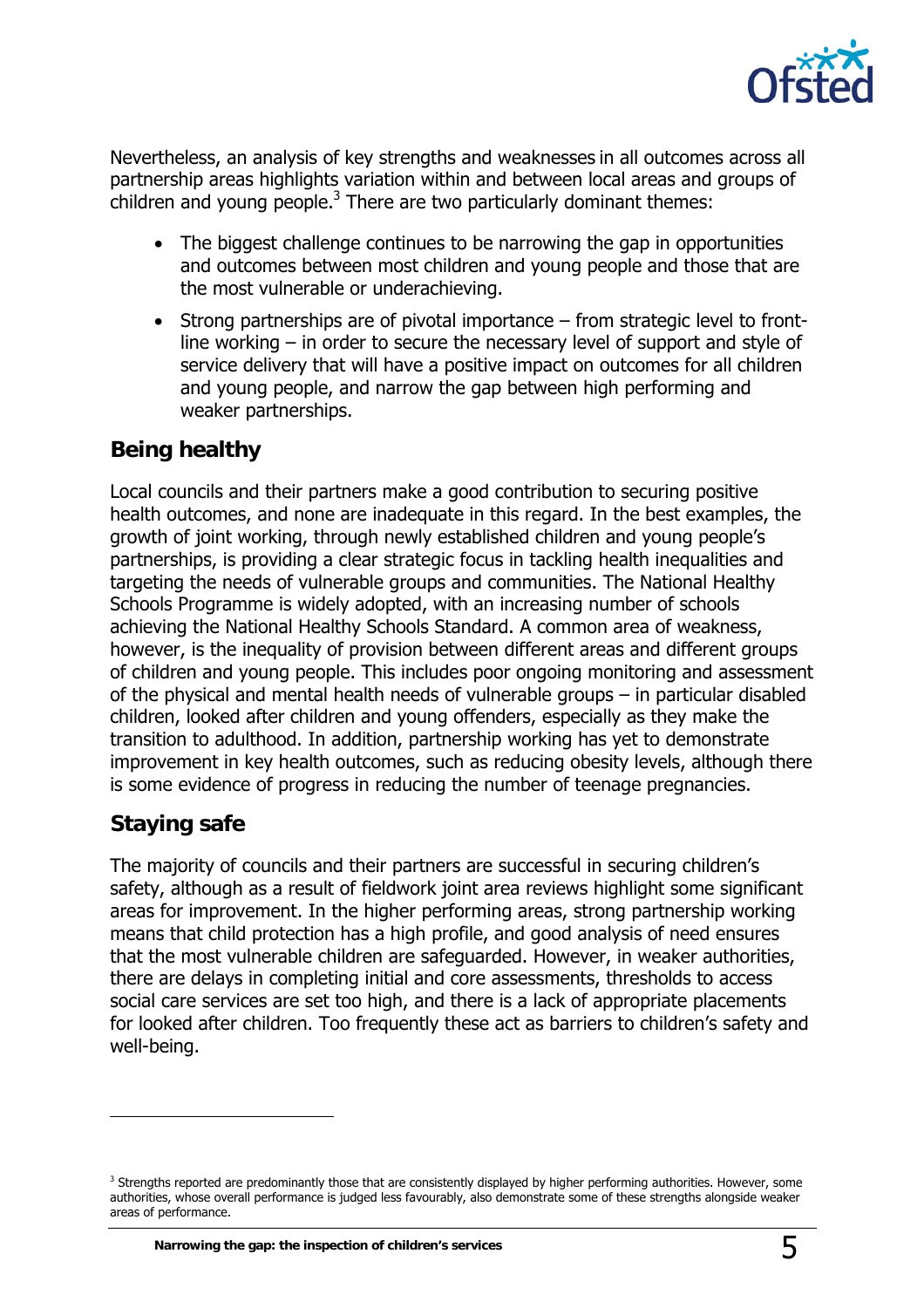

# **Enjoying and achieving**

In the majority of areas, services make a good contribution to ensuring that children enjoy and achieve, but just over one in five areas are only adequate in this regard. High performing partnerships have a clear focus on raising educational standards, provide strong intervention and support for schools causing concern and demonstrate effective strategies to narrow gaps in attainment and achievement for particular groups. Nevertheless, in some areas there is ineffective local authority support for poor performing schools. For some children and young people, poor levels of attendance, unmet behavioural needs and high levels of exclusion are barriers to enjoying and achieving.

### **Making a positive contribution**

The majority of councils and their partners make good contributions to enabling children and young people to make a positive contribution and none is inadequate in this outcome area. High-performing areas are effective in tackling issues raised by young people, such as bullying, and ensure that vulnerable groups have opportunities to influence local policy and service improvements. In the best examples, when children and young people that are known to be the most vulnerable move between schools or services, these transitions are well planned and managed by multi-agency teams; a good range of preventative services provide targeted support in these situations. In weaker performing areas, services for vulnerable groups are frequently poorly coordinated and young people report that they do not have a voice in the key decisions that affect them.

### **Achieving economic well-being**

Overall, a large majority of councils and their partners are good at supporting young people to achieve economic well-being, although some important weaknesses are highlighted through fieldwork in joint area reviews, which focuses on wider partnership working and responsibilities. In good partnerships, strategies regarding 14–19 provision are based on an accurate analysis of need and what is available to meet such needs; there is also excellent communication between a wide range of partners. In these cases, all young people, including those from vulnerable groups, benefit from flexible progression routes and good quality advice, guidance and counselling. However, there are a number of barriers to achieving economic wellbeing, including insufficient support for young people who are not in education, employment or training, variable quality and range of post-16 provision across the locality and insufficient suitable housing for those requiring it.

### **Capacity to improve, including service management**

Most councils and their partners demonstrate a good or outstanding capacity to further improve services for children and young people; almost half display good service management. In higher-performing areas partnership working is strongly embedded, with sound financial management, good use of resources and data, and a commitment to securing value for money. Areas for improvement include undertaking a more thorough analysis of need that includes the specific requirements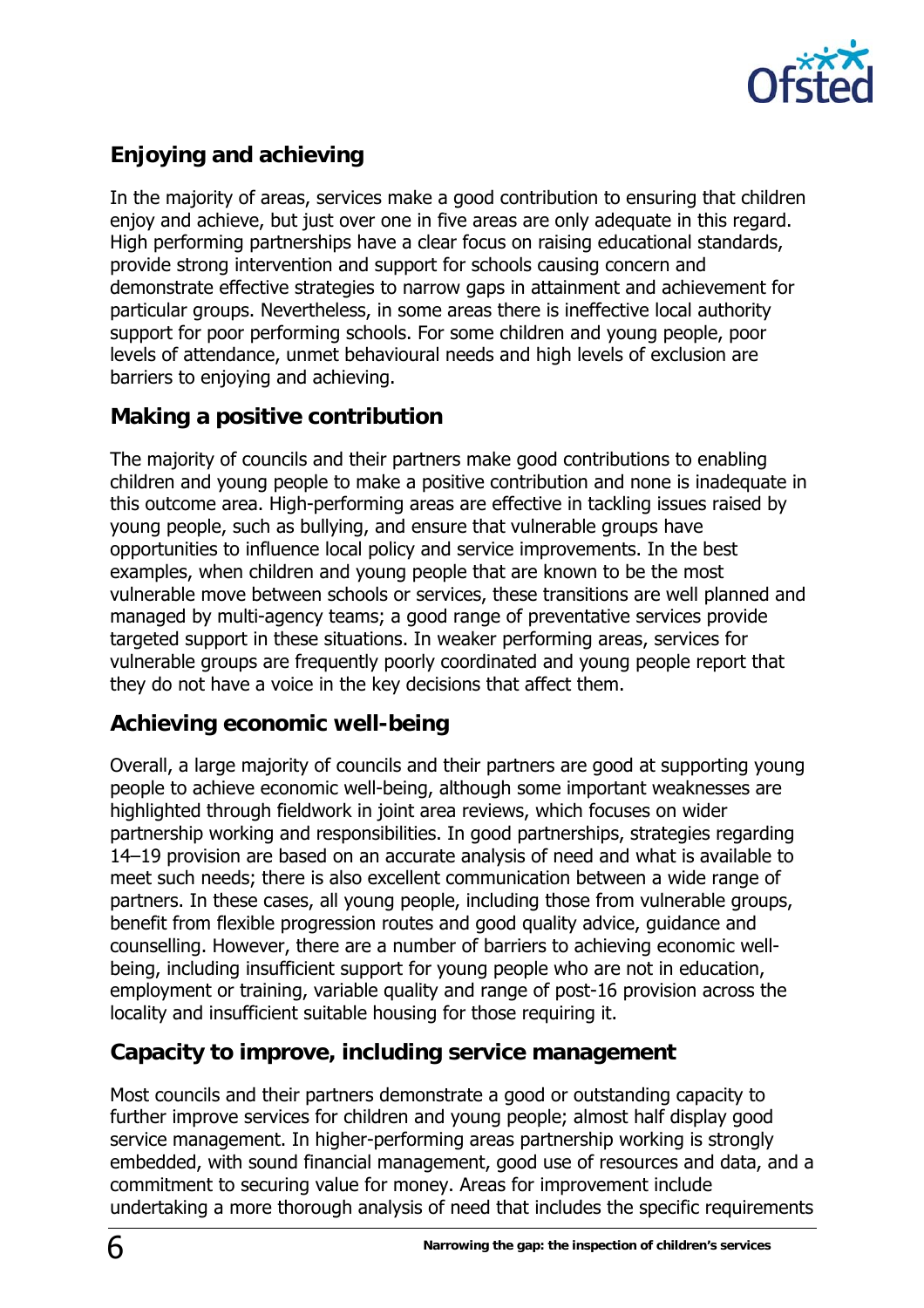

of vulnerable groups, and ensuring that there are effective performance management arrangements across partnerships.

# **Key findings**

Evidence from the second year of annual performance assessment and the findings of the first 37 joint area reviews shows that the majority of children's services are improving and that partners are working well together to secure better outcomes for children and young people in their areas.

The assessment and review of children's services have, however, been taking place against a rapidly changing background for local councils and their partners. In some cases, it is too early to see the full impact of children's services in ensuring that young people in their areas are healthy and safe, are achieving well at school and engaged in activities they enjoy, are encouraged to make a positive contribution, and achieve economic well-being. Thus the positive picture illustrated below is one of work in progress towards providing better integrated services and improved outcomes for all groups of children and young people.



The pattern of performance varies between partnerships; strengths in some areas are identified as weaknesses in others and sometimes in equal proportion. For example, there are an equal number of areas in which timeliness of core assessments in relation to staying safe is cited as a weakness as where it is judged to be a strength. Nevertheless, a picture of common strengths and areas for improvement emerges. An analysis of key strengths and weaknesses, and of higher and poorer performing partnerships in relation to each outcome area, highlights two particularly dominant themes:

- The biggest challenge continues to be narrowing the gap in opportunities and outcomes between most children and young people and those that are the most vulnerable in our society. Although higher performing councils and some of those judged to be less so have high quality services, and there is evidence of improvements in outcomes for looked after children and other vulnerable groups, reducing inequalities across all outcomes and for all groups remains a significant challenge for children's services.
- Strong partnerships are of pivotal importance from strategic level to frontline working – to secure the level of support and style of service delivery that will improve the achievements of children and young people across all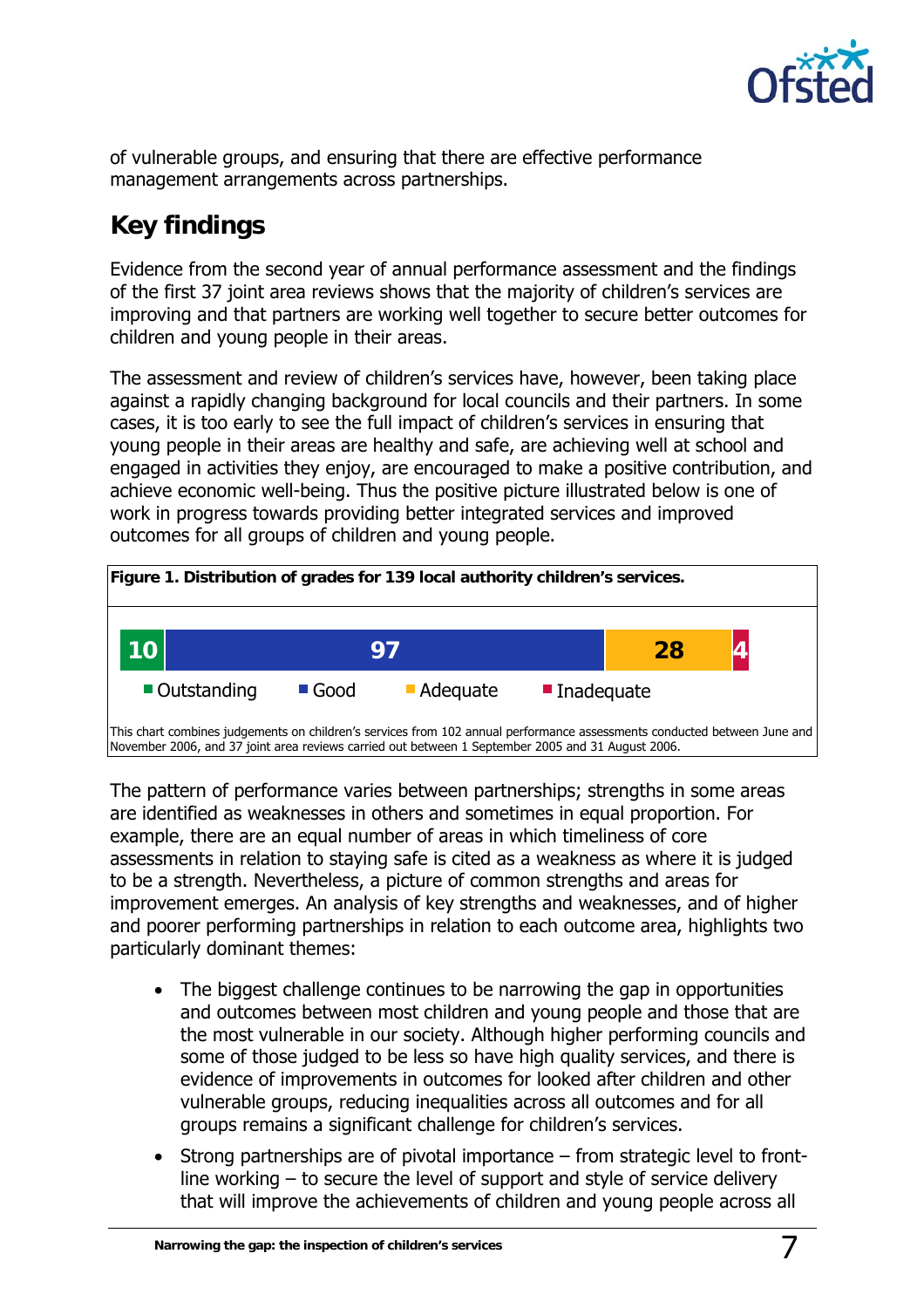

outcomes. The quality and strength of effective joint working are identified as attributes of high performance in all outcome areas; examples include strong governance provided by local safeguarding children boards, social workers based in schools and multi-agency family support delivered through children's centres.

Two other important and related themes also emerge:

- The importance of councils and their partners having a high level of selfawareness and the ability to undertake accurate self-review, based on good use of data. This enables mapping and analysis of need to be undertaken at a strategic level, and effective multi-disciplinary assessment of need at a service level. This helps to ensure that the correct priorities are identified and that resources are targeted effectively, particularly at the development of preventative services, and reinforces the need for a robust children and young people's plan.
- The planning and management of transition arrangements as young people move to adult services is critically important and has a particularly profound impact on children with learning difficulties and/or disabilities, as well as those living outside their local area.

These key findings from inspection inform the recommendations set out in the following section. The themes highlighted above are equally relevant to each of the five outcome areas, as well as to service management, and thus illustrate that work to improve outcomes for all children and young people requires a holistic approach.

# **Recommendations**

The following overarching recommendations are intended to support councils and their partners in pursuing further service improvements. In particular, they will help them to narrow the gaps in outcomes between different groups.

- Councils and their partners should ensure that services are planned and delivered in an integrated way, so that outcome areas are linked and the focus is on ensuring that individual children and young people make progress. Scrutiny of performance, including user feedback, should be used more systematically to enhance and improve provision further.
- Councils and their partners should develop robust systems for evaluating the combined impact of different interventions on all outcome areas, so that the best use can be made of available resources. For instance, what contribution does the National Healthy Schools Programme make to achieving health targets for different vulnerable groups, or to reducing rates of exclusion?
- Partnership arrangements and accountabilities should be strengthened to safeguard and more accurately respond to the needs of particular groups of children and young people, such as those with disabilities.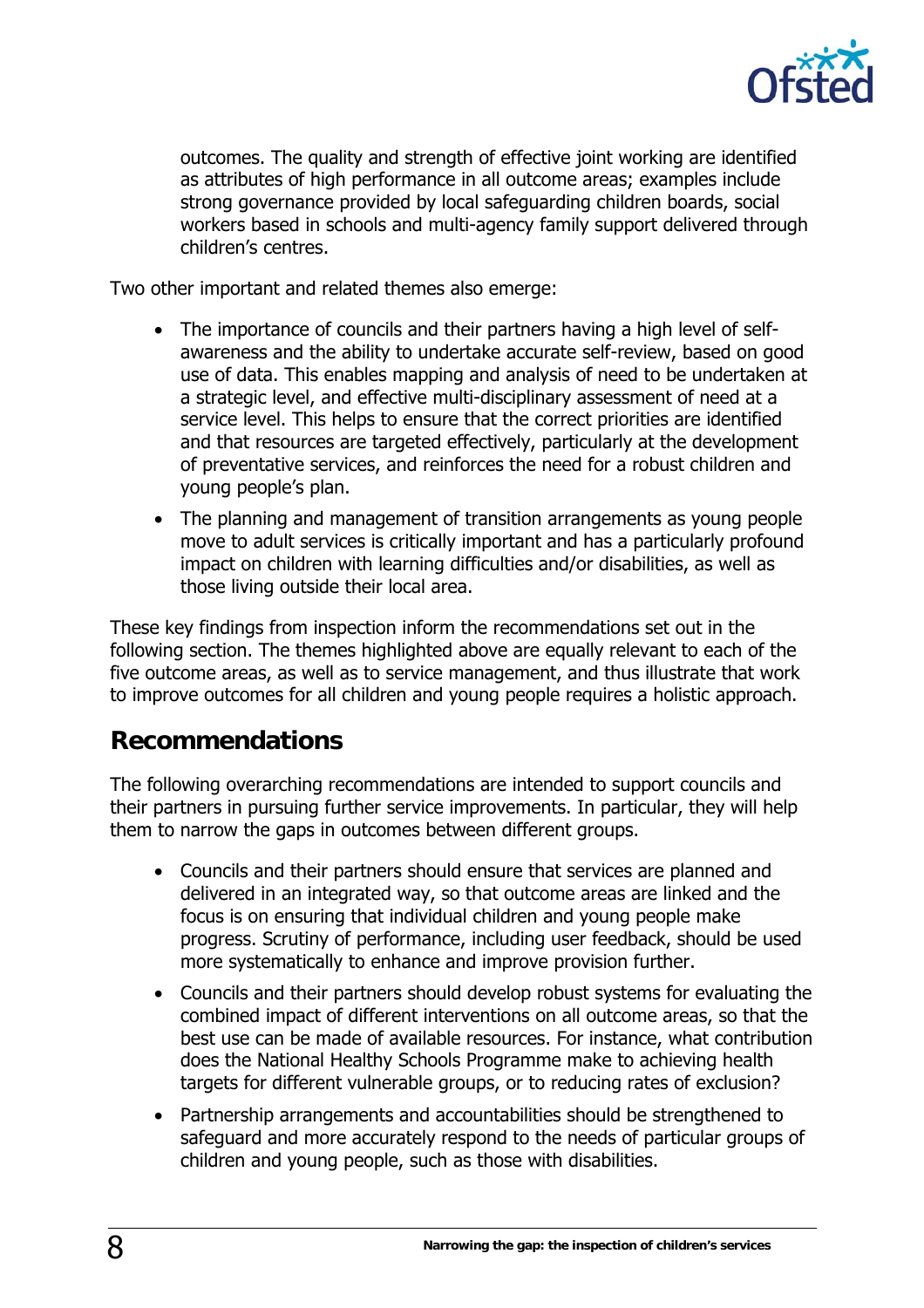

- Steps should be taken to improve multi-disciplinary identification and assessment of need, including better collection, presentation and sharing of data in order to target resources most effectively.
- In addition to standard measures of development and attainment, the progress that individual young people make in different areas of their lives, including their own accounts of progress, should be captured and used to inform service improvements.
- Councils and their partners should work to secure an appropriate balance between sustaining improvements to universal services while investing in prevention and targeting resources on more acute areas of need. Areas should capitalise further on the development of new services, such as children's centres and extended schools, to secure preventative services that will improve outcomes for the most vulnerable children and young people.

## **Evaluation of outcome areas**

### **Being healthy**

### **Summary of performance**

Evidence suggests that the growth of partnership working is providing a clear strategic focus on key priorities, and, in some areas, joint initiatives are beginning to have a positive impact on meeting children and young people's health needs. The contribution of local councils' children's services to promoting the health of children and young people is judged to be good or very good in most areas. Overall performance has improved since 2005 and the proportion graded very good has increased.

It is notable that no partnerships are judged inadequate in this aspect of their work, although improvements are required in many locations. In particular, significant weaknesses emerge in the provision for some of the more vulnerable groups of children and young people, such as children with disabilities and those in need of mental health support. In addition, despite commitment to local and national initiatives, such as the National Healthy Schools Programme, teenage pregnancy rates and obesity levels remain high in too many areas. In the main, this is because many initiatives need more time before their impact can be demonstrated.

### **Key strengths and features of higher performing partnerships**

Annual performance assessments and joint area reviews enable inspectors to examine and report on widely differing aspects of work targeted at improving the overall health of children and young people. This includes measures to ensure that children and young people are physically, mentally, emotionally and sexually healthy, have healthy lifestyles and choose not to take drugs. As a consequence, the overall strengths identified include systems and processes to promote long-term health and preventative work, as well as services and strategies that have more direct impacts.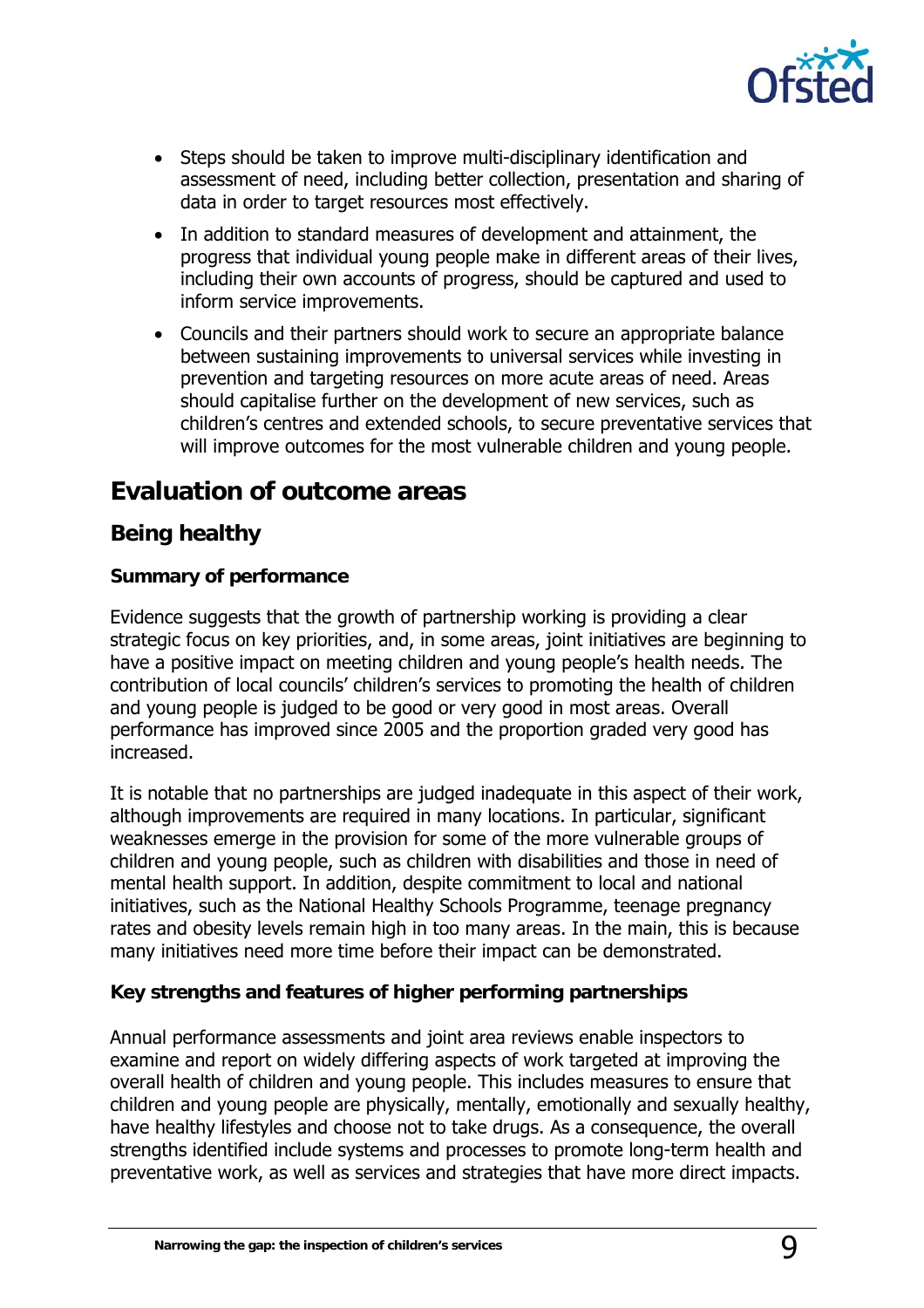

Higher-performing councils have the following consistent characteristics:

- Shared priorities to improve health outcomes set out in local area agreements and the Children and Young People's Plan; these are informed by robust data and by the views and experiences of young people, parents and carers.
- Effective partnership working between councils, primary care trusts (PCTs) and the voluntary sector to improve health outcomes for diverse groups of children, young people and families. Jointly funded posts and secondments strengthen integrated working.
- Support for the National Healthy Schools Programme and achieving the Healthy Schools Standard. This includes: ensuring that children and young people have access to, and participate in, a wide range of sporting and leisure activities; improving healthy eating through changes to school meals; securing good quality personal, social and health education; and adopting a range of initiatives with partner agencies. This confirms the findings of the previous year's annual performance assessment process, although, as yet, a positive impact on outcomes is not in evidence.
- A clear focus on health inequalities that ensures the needs of communities and vulnerable children and young people, such as those with emotional or learning difficulties, are effectively targeted. In addition, there is timely access for such groups and individuals to a range of services such as Child and Adolescent Mental Health Services (CAMHS), speech and language therapy, and physiotherapy.
- Well-developed CAMHS provision, with the necessary investment to provide speedy access to services to meet both acute and non-acute levels of need. Innovative approaches are developing through partnership working, such as telephone helplines and integrated care pathways for primary-age children with behavioural problems.
- A high number of looked after children having health assessments, although the impact this has on outcomes is not always evident.

### **Read about Camden: teenage pregnancy strategy**

#### **Areas for improvement and barriers to improvement**

The most frequently cited weaknesses are:

- **inadequate mapping of need and analysis and use of data to target resources effectively**
- **slow and inconsistent progress in tackling areas of weakness and wide differences in provision between areas and between different groups of children and young people, with the more vulnerable too**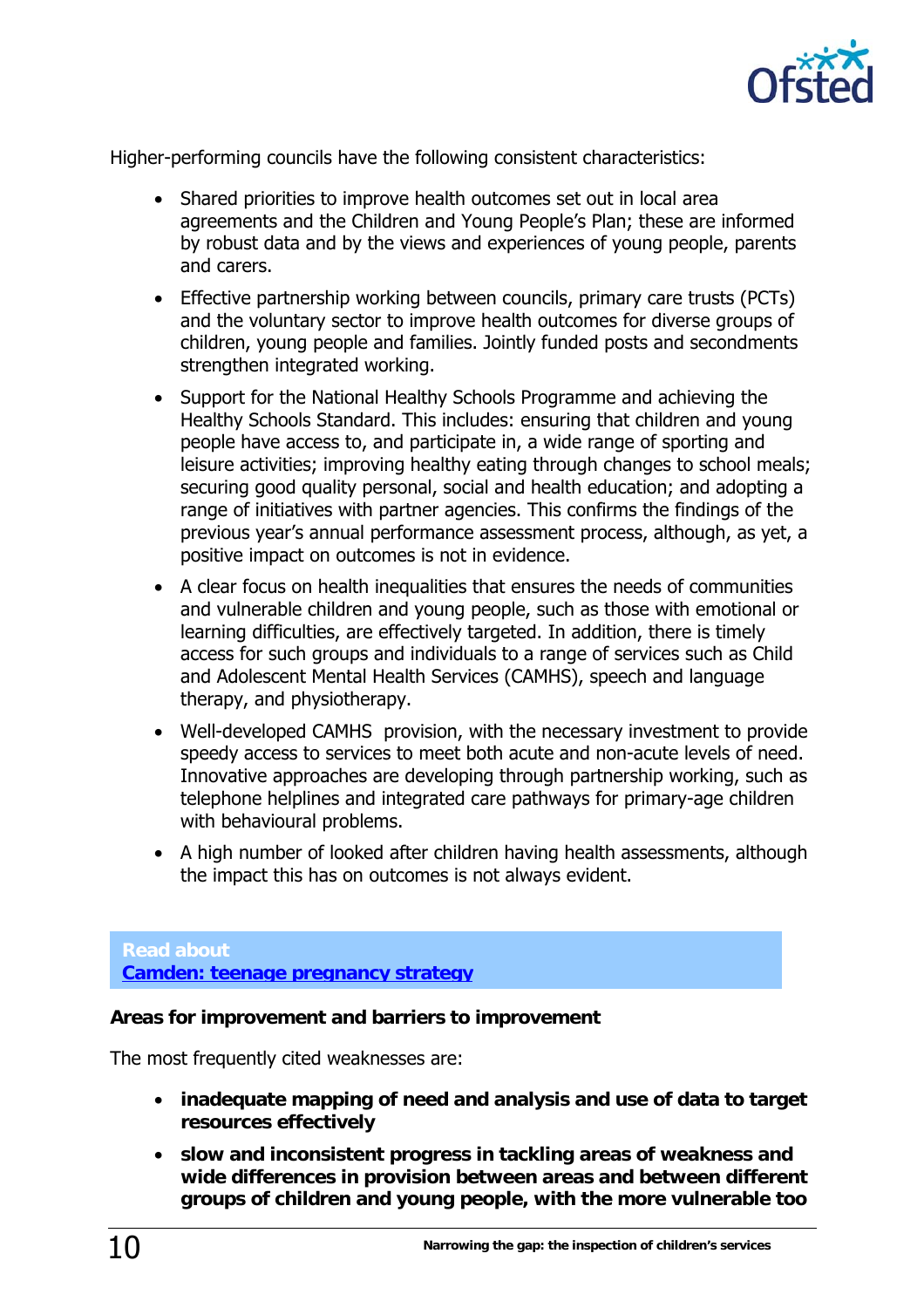

### **frequently faring less well**

For example, poor monitoring and assessment of the health needs of vulnerable groups, especially looked after children and young offenders, including screening for substance misuse.

- **weaknesses in access to CAMHS provision and long waiting times for young people with both acute and moderate levels of need, and for particular categories of young people such as unaccompanied asylum-seeker young people and refugees, and those leaving custody or known to youth offending services**  Also evident are capacity issues in relation to meeting mental health needs, and lack of clarity among partner agencies about the remit of the CAMHS and thresholds to access services.
- **a failure to reduce rates of teenage pregnancy, sexually transmitted diseases, obesity, substance misuse and smoking**  Although strategies and activities are in place, their impact is variable and positive outcomes have not been achieved in some areas.
- **weak management and support for young people, including those with learning difficulties and disabilities, and those requiring mental health services, when they transfer from child to adult health services**
- **low immunisation rates.**

This analysis of strengths and areas of weakness highlights the challenges facing partnerships in engaging the wide range of partners across health and children's services in a way that is necessary to make a difference to young people's health outcomes. It is also clear that strong multi-disciplinary partnerships are key to commissioning and providing services that will help to secure improved health outcomes for children and young people, in particular those from the most vulnerable and disadvantaged groups.

### **Staying safe**

### **Summary of performance**

Overall, inspection evidence presents an improving picture of local areas' work to ensure that all children are safe; however, four councils are inadequate in this aspect. While systems and procedures designed to protect children and young people from harm are generally developing well, in too many authorities there are still some significant areas of practice that require improvement if children's safety and wellbeing are to be robustly secured.

Joint area reviews provide the opportunity for inspectors to consider additional information, examine front-line practice through the analysis of individual cases, meet professionals from all agencies working with children and their families, and hear directly from service users about their views and experiences. This enables the scrutiny of information and data to be tested in a tangible manner. For example, it is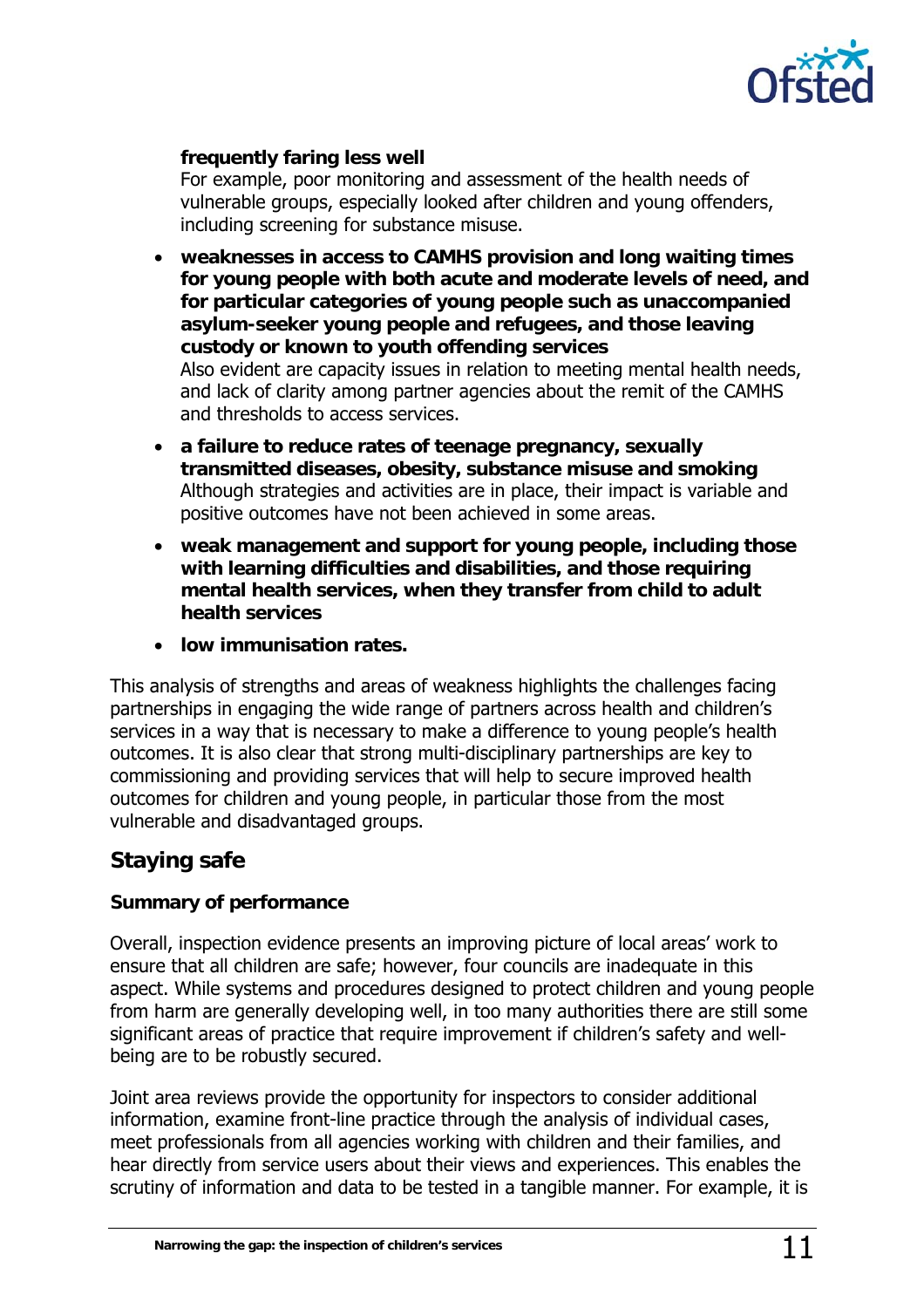

only through such detailed fieldwork that positive steps to support disabled children, or enable children with learning difficulties to live in safe environments, can be recognised.

### **Key strengths and features of higher performing partnerships**

A closer analysis of councils judged to be good or outstanding in their efforts to safeguard children reveals a consistent cluster of features that contribute to strong services:

• **significant developments in partnership and inter-agency working since 2005** 

This reflects the impact of the Change for Children programme, including work undertaken by councils and their partners to establish effective local safeguarding children boards. Such developments provide effective structures to support partnerships in improving their services so that they can have a positive impact on all outcomes for children and young people.

- **strong and effective leadership, including the involvement of elected members that leads to a high profile for children's safeguards, particularly child protection, across the local authority and helps to secure shared ownership among partners** Some local safeguarding children boards have a broader membership and more active participation of partners than former area child protection committee partnerships.
- **detailed knowledge, understanding and analysis of local need that informs planning and service development**

This ensures that targeted work to protect and promote the welfare of the most vulnerable children and young people leads to routine monitoring and review of thresholds; this helps gaps in provision to be identified early, and more timely, responsive and preventative services for children and families to be devised. Prompt action taken to tackle previously identified areas for improvement, and to identify and address new areas requiring attention, contributes to improved performance.

• **a focus on services to support early intervention and prevention, with an emphasis on safeguarding and promoting the welfare of children** 

Examples include councils who have: reduced numbers of looked after children through flexible family support; deliberately lowered intervention thresholds to reach more children at risk of neglect; targeted resources through placing social workers in schools; and extended the range of preventative support to children and families.

• **responsiveness to the identified needs of black and minority ethnic communities** 

In a few areas, this includes working with community groups to raise awareness of safeguarding, and tackling sensitive issues through partnerships with community agencies and faith groups.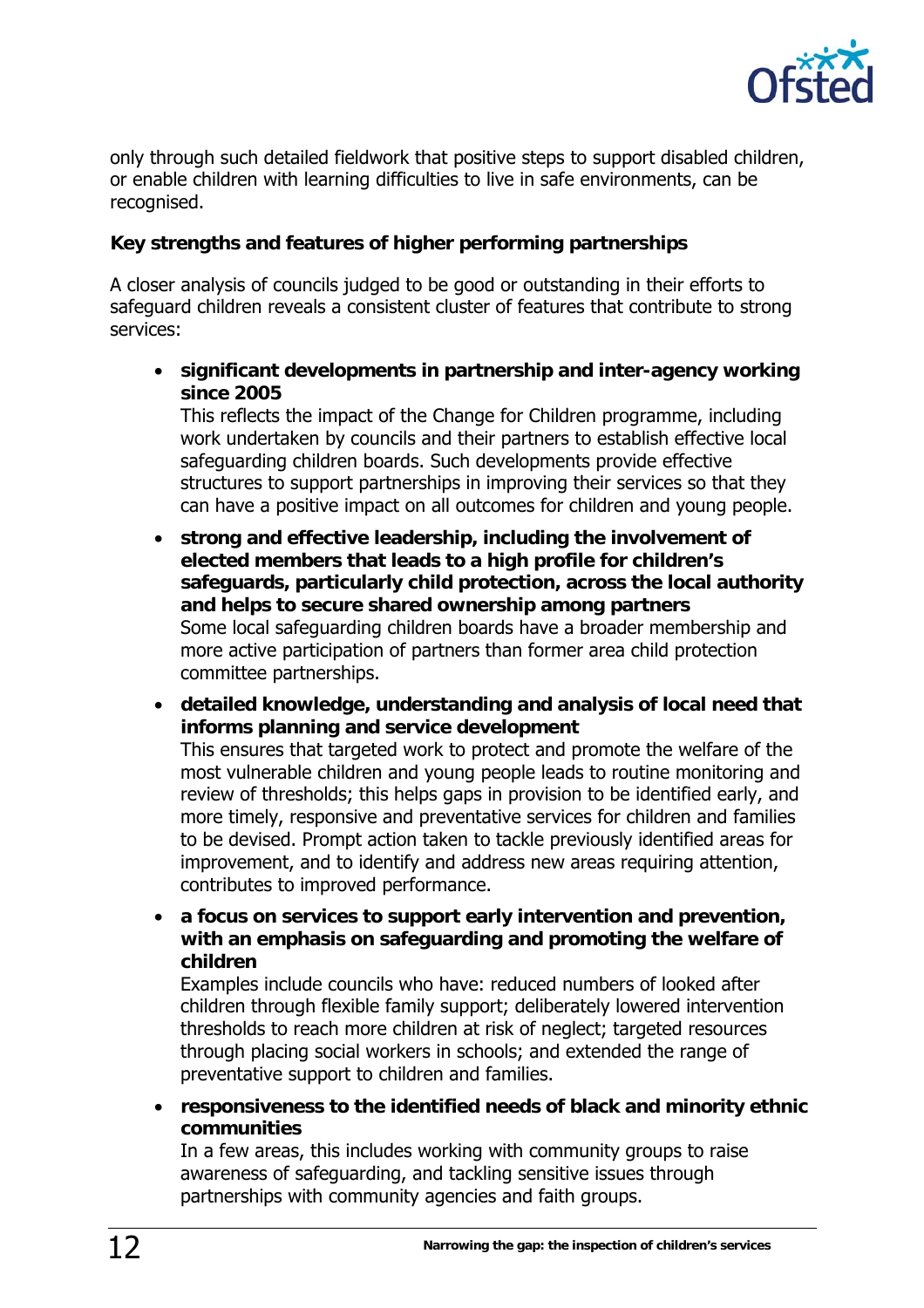

• **robust systems for monitoring and auditing the quality of social care practice** 

This includes routine auditing of case files and case reviews, and use of management systems that ensure consistency of practice and management, such as weekly monitoring of the child protection register.

- **strong safeguarding arrangements for children most at risk** In the best cases: thresholds for referral to social care services are understood and supported by all agencies; effective social services' duty, assessment and referral systems are managed within required timescales and to a good standard, with a full contribution from partner agencies; all children on the child protection register and all looked after children have a qualified social worker; and reviews are undertaken on time, with appropriate input from partner agencies.
- **safeguarding arrangements are supported by good quality multidisciplinary training, which includes carers**  There is a demonstrable commitment to training from all partner agencies through the local safeguarding children board.
- **the views of children, young people, carers and parents are sought, listened to and acted upon**  This includes effective consultation, as well as the provision of advocacy services for young people. In particular, concerns raised about bullying in schools have been successfully tackled, and children themselves report feeling safe.
- **progress in implementing the Common Assessment Framework, establishing the role of lead professionals and creating effective information sharing protocols, especially in relation to safeguarding issues**

These developments are linked to strong partnership arrangements.

- **availability of high quality placement options for looked after children that enable them to develop secure attachments**  In the best cases, this includes having effective needs analysis and commissioning strategies, developing good support packages for foster carers and adopters, and securing specialist placements where necessary
- **The majority of disabled children having a transition plan that secures a smooth move to adult services**  Children and their families are consulted on the services they require, and partnerships ensure effective arrangements are put in place. Where necessary, young people and their families are provided with effective respite provision.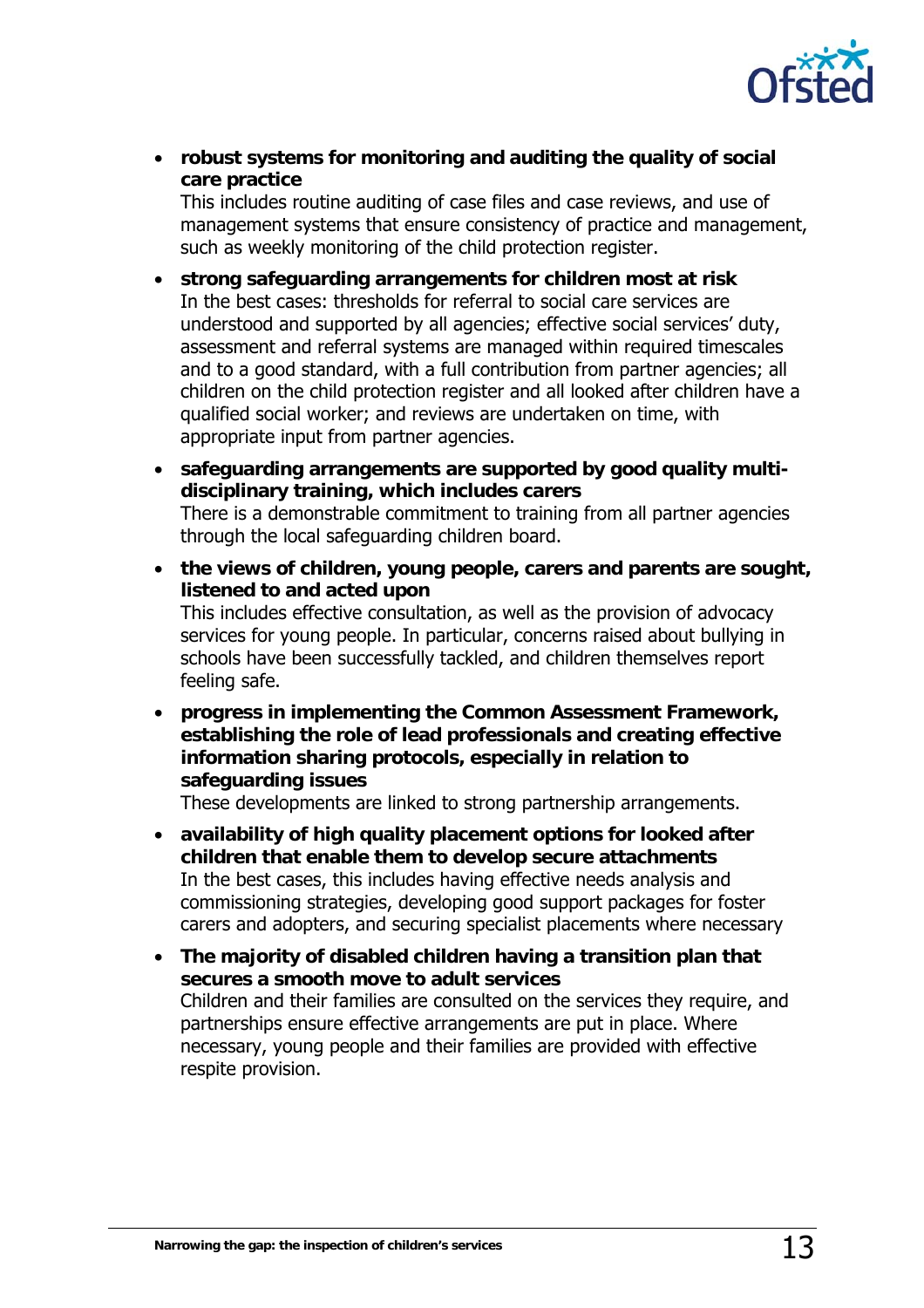

#### **Read about**

**Bournemouth: allocation of children at risk**

#### **Areas for improvement and barriers to improvement**

There are a number of barriers to further improvement, some of which are evident in higher-performing as well as weaker authorities, including:

- **lack of leadership and expertise, and insufficient urgency in addressing weaknesses identified through previous inspection, coupled with an inability to account for weaknesses in performance**
- **partner agencies lacking a clear shared understanding of their roles in relation to safeguarding**  Governance provided through the local safeguarding children board is unsatisfactory and attendance of partners at meetings is poor.
- **thresholds governing access to social care services are set too high, with no shared understanding of their purpose and application**  This can result in a lack of action, and children's safety and well-being are not, therefore, secured at an early enough stage.
- **no effective workforce development strategy, leading to recruitment and retention problems and low levels of training to address skill shortages**

In some cases, difficulties in recruiting qualified social workers result in children being without an allocated social worker, or experiencing frequent changes of social worker, and a reliance on unqualified and temporary staff.

- **weak management information, quality assurance and performance management systems, including case recording and auditing of current cases**
- **delays in investigating child protection concerns and in completing initial and core assessments, with insufficient analysis of risk and limited input from partner agencies**
- **weak action to reduce the numbers of looked after children or to secure affordable and local appropriate placements**  There is an absence of a commissioning strategy and the range and availability of placements, especially within the council's geographic area, is inadequate to meet need. There are concerns about the quality and stability of placements.
- **insufficient range and quality of services for children with a disability to meet needs**

There is little evidence of inter-agency collaboration in this area of work.

While some poorer performing councils have failed to address previously identified weaknesses quickly enough, some have put a range of strategies in place that have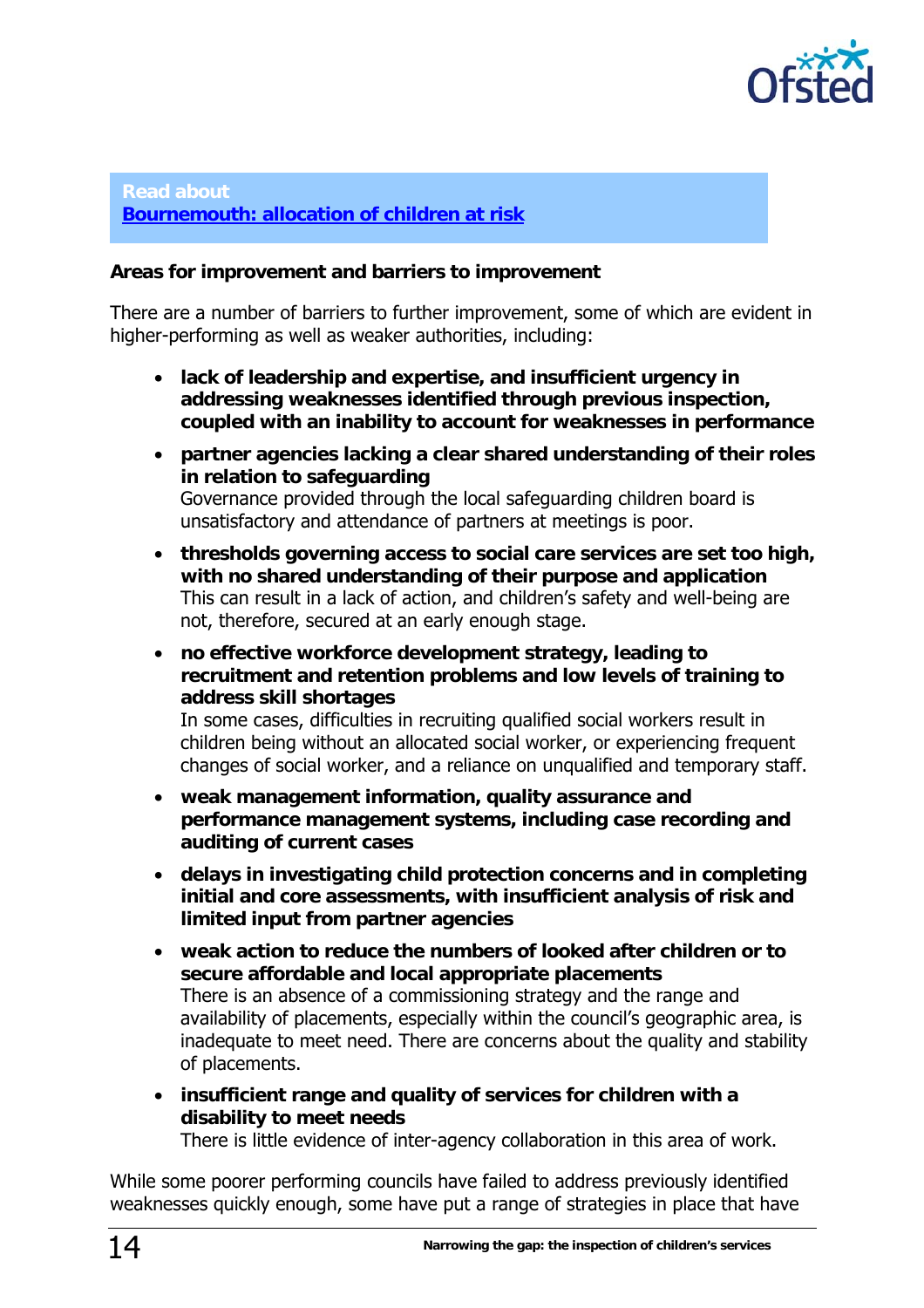

yet to demonstrate an impact. Others lack the capacity and resources, both financial and human, to effect change. They have experienced difficulties in achieving the balance between managing organisational change and sustaining improvements in social care provision or preventative work.

**Read about Shropshire: intervening early to improve outcomes**

### **Enjoying and achieving**

### **Summary of performance**

A number of issues have been identified which, for a number of authorities and partnerships, are key strengths. However, they are also weaknesses in a greater number of local areas. This is particularly the case in relation to the achievement, attainment and attendance at school of particular vulnerable groups, including some boys and pupils from minority ethnic groups, pointing to the inequity between children and young people from different backgrounds and heritages. Gaps are also evident between authorities with regard to the extent to which they are improving the performance of all pupils at different key stages of education.

### **Key strengths and features of higher performing partnerships**

In the partnerships judged to be excellent, an analysis of their contribution to ensure that pupils achieve at school and enjoy their education and leisure reveals a consistent set of strengths and characteristics. These partnerships serve diverse populations, and while all have high standards of achievement and demonstrate improvements, some do not achieve national averages in some outcome areas. However, they are all noted for features that drive improvement, and for strategies that aim to narrow the gaps in attainment and achievement for particular groups. Higher performing councils and their partners:

- **demonstrate confidence in their vision and plans to raise standards and improve outcomes**  They are able to articulate them effectively and can show progress towards achieving their aims.
- **provide strong leadership and have developed strong partnerships with schools, other agencies and often parents**  They know themselves, their schools and their strengths and weaknesses, analysing and using robust data well to target additional support swiftly where it is needed.
- **provide a good start for children through high quality early years provision, and show some early evidence of the impact of Sure Start programmes and the development of integrated children's centres, providing support for vulnerable children and families**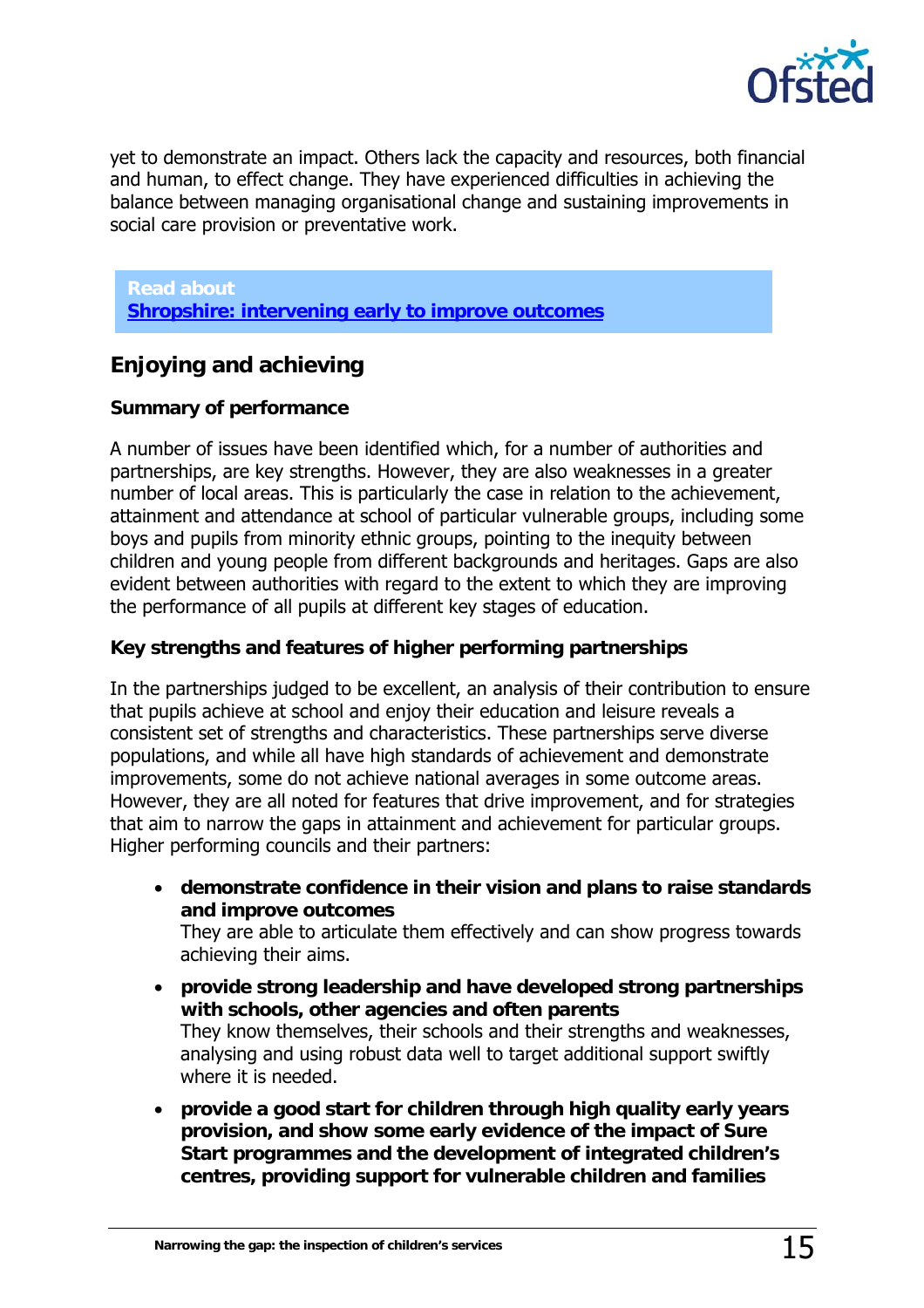

- **provide strong support for schools including school self-evaluation, as well as rigorous and effective targeted intervention to support those causing concern**
- **have an uncompromising focus on standards and achievement from the early years through all the key stages**  They demonstrate added value in achievement, especially between Key Stage 1 and 2, as well as between Key Stage 3 and Key Stage 4.
- **maintain a clear focus on raising standards and on narrowing the gap in outcomes achieved by different groups of children and young people; in particular, they have strong strategies to support the achievement and attainment of looked after children, including those leaving care**
- **implement effective strategies to improve attendance and reduce unauthorised absence**  They have low levels of exclusion, and emphasise inclusion; these are

features that also contribute to the effectiveness of strategies to improve outcomes for looked after children and other underachieving groups.

- **recognise the links between 'enjoying' and 'achieving', particularly through the provision of a wide range of universal and targeted out-of-school-hours learning and leisure opportunities**
- **involve parents and carers as key partners in improving outcomes**
- **use their analysis of needs to provide effective support, including tracking the progress of pupils with learning difficulties and disabilities**
- **successfully tackle the underachievement of young people from black and minority ethnic groups**
- **have productive and innovative partnerships with other agencies and joint arrangements with other areas that suggest a forwardthinking approach, with good progress in developing integrated children's centres and extended school services**

### **Read about**

**York: linking the five outcomes through out-of-school-hours learning opportunities** 

### **Areas for improvement and barriers to improvement**

In direct contrast to the features noted in higher performing authorities, the key areas for improvement focus mainly on the need to improve outcomes for vulnerable groups, and for wider strategies to be developed from which they would be most likely to benefit, such as promoting attendance and reducing exclusion. In particular, the closer analysis of individual children through case tracking and a focus on services beyond those provided by the council point to weaknesses in the provision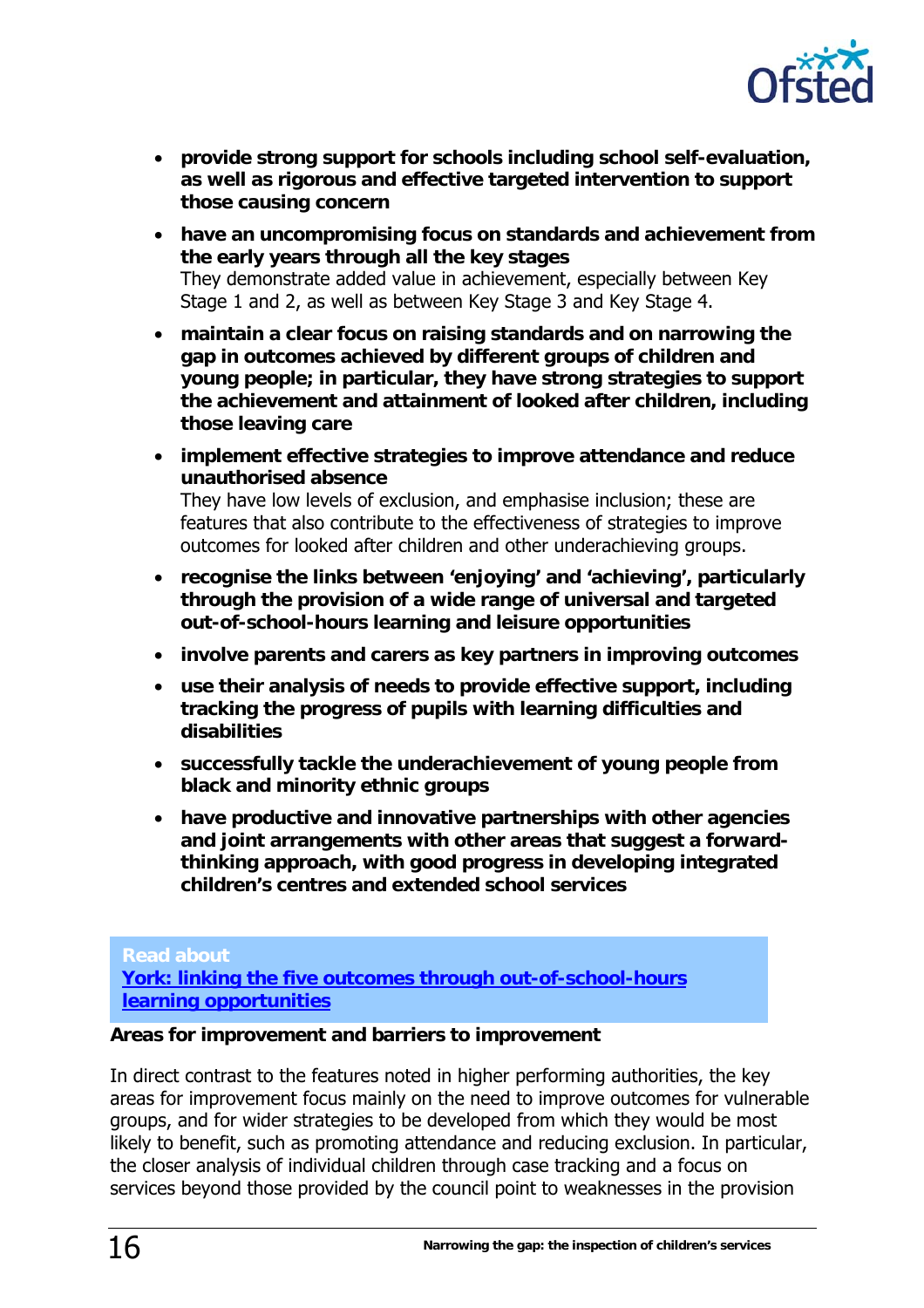

for disabled children and/or those with learning difficulties, and to the high numbers of vulnerable pupils educated out of their local area, noted in one in 10 councils. Ineffective support for weaker schools is also a feature.

Nevertheless, areas of weakness identified in some authorities are also identified as areas of strength in some lower performing authorities, suggesting that it is possible, even where overall standards of achievement are below the national average, for vulnerable groups to be well supported.

Key features identified in weaker partnerships included:

- high numbers of schools causing concern and ineffective local authority support for them, including a lack of appropriate challenge to schools judged to be 'coasting'
- ineffective strategies to tackle poor levels of school attendance generally and high levels of unauthorised absence
- inadequate support to tackle poor levels of attendance and rates of attainment of looked after children and other groups, including minority ethnic groups
- high levels of permanent and fixed-term exclusions, and a lack of appropriate provision to re-engage excluded pupils and those out of school
- low attainment of pupils generally, especially at Key Stage 4, followed by attainment at Key Stages 2 and 3, and, to a lesser extent, at Key Stage 1.

These weaker features underline the fundamental importance of effective strategies to promote attendance, engagement and inclusion, tackle behaviour issues and minimise exclusion in order to raise standards for all pupils, including the most vulnerable. While some partnerships judged to be only adequate demonstrate a clear understanding of their own strengths and weaknesses, they appear to be less adept than high performing partnerships at accounting for areas of weakness, or using data effectively to target support for vulnerable groups. In some areas, effective leadership or partnerships are only just emerging, and strategies to improve outcomes have yet to demonstrate a positive impact.

Read about **Stockton-on-Tees: early support for those with complex needs** 

### **Making a positive contribution**

### **Summary of performance**

Services are making largely good or outstanding contributions to improving this outcome for children and young people. In part, this increase reflects the Every Child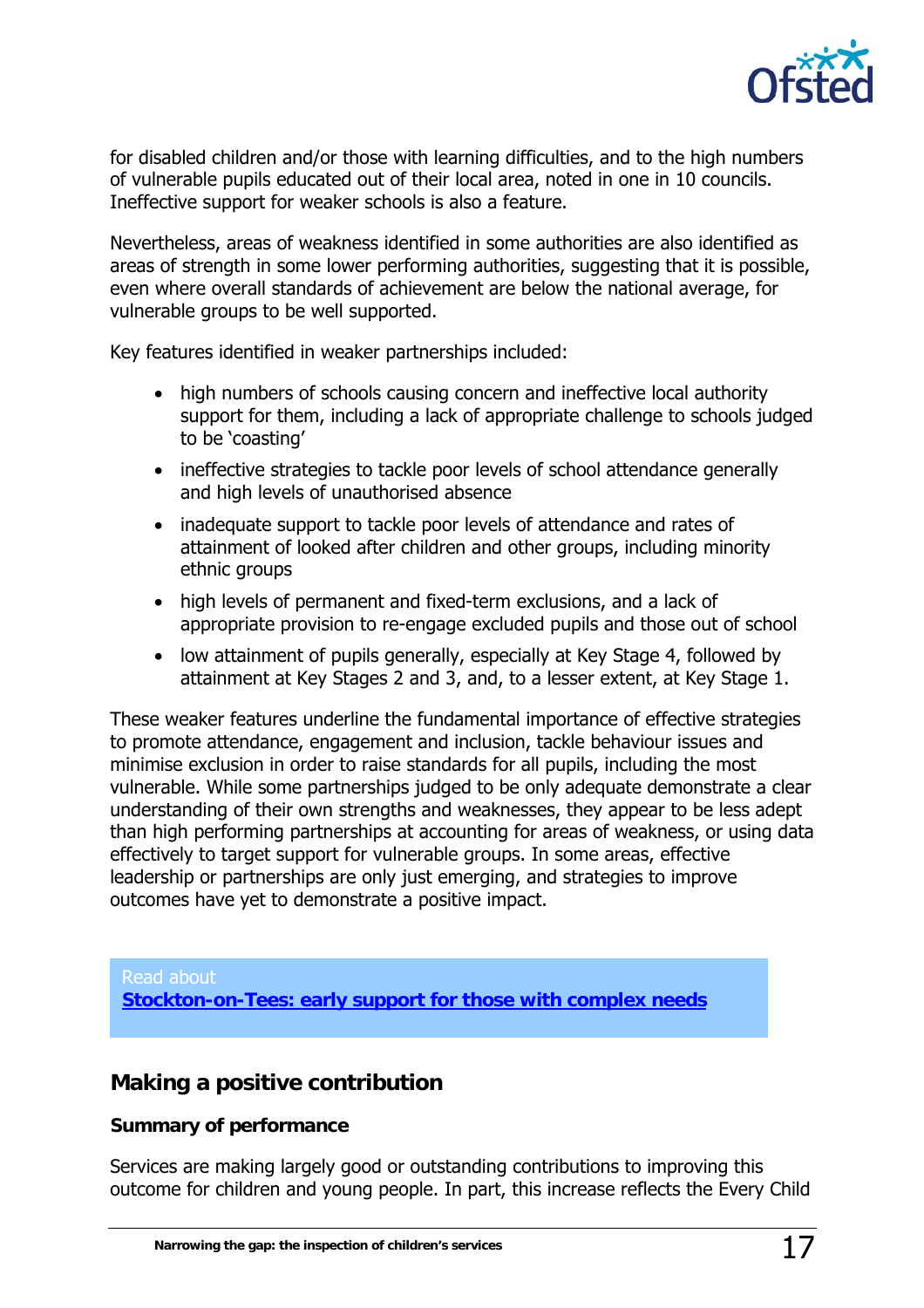

Matters/Change for Children focus on young people's involvement and the consequent growth in local consultation activity. Nevertheless, while there has been an increase in the amount of consultation and number of strategies to promote young people's involvement in decision-making, there is less evidence, as yet, of such strategies being embedded in service delivery or having a direct impact on young people's outcomes. Direct feedback from young people provided through interviews, the 'Tellus' survey – which is part of the joint area review process – the results of the enhanced youth inspection and the inspection of the youth offending team, also contribute evidence to this outcome area and have had an impact on the overall judgements made by inspectors. Other weaknesses, such as ineffective or insufficient action to reduce offending or re-offending by young people, are also evident.

### **Key strengths and features of high performing authorities**

Making a positive contribution encompasses a wide and varied set of performance measures, most of which dovetail with aspects covered in other outcome areas. Some of these measures are about the provision of services and activities for young people, while others are about achieving significant changes in behaviour, for instance, reducing the numbers of convictions. Councils judged to be outstanding in this outcome area display the following strengths:

• **a strong corporate commitment to consulting with and engaging young people, resulting in structures and processes that allow them to contribute routinely to local decision-making and the planning and evaluation of services** 

These include: council-wide participation strategies; youth parliaments; school councils and college student unions; and investment in programmes such as Hear by Right and Investing in Children. The best councils and their partners ensure that hard-to-reach groups and vulnerable children are well represented in this process. This is often linked to a strong commitment by councils to their corporate parenting responsibilities for looked after children and a clear understanding by councillors of what this means for them.

• **following consultation, the diverse views and experiences of children and young people are clearly reflected in the Children and Young People's Plan** 

These views influence the development and direction of existing and future services, such as parenting programmes and provision for young parents and disabled children.

• **a range of specialist posts, such as young people's participation officers, and dedicated resources support a strategic approach to young people's involvement** 

Innovative approaches ensure that vulnerable groups, including disabled children and those with learning difficulties, young carers, Traveller children and young people who are asylum seekers, are provided with opportunities to influence policy and service improvements.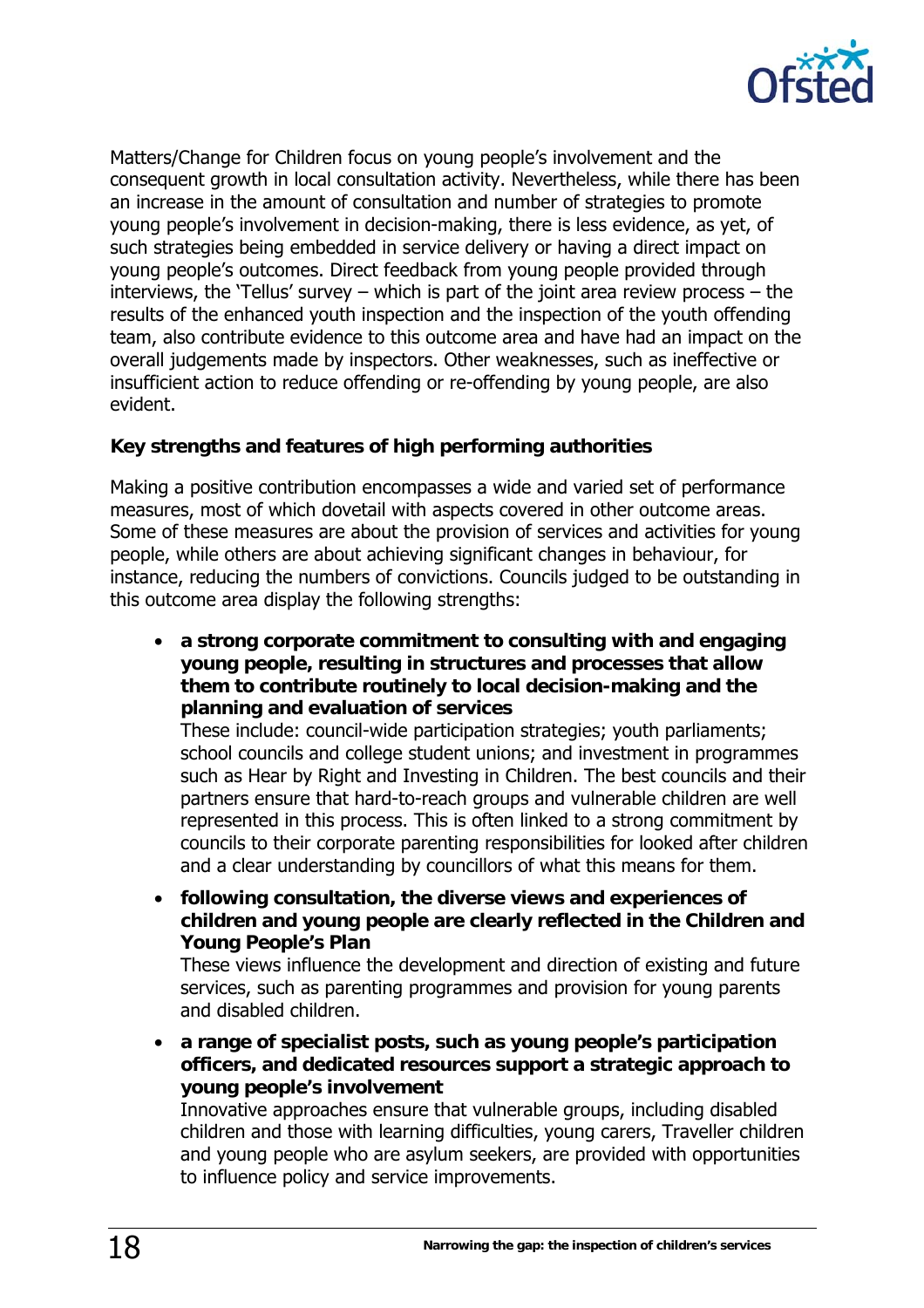

• **partners, including schools, place a strong emphasis on building confidence and self-esteem, and are effective in enabling young people to make a positive contribution and in tackling antisocial behaviour and bullying** 

Proactive strategies to tackle bullying include investment in mentoring and peer mentoring, and programmes targeted at young people from vulnerable groups, such as looked after children.

- **for the most vulnerable young people, transitions between school phases and care placements are well managed and supported**  Newly arrived pupils are welcomed and well supported, and excluded pupils, young mothers and others returning to school are effectively re-integrated.
- **effective support, often through specialist teams and through schools, is provided for looked after children and care leavers**  Changes of placement for looked after children are kept to a minimum. When changes are made, they are well planned and managed in cooperation with partner agencies such as schools and health care services. Looked after children are supported to attend and contribute to their reviews.
- **a range of preventive services provide targeted support for disaffected and hard-to-reach young people and their families, including intensive parenting support for young people at risk of offending or re-offending**

Youth offending services and partnership working are effective in reducing offending and re-offending rates, in providing good quality and well targeted leisure activities, and engaging young people in education, employment or training.

- **there is a high level of take-up of youth service activity, which provides or signposts young people to good quality leisure, volunteering and mentoring opportunities**  For some, this provides a potential route back into education and training.
- **there is good partnership working with the voluntary sector and effective commissioning of services from this and the community sector**

Partners share intelligence to target local 'hotspots', and develop strong community links to tackle antisocial behaviour, including racial harassment.

• **advocacy and representation services and complaints procedures are accessible and provide good support to children and young people and their families.** 

**Read about** 

**St. Helens: elected members working with young people**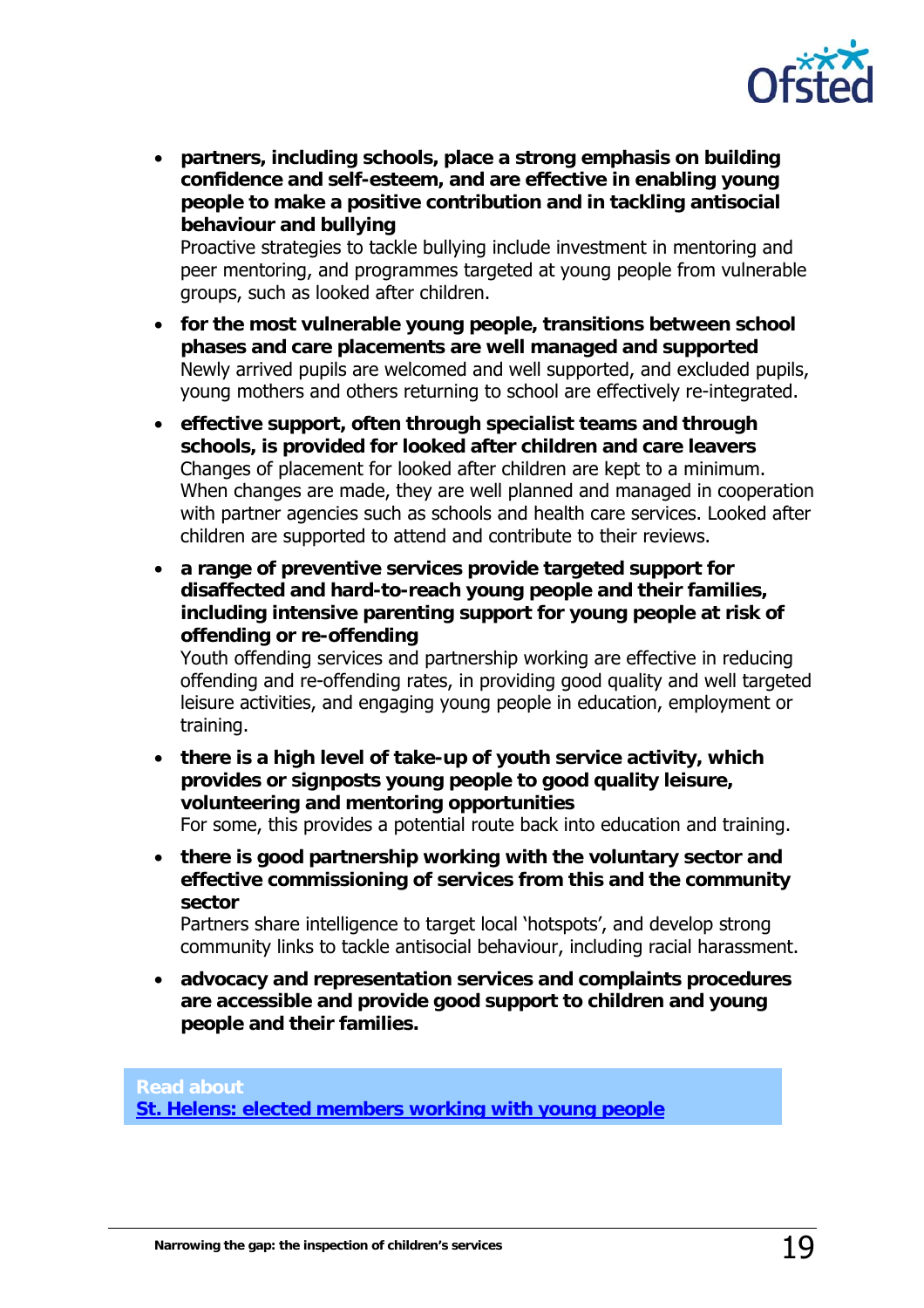

### **Areas for improvement and barriers to improvement**

A consistent theme for improvement in this outcome area is to raise the quality of services for young people from vulnerable groups, and improve opportunities for them to make a positive contribution.

Weaknesses most frequently cited are:

- **low expectations at a strategic level of the contribution that young people can make to their schools and communities**  This leads to young people reporting that they do not have a voice in key decisions affecting them at a strategic or local level, and that their contributions have limited impact. Children and young people have significant concerns about feeling safe in the community and about access to affordable transport, leisure and sports facilities.
- **where they exist, participation and consultation initiatives are insufficiently widespread and coordinated across local areas and do not adequately reflect young people's diverse needs and circumstances**
- **disabled young people, including those with sensory impairments and young people with learning difficulties, have too few opportunities to take part in consultation exercises and to contribute their views on service improvements**
- **specialist services for vulnerable children and young people and parents are poorly coordinated and not always available where and when young people may need them**  For example, support for children and young people from vulnerable groups in managing changes in their lives is inadequate. Planning for young people aged 14 and over who are disabled or have learning difficulties is inconsistent and does not support their transition to adult services and further education.
- **actions to reduce offending and re-offending and to manage the reintegration of young people who offend back into the community are not as effective as they could be, reflecting the need for more effective multi-agency working**
- **councils' responsibilities as corporate parents are underdeveloped, and advocacy services for looked after children are not effectively promoted**

Some young people are insufficiently supported to attend their reviews.

#### **Read about**

**Norfolk: ensuring all young people's views are heard**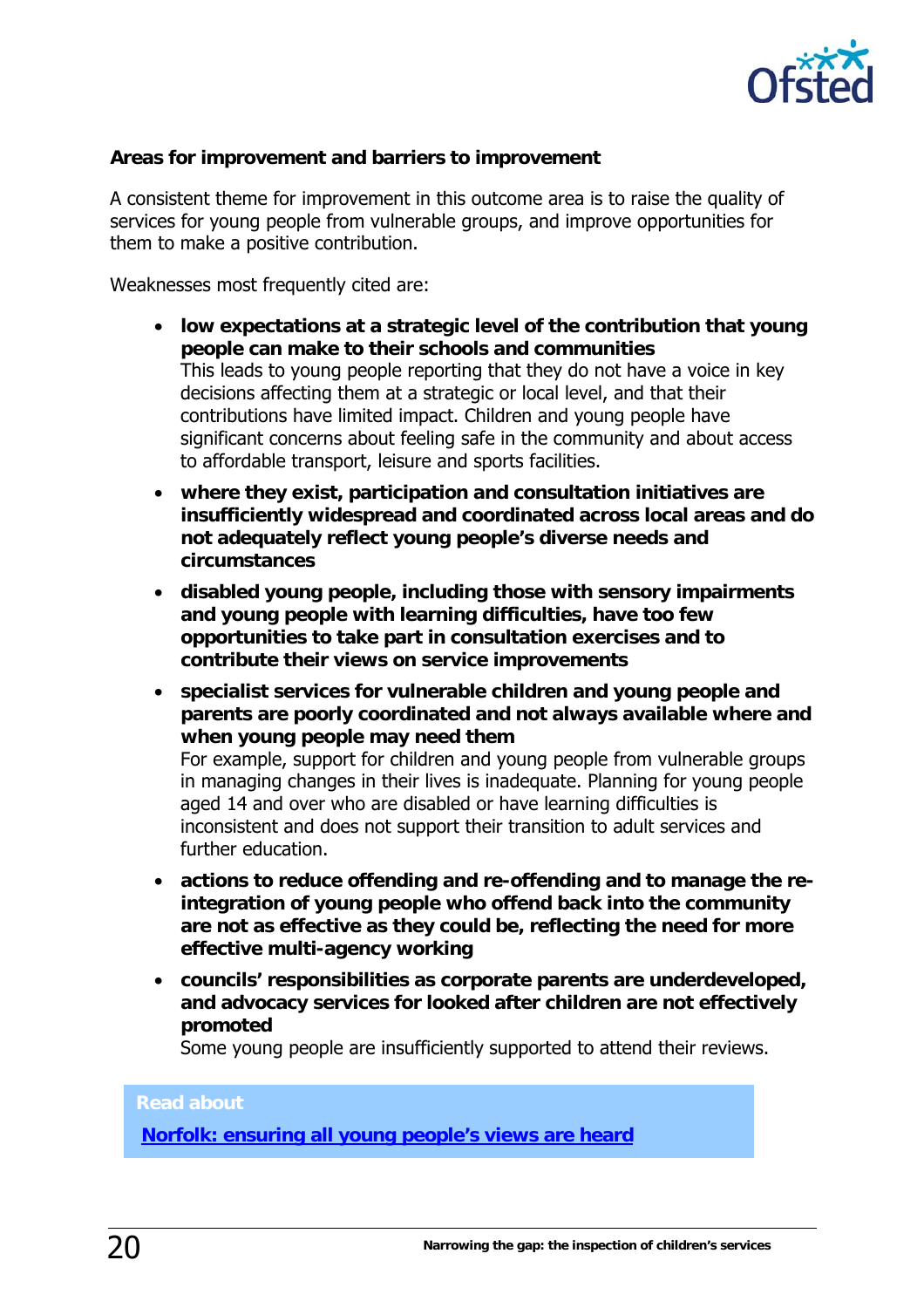

### **Achieving economic well-being**

### **Summary of performance**

Outcomes for children and young people in this outcome area are affected by a wide range of services, providers of education and training, and employers and agencies, all of whom have different strategic and funding responsibilities. They are also affected by councils' long-term visions for their communities and their economic development. Arrangements for sustained partnership working are therefore critical to enabling young people to achieve economic well-being. Overall, a large proportion of councils and their partners make a good or better contribution to outcomes in this area.

**Read about Bracknell Forest: joint working between children's services and housing services**

#### **Key strengths and features of higher performing councils**

Evidence underlines again the critical importance of effective local partnerships in supporting and encouraging young people to achieve economic well-being, whatever their circumstances. Commonly cited strengths include:

- **high priority being given to maximising good quality education and training opportunities for 14–19 year olds, based on a comprehensive and accurate analysis of local need and provision** Strategies are implemented through well coordinated activity of key partners and kept under review.
- **close partnership working resulting in good use of existing resources, helping to secure additional resources to support innovation**
- **communication between children's services, schools, colleges and other agencies and providers, including the voluntary sector, being effective, and expectations of partners clear**
- **data being shared well between key agencies to reduce numbers of young people who are not in education, employment or training**  Coordinated support is effective in reducing numbers of particular target groups such as looked after children and young offenders who are not in education, employment or training.
- **a high percentage of young people, including those looked after, young people who offend and those with disabilities, continuing in education, training or employment beyond 16, with high retention rates**

The proportion of black and minority ethnic students staying on in full-time education is also good and improving.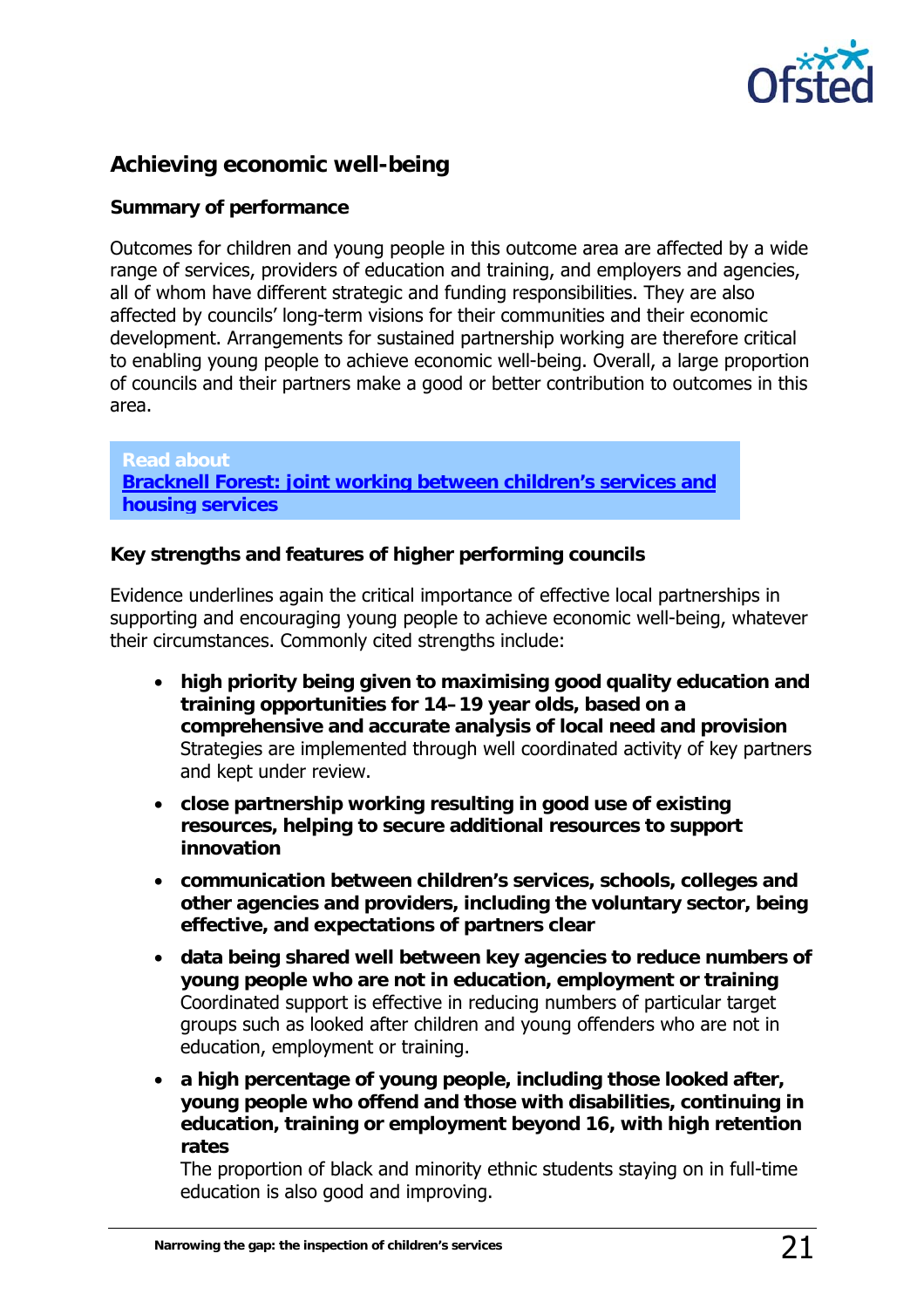

- **sustainable community regeneration plans contributing to removing barriers to employment for targeted groups**
- **good collaboration between housing departments, childcare providers, Connexions partnerships and other agencies supporting care leavers and other vulnerable groups**
- **looked after children and care leavers being well supported to pursue education and training, particularly through effective links with employers, housing departments and Connexions personal advisers.**
- **young people with learning difficulties and disabilities being well supported in making the transition to adult life and economic independence. Provision is kept under review and developed as new needs emerge.**
- **good use being made of data and information to identify underachieving groups and those most at risk of disaffection, including young people from minority ethnic groups, young mothers, and unaccompanied asylum-seeker young people**  Targeted programmes are successful in increasing participation in education and training.
- **all young people, including those from vulnerable groups, having access to good quality advice, guidance and counselling to support different progression routes**  Effective exchange of information among children's services, schools, colleges, Connexions partnerships and other agencies ensures that young people who need additional support to develop life skills receive it.
- **well-targeted family learning programmes enhancing parents' engagement with the education system and their children's learning and development**
- **flexible curricula and a wide range of work-based learning opportunities which provide accredited learning and training experiences for 14–16 year olds.**

#### **Areas for improvement and barriers to improvement**

Weaknesses commonly cited include:

• **strategic arrangements to achieve an effective 14–19 strategy engaging all necessary partners are underdeveloped and poorly coordinated** 

Too few work-based providers and local employers are engaged in efforts to increase access to education and training. In some cases, the council's collaboration with Learning and Skills Councils and Connexions partnerships, in particular, needs to be strengthened.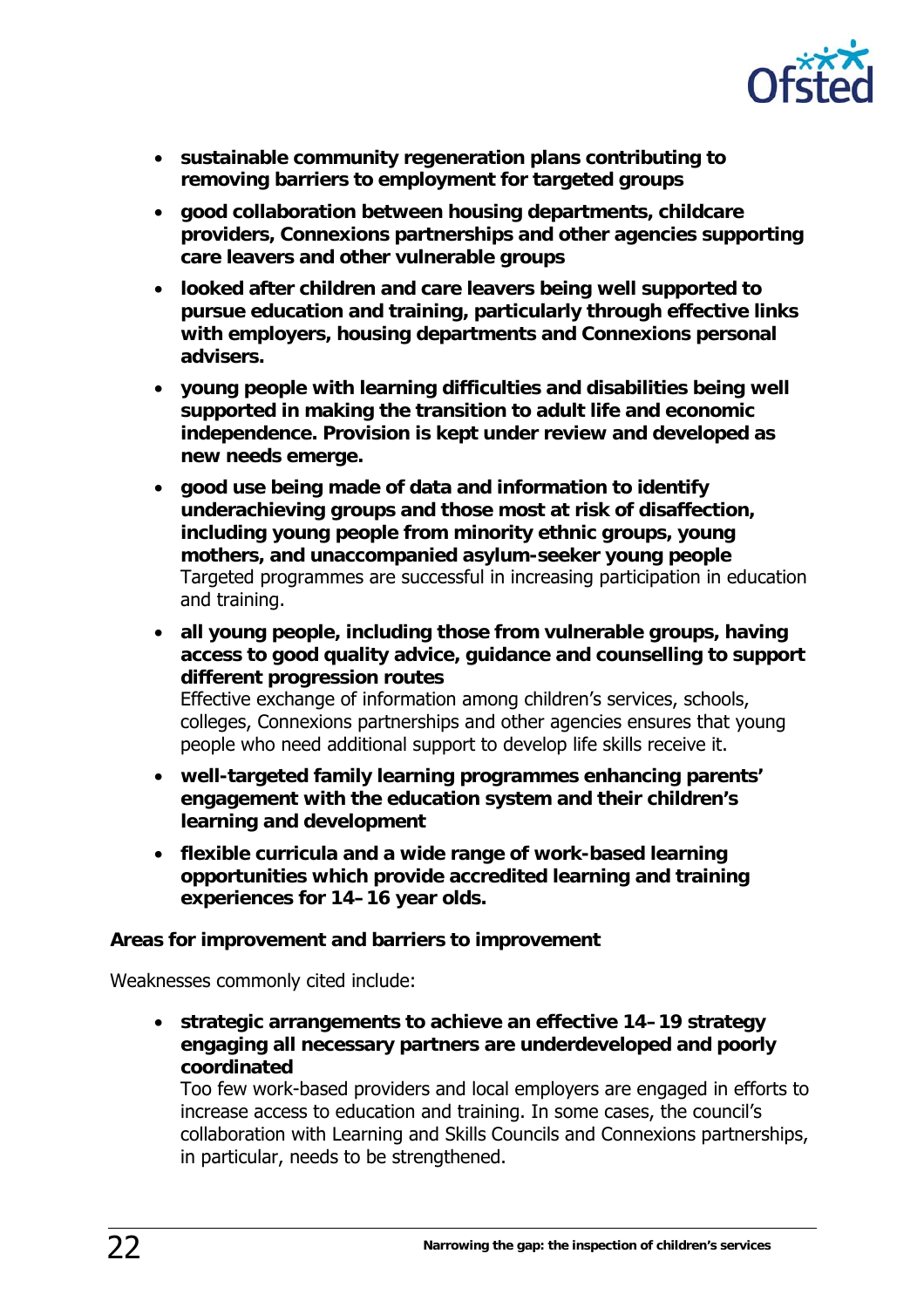

• **variable quality and breadth of post-16 provision acts as a barrier to improvement and results in uneven access to, and take-up of, opportunities in local areas** 

In some areas the sharpest contrast is between school sixth-form provision and other forms of provision; schools provide limited access to vocational qualifications and life skills courses in some local authorities. As a result, the numbers of young people taking part and succeeding in post-16 education and training, including participation in work-based learning, remain low.

- **insufficient information about young people's learning needs is transferred between schools and post-16 learning providers**
- **a lack of suitable housing is available for young people not living with their parents, care leavers and those leaving the youth justice system**

In some areas, lack of available and affordable housing for families also acts as a barrier to them being able to support children and young people in education, employment and training.

- **there is insufficient focus on the needs of disabled young people and those with learning difficulties, in particular in relation to supporting transition to adulthood and adult services**
- **in some areas numbers of young people not in education, employment and training remains high and support for them is variable**

Some young people are insufficiently aware of post-16 opportunities in the local area, and of the information, advice and guidance on offer through Connexions.

Achieving improvements in this area is a long-term task, requiring sustained commitment to helping all young people and their families to become and stay economically active. As in other outcome areas, this depends on sound strategies being taken forward by partnerships that consist of all the relevant agencies and local partners. An essential element of an effective 14–19 strategy is a comprehensive and flexible curriculum to meet the needs of a diverse range of young people, preparing them for the world of work through a good range of academic, vocational and work-based options.

### **Capacity to improve including the management of children's services**

### **Summary**

The capacity of a council and its partners to improve services and to deliver on the five outcomes is significantly affected by the quality of service management. Scrutiny of performance in this area is helpful in highlighting the overarching strategies that are supporting integration of children's services and linkage between the outcome areas, and that are achieving good value for money.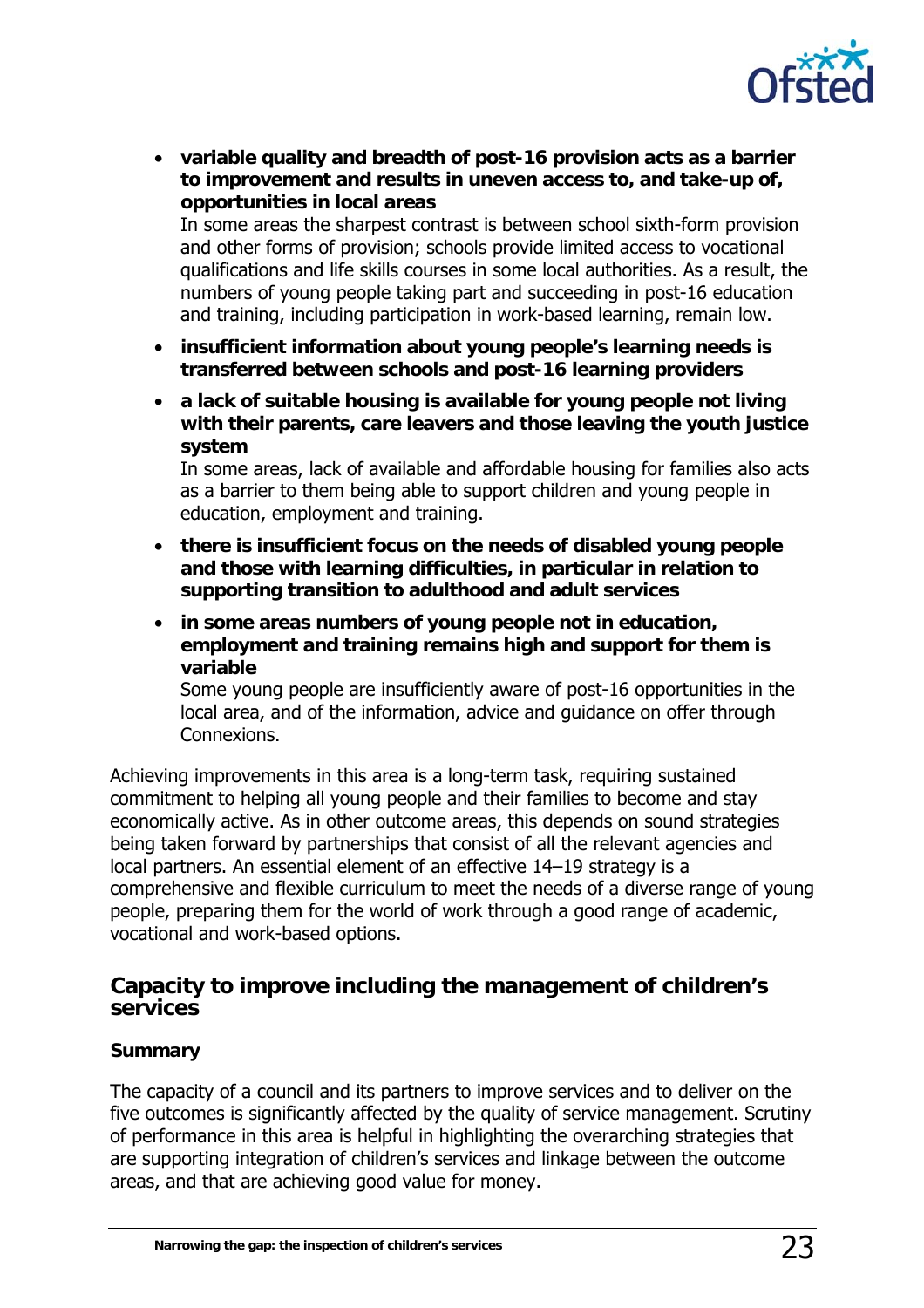

#### **Read about Derby: reducing social work vacancies**

### **Key strengths and features of higher performing partnerships**

An analysis of strengths, weaknesses and areas of improvement in higher-performing and poorer performing authorities reveals a cluster of factors in relation to strategic planning, leadership and management. Many of the strengths and weaknesses have synergy with, or directly mirror, those identified through inspection in each of the outcome areas. The following strengths are consistently cited:

• **ambitions and priorities for children and young people, based on a thorough analysis of local need, are articulated well in the Children and Young People's Plan** 

The Plan is clearly focused on outcomes, reflected in the key plans and strategies of partner agencies, such as the community strategy, the PCT delivery plan and the local area agreement.

- **there is evidence of innovation, especially in relation to prioritising preventive services**
- **there are effective strategies to communicate corporate ambitions for young people and ensure that they have a high profile in partners' planning processes**  There are good mechanisms to promote community engagement
- **the roles and responsibilities of partners are clear and understood and partners challenge one another where appropriate**
- **partnership working is strongly embedded within the organisational culture, including children's trust arrangements, leading to inter-agency collaboration and good quality integrated working of front-line staff**
- **strong leadership from senior management and engaged political leadership contribute to securing commitment and enthusiasm across the workforce**
- **plans are outcome-focused, with clear performance indicators** Targets, timescales, resource allocation and accountabilities are well set out so that progress can be measured
- **there is sound financial planning and management, a commitment to securing value for money, good use of resources, and evidence of better integration achieving efficiency savings**  There is evidence of effective joint commissioning activity that incorporates a best value approach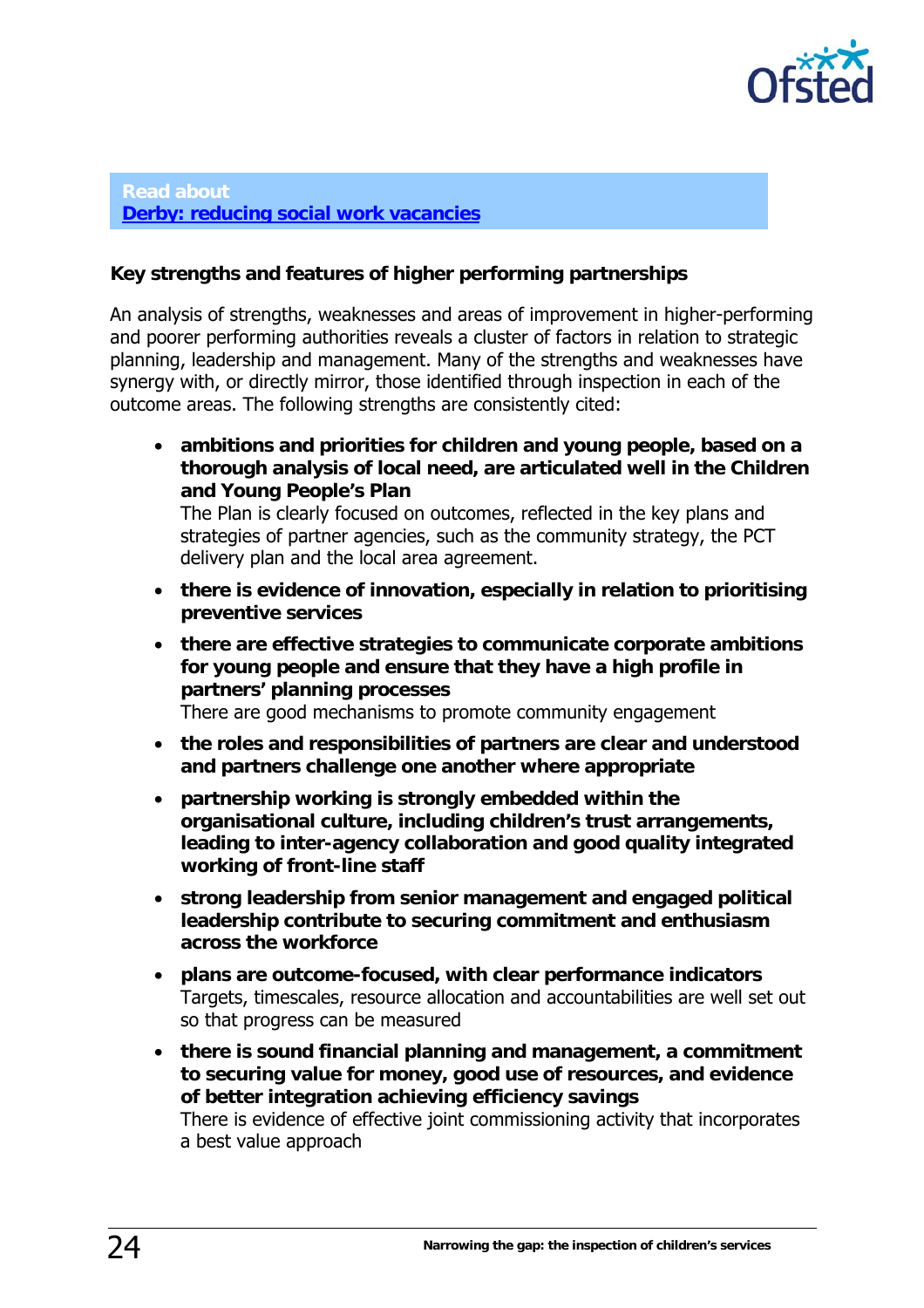

• **workforce development and planning supports multi-agency working and there is a proactive approach to tackling recruitment and retention issues**

Good quality training and development programmes are in place. Examples of successful recruitment and retention schemes include trainee and 'golden hello' schemes, collaboration with local colleges and other training institutions, and close supervision and support for new workers with a managed workload. Workers describe themselves as being valued and respected by their employers

- **very good use is made of data to analyse need, evaluate performance, and develop improvement strategies**  There is a strong framework of performance management, with links between strategic and service planning and individual performance. The scrutiny role of the council is robust and effective; as a result, there is good understanding of where performance needs to improve and efforts are focused on areas for improvement
- **the views of children and young people are sought routinely and extensively, and the results of consultation have a direct impact on service improvements**
- **early progress has been made in implementing the Common Assessment Framework and establishing networks of lead professionals.**

### **Areas for improvement and barriers to improvement**

Areas identified for improvement in relation to service management and the capacity of councils and their partners to improve children's services reflect many of the features cited above. Inspections suggest a similar cluster of factors that may act as barriers to progress in this area as in other outcome areas. Some are contextual, such as financial pressures faced by PCTs or historical overspending on out-of-area placements. Other barriers to improvement include:

• **inadequate needs analysis to inform service provision and improvements**

There is poor prioritisation of need and targeting of resources, the needs of diverse community groups are not sufficiently reflected in priorities, and preventative strategies and services need to be strengthened

- **underdeveloped performance management arrangements across the children and young people's partnership**  Scrutiny of children's services and outcomes by elected members is not sufficiently robust
- **lack of a clear and consistent articulation of ambitions and priorities for children and young people within councils' strategic plans, including the Children and Young People's Plan**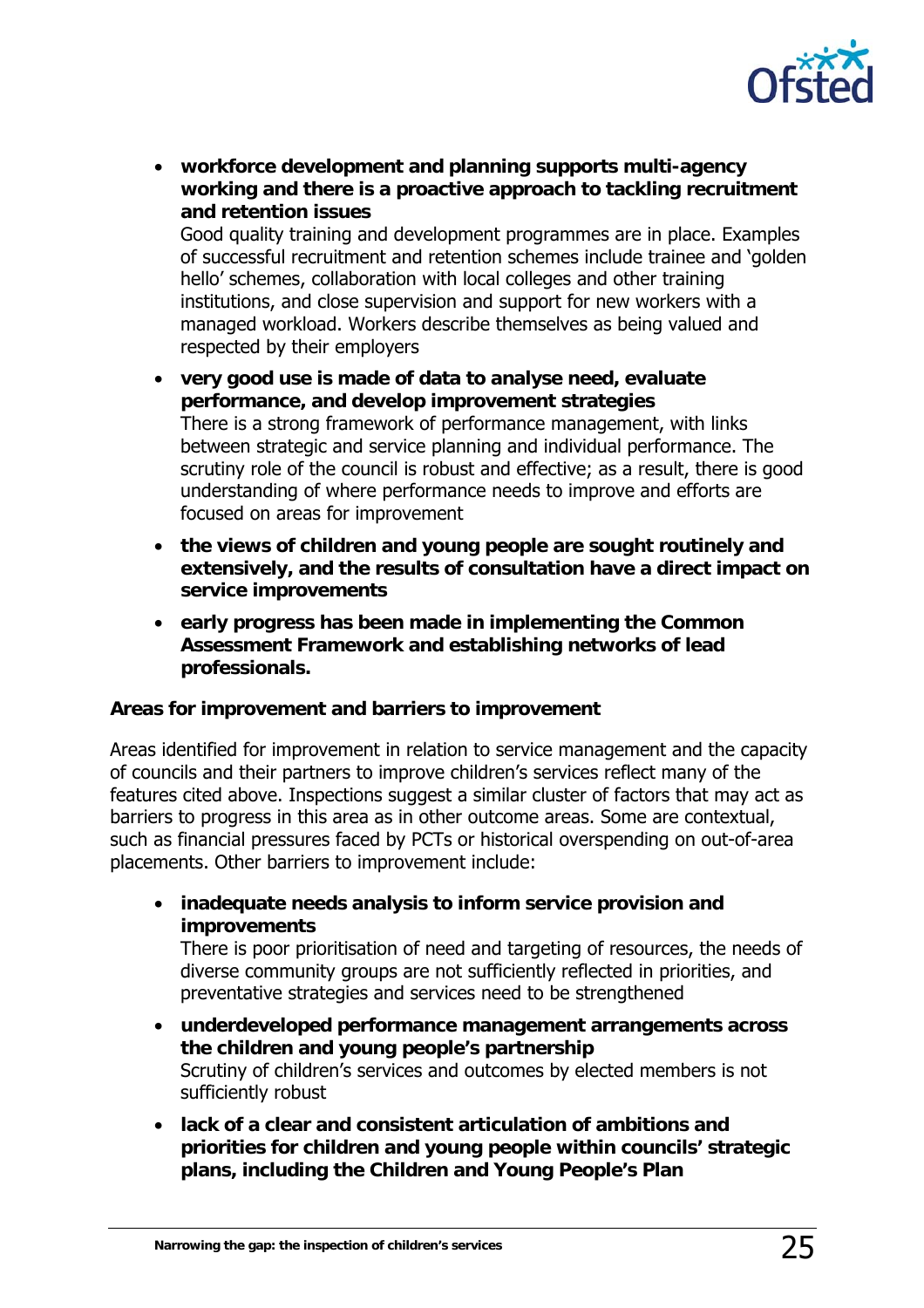

- **lack of arrangements to secure a shared understanding of vision, needs and priorities across partner agencies**
- **poor self-awareness, reflected in self-assessment that fails to identify or acknowledge areas of weakness**
- **service and project plans lack outcome-focused targets, clearly identified lead responsibilities, and relevant resource information**
- **the lack of comprehensive workforce planning, including tackling staff shortages, especially in social care**
- **a lack of high quality and compatible management information systems among partners to inform service development and to enable them to share operational information**
- **insufficient involvement of children and young people, including vulnerable groups, in the planning and evaluation of services that affect them**
- **poor financial management, including reporting outcome data alongside financial data and securing systematic processes for assessing value for money** Progress in developing joint commissioning arrangements is slow
- **lack of continuity of strategic managers and management capacity act as barriers to improvement and impact on the council's ability to tackle areas of weakness.**

Not surprisingly, the features of strong service management and authorities' capacity to improve that are identified through inspection are relevant to all outcome areas. In particular, they underline the importance of effective partnership working, at all levels, in delivering better integrated children's services, which, in turn, have a positive impact in improving outcomes for all children and young people.

**Read about Rotherham: involving children and young people in performance management**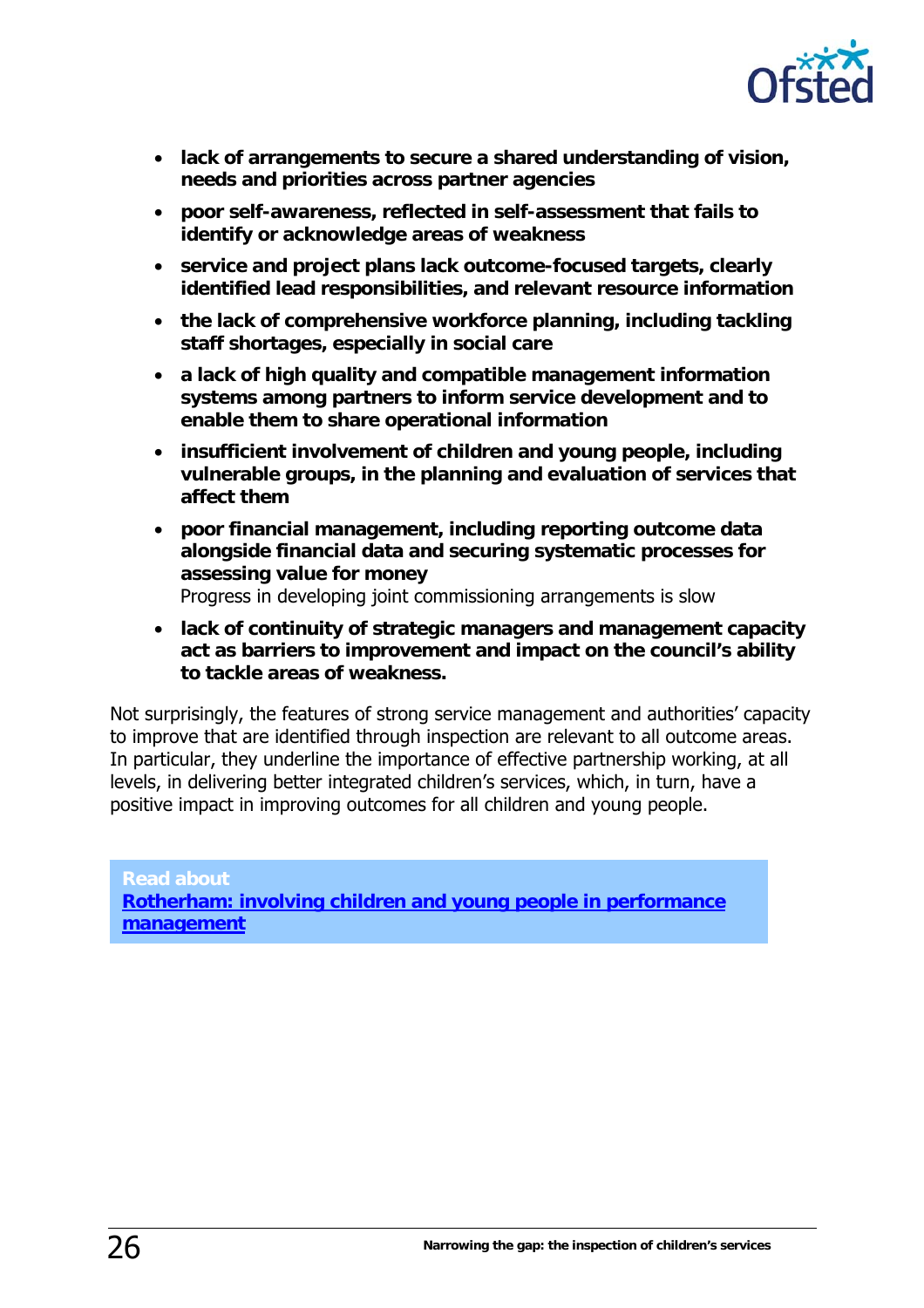

# **Notes**<sup>4</sup>

### **The policy context for improving children's services**

Every Child Matters: change for children programme and the National service framework for children, young people and maternity services provide the overarching framework for integrating and improving local services for children and families. The Every Child Matters Outcomes Framework helps local authorities, PCTs and local partners to identify priorities and measure progress in achieving five key outcomes: being healthy; staying safe; enjoying and achieving; making a positive contribution; and achieving economic well-being.

A range of policy themes aimed at improving outcomes and tackling inequalities and social exclusion are set out in a number of government policies: the White Paper on services in the community Our health, our care, our say, the Education and Inspections Act 2006, the Children Act 2004 and Childcare Act 2006, and more recently the White Paper on local government, Strong and prosperous communities. Common themes relevant to children's services include the importance of: partnerships and joint working, including effective commissioning; identifying local needs and developing an area focus; involvement of service users; prevention and early intervention and meeting the needs of vulnerable groups.

### **Partnership working**

Partnerships and joint working, especially through the development of children's trust arrangements, are key to delivering the vision of Every Child Matters. The Children Act 2004 and the Childcare Act 2006 place duties on local authorities and PCTs to plan and deliver integrated services, such as children's centres, in partnership. Children's services directors and lead members are expected to provide strategic leadership, and the Children and Young People's Plan and local area agreements set out a vision for local areas and secure effective partnerships. The Common Assessment Framework and the role of budget-holding lead professionals provide vehicles for better integrated delivery of services.

### **Local area focus**

j

Looking to the future, the White Paper on local government seeks to strengthen effective joined-up services through 'a new requirement on key statutory organisations to cooperate with each other in agreeing, and having regard to, relevant targets in the local area agreement'.

<sup>&</sup>lt;sup>4</sup> Web addresses for cited publications are in the references at the end of Notes.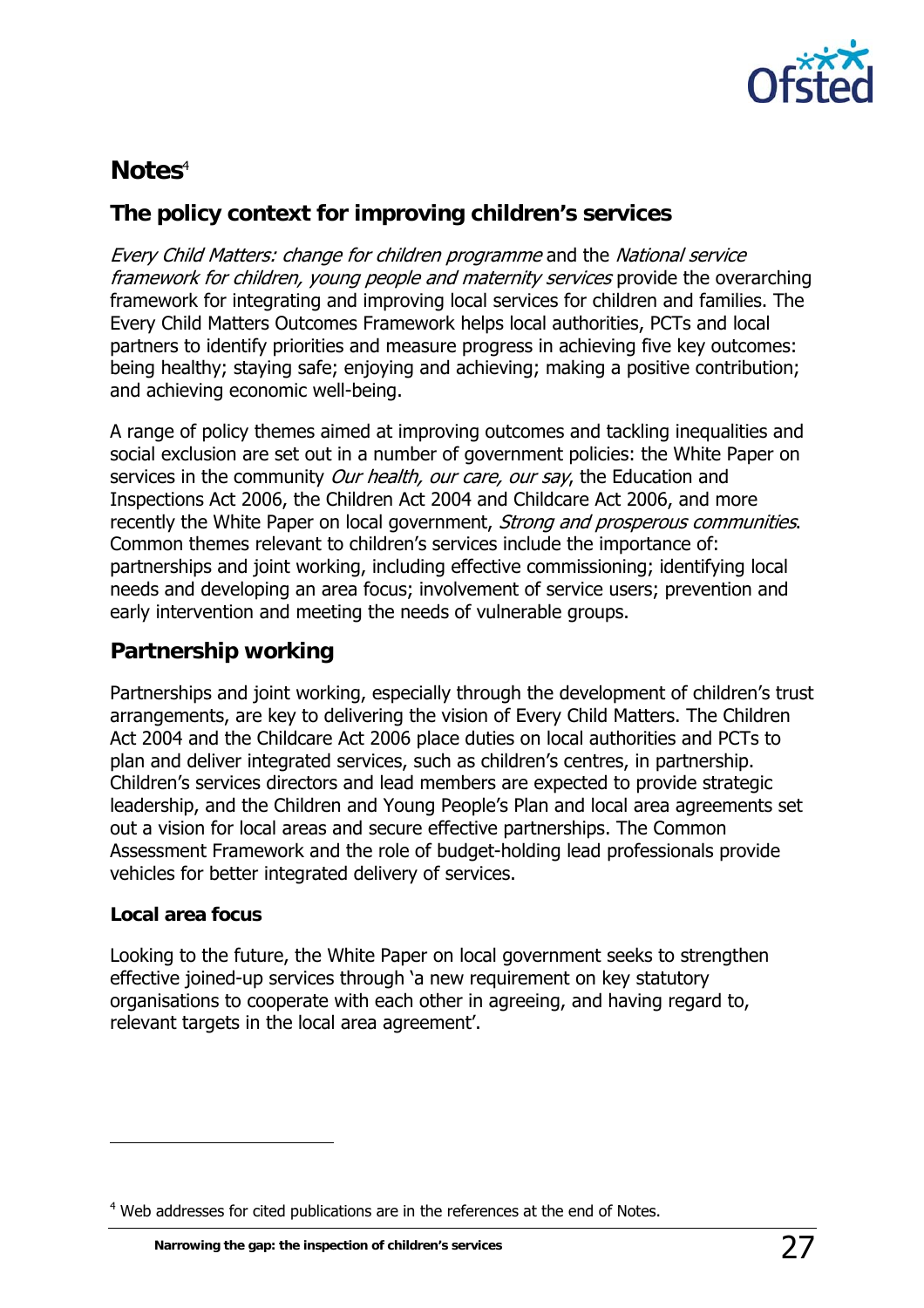

### **Involving service users**

A central theme of government policy is involving service users in the planning, design and governance of services. Education, health and social care partners are expected to seek the views and experiences of children and young people, including the most vulnerable, to inform the planning, commissioning and design of local services.

### **A focus on vulnerable groups**

Every Child Matters places particular emphasis on narrowing the gap between those who do well and those who do not. Reaching out: an action plan on social exclusion sets out five principles to tackle social exclusion: better identification and earlier intervention; systematically identifying what works; promoting multi-agency working; personalisation, rights and responsibilities; supporting achievement and managing underperformance. *Opportunity for all* reports on progress in tackling poverty and social exclusion, highlighting measures to address child poverty. The Green Paper Care Matters: transforming the lives of children and young people in care addresses growing concerns about the poor outcomes for looked after children.

### **Prevention and early intervention**

The Children's National Service Framework and Every Child Matters underline the importance of preventive strategies delivered through both universal and targeted services, and including support for parents. The Social Exclusion Action Plan also reinforces the importance of prevention in reducing the social exclusion and isolation of children and young people, and in tackling antisocial behaviour and offending.

### **Developments in inspection**

The way in which the performance of local services is assessed continues to develop and change. The Healthcare Commission carried out the first annual health check during 2006, and *Our health, our care, our say* anticipates joint performance assessment of health and social care.

In April 2007, a new Office for Standards in Education, Children's Services and Skills was created. It includes the work of the former Adult Learning Inspectorate, the children's work of the Commission for Social Care Inspection (CSCI), inspection of the Children and Family Court and Advisory Service previously undertaken by HMI Court Administration, and the work of the former Ofsted.

From April 2007, joint area reviews and annual performance assessments will be aligned more closely. Joint area reviews will be modified to focus on: key areas of weakness identified in the annual performance assessment; vulnerable groups, including looked after children and those with learning difficulties or disabilities; and safeguarding. The annual performance assessment will be strengthened to ensure more information is obtained about the experience of children and young people, and about direct service provision, so that identified weaknesses can be more clearly highlighted for further interrogation in the joint area review.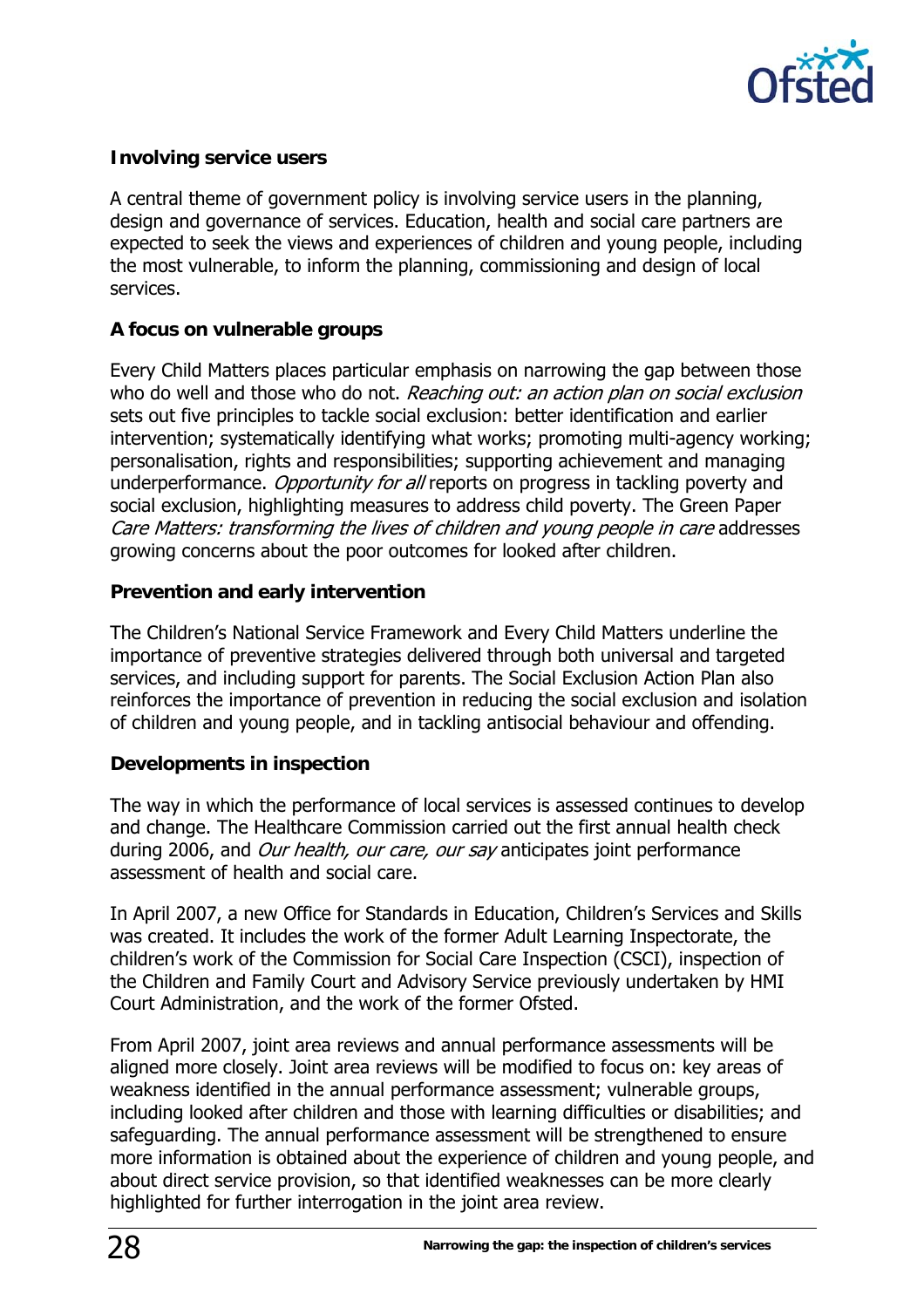

### **Annual performance assessment**

An annual performance assessment of councils' children's services was introduced for the first time in 2005 as part of the integrated children's services inspection framework which arose from the agenda for change highlighted in *Every Child* Matters. Details of the 2005 process can be found in the document *Arrangements for* annual performance assessment.

This assessment replaced:

- the performance assessment of children's social care previously undertaken by CSCI
- the previous basis (the scorecard) for the education rating used in the comprehensive performance assessment.

In 2006, the annual performance assessment assessed each council's contributions to improving outcomes for children and young people. Grades were awarded for:

- the overall contribution of the council's services to outcomes for children and young people
- the council's capacity to improve services for children and young people.

The following four-point scale (LSIF) was used as the basis for judgements:

| Grade                                                                                       | <b>Descriptor</b>                                                                                                                                                                                                                           |
|---------------------------------------------------------------------------------------------|---------------------------------------------------------------------------------------------------------------------------------------------------------------------------------------------------------------------------------------------|
| Grade 4:<br>A service that delivers well<br>above minimum<br>requirements for users         | A service that delivers well above minimum<br>requirements for children and young people, is<br>innovative and cost-effective and fully contributes to<br>raising expectations and the achievement of wider<br>outcomes for the community.  |
| Grade 3:<br>A service that consistently<br>delivers above minimum<br>requirements for users | A service that consistently delivers above minimum<br>requirements for children and young people, has some<br>innovative practice and is increasingly cost-effective<br>whilst making contributions to wider outcomes for the<br>community. |
| Grade 2:<br>A service that delivers only<br>minimum requirements for<br>users               | A service that delivers minimum requirements for<br>children and young people, but is not demonstrably<br>cost-effective nor does it contribute significantly to<br>wider outcomes for the community.                                       |
| Grade 1:<br>A service that does not<br>deliver minimum<br>requirements for users            | A service that does not deliver minimum requirements<br>for children and young people, is not cost-effective and<br>makes little or no contribution to wider outcomes for the<br>community.                                                 |

The children's services grade provided the rating for the children and young people's service block of the 2006 comprehensive performance assessment of single-tier and county councils.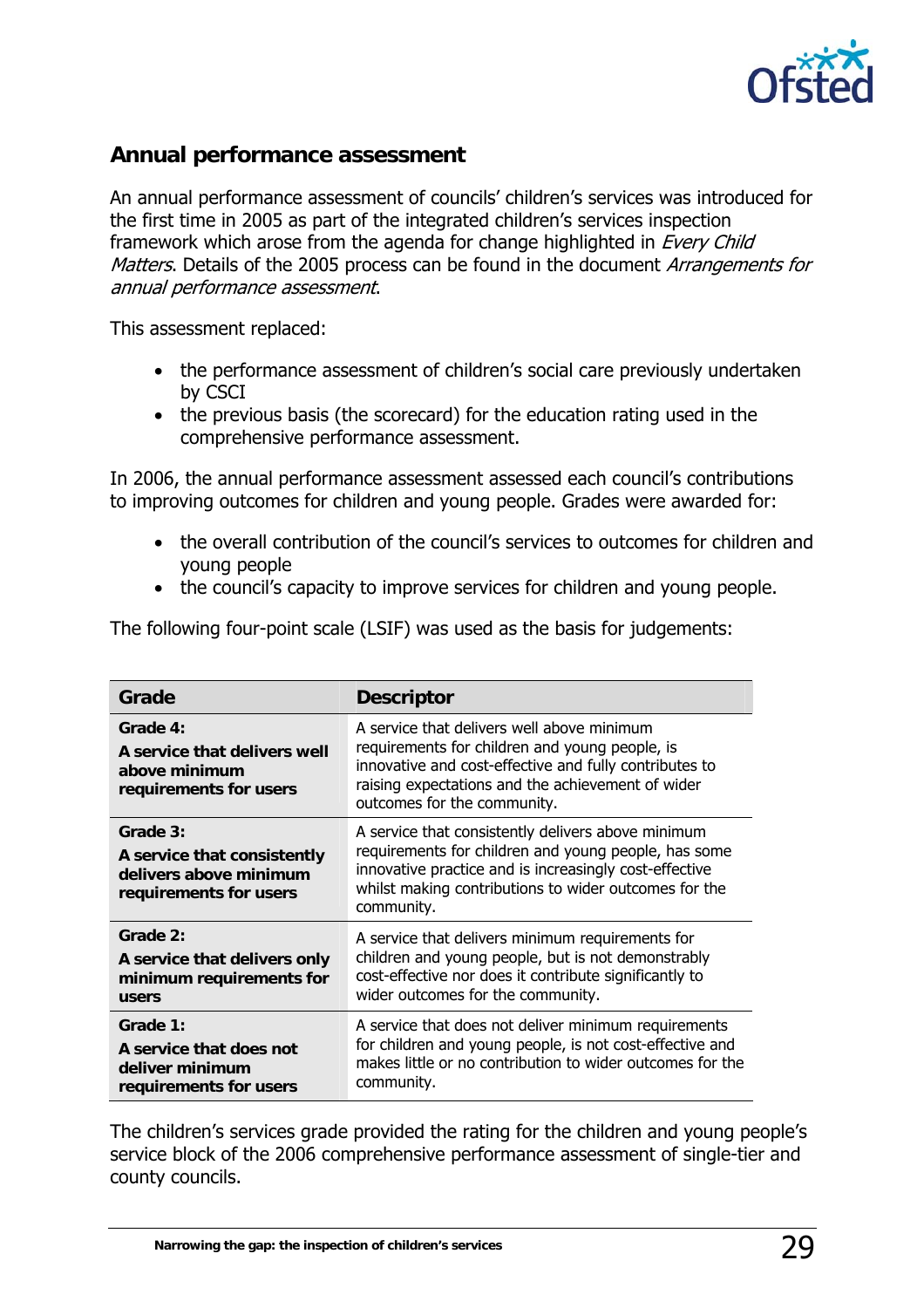

Annual performance assessment outcomes, together with the Healthcare Commission's annual assessment of healthcare bodies and Her Majesty's Inspectorate of Constabulary's baseline assessment of strategic police authorities, also contribute to the scoping of subsequent joint area reviews.

An evaluation of the 2006 assessment process has been undertaken and is being used to inform arrangements for 2007, details of which will be published separately.

### **Joint area reviews**

Joint area reviews have a wider scope and evidence base than annual performance assessments. Joint area reviews conducted between September 2005 and March 2007 describe the outcomes achieved by children and young people growing up in the area, and evaluate the way local services, taken together, contribute to their well-being.

These joint area reviews focus on the extent to which children and young people are healthy, safe, enjoy and achieve, make a positive contribution, and achieve economic well-being. The reviews also evaluate the collective contribution made to outcomes for children and young people by relevant services in the area. They judge the contributions made by a council's services overall and make specific judgements about the quality, management and leadership of the council's principle education and children's social care services, and of other services where there is sufficient evidence. Judgements are based on four descriptors.

Joint area reviews up to March 2007 report on the well-being of **all** children and young people in a local area. They cover universal, preventive and targeted services, but particular attention is given to joint action by local services on behalf of those groups of children and young people who are vulnerable to poor outcomes. Two such groups are covered in detail in every review: children and young people who are looked after by the council; and children and young people with learning difficulties and/or disabilities.

Thirteen grades are reported in a joint area review:

- overall contribution of the council's services to outcomes for children and young people (as for the annual performance assessment)
- council's capacity to improve services for children and young people (as for the annual performance assessment)
- contribution of the council's education services to outcomes for children and young people
- contribution of the council's social care services to outcomes for children and young people
- health service for children and young people
- contribution of local services overall to being healthy
- contribution of local services overall to staying safe
- contribution of local services overall to enjoying and achieving
- contribution of local services overall to making a positive contribution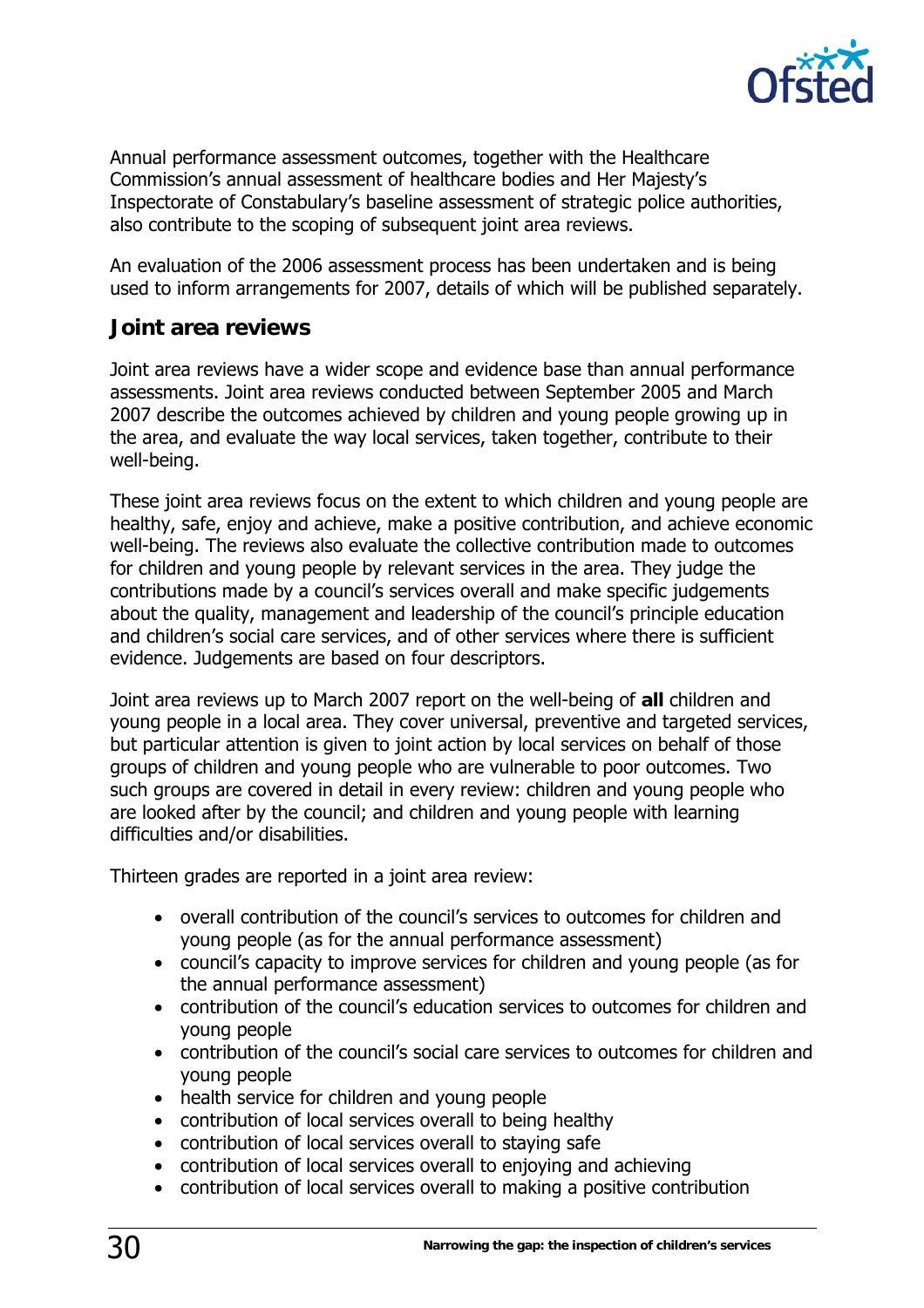

- contribution of local services overall to achieving economic well-being
- service management
- capacity for improvement of services for children and young people in the local area
- capacity for improvement of services for children and young people in the council.

### **Future developments in inspections**

From April 2007 joint area reviews will have a sharper focus on safeguarding arrangements and on specific groups of children and young people that are known to achieve poor outcomes in the local area, or where limited available evidence makes it difficult to determine how well they are doing. These groups will always include looked after children and those with learning difficulties and/or disabilities.

Provision for other groups of children and young people will also be investigated where they were judged to be inadequate in the most recent annual performance assessment or where additional evidence suggests concern. This might include some universal groups such as 14–19 year olds, or a more targeted group such as those requiring mental health services.

### **Further information**

### **Grades awarded in joint area reviews and annual performance assessments**

The differences that emerge between joint area review and annual performance assessment outcomes arise mainly from the variation in scope and methodology. In particular, there is an opportunity through joint area reviews to examine more information, track individual cases and hear directly from service users. This focus means that partnership arrangements and the impact of interventions on some outcomes come under closer scrutiny. For example, more references are made in joint area review reports to effective joint working with a range of partners and providers, including schools, and the provision and quality of out-of-school hours learning and leisure opportunities, reflecting in part developments of extended schools and services.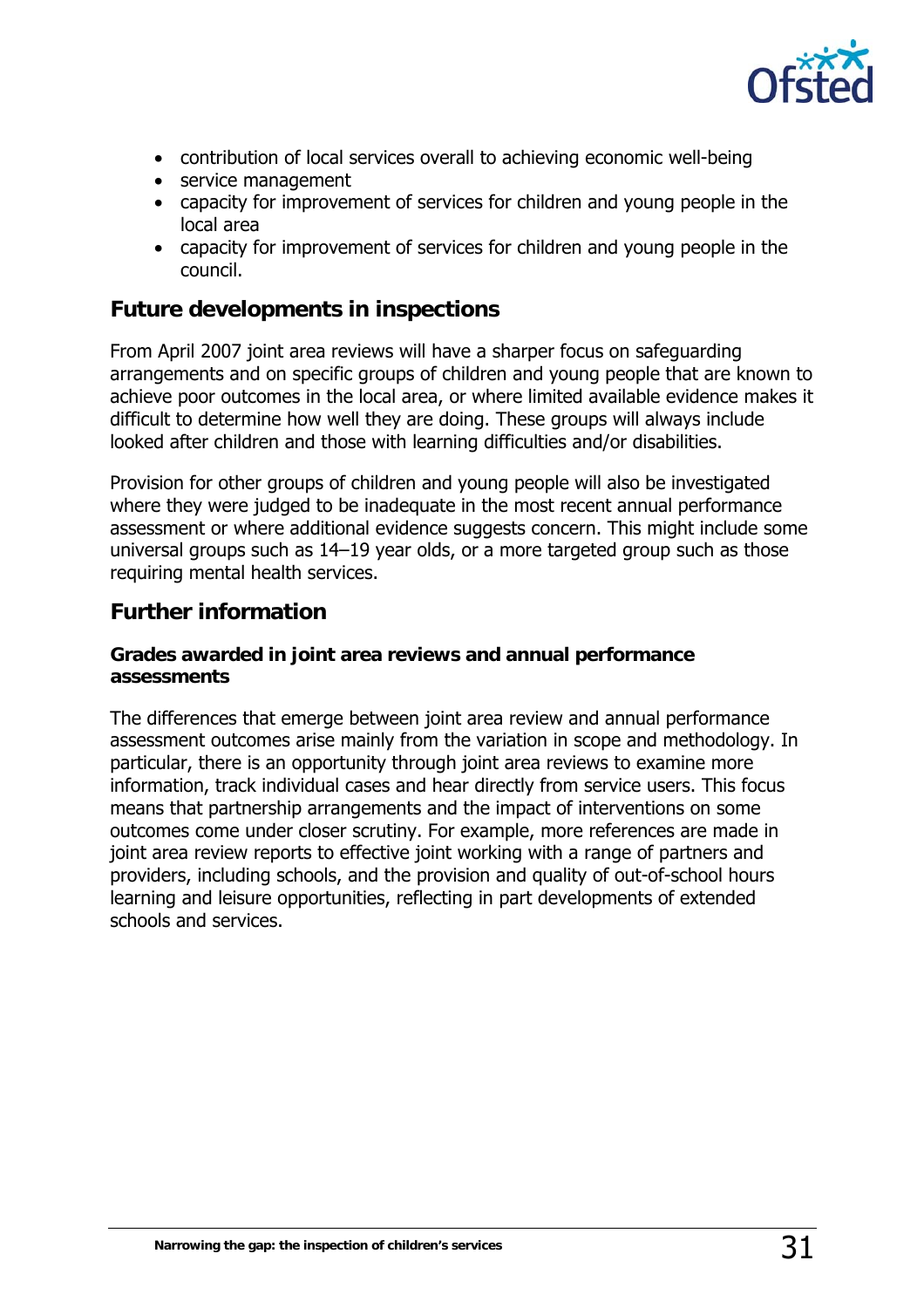

### **Being healthy**



These figures present a general picture, although joint area reviews present a less favourable one than annual performance assessments, highlighting the challenges facing partnerships of engaging the wide range of partners across health and children's services that are needed to make a difference to young people's health outcomes. In the annual performance assessment no partnership's contribution to healthy outcomes to date has been judged to be very good, and none has been deemed inadequate.

### **Staying safe**



Overall, since 2005, there is an improving picture of local areas' work to ensure that all children are safe. There was a noteworthy increase in 2006 in the number of councils judged to be very good. The number of councils found to be inadequate is very small, but has increased; four of 102 councils are failing to deliver minimum requirements to secure children's safety, compared with two of 147 in 2005.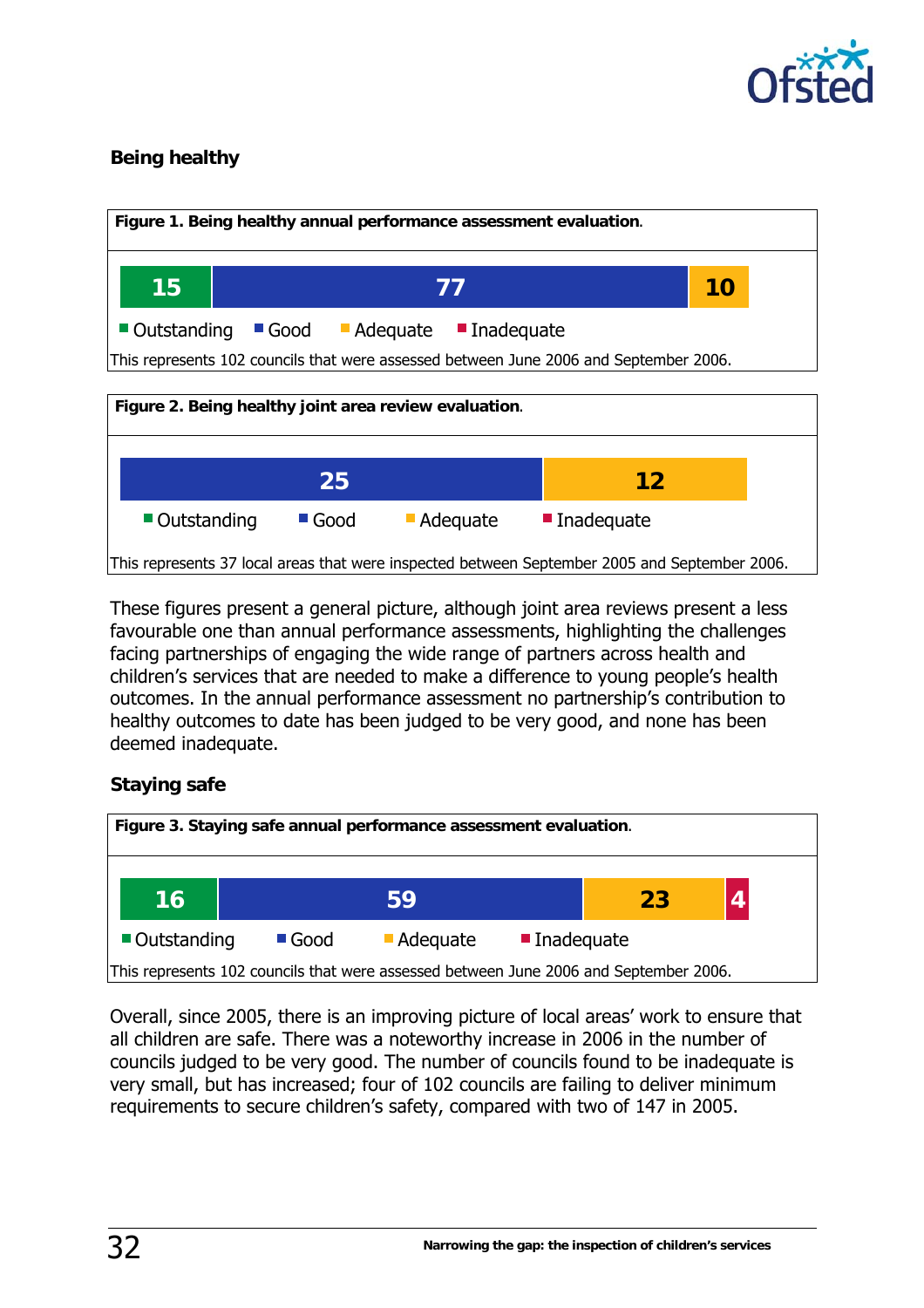



This information presents a less favourable picture, reflecting the focus on the examination of front-line practice that is provided through the joint area review process.

### **Enjoying and achieving**



Both the joint area review and annual performance assessment processes found performance in this outcome area to be good or outstanding in the majority of cases. However, this generally positive picture hides the poorer performance and particular issues faced by the most vulnerable groups of children and young people described earlier in this report and in some lower performing authorities.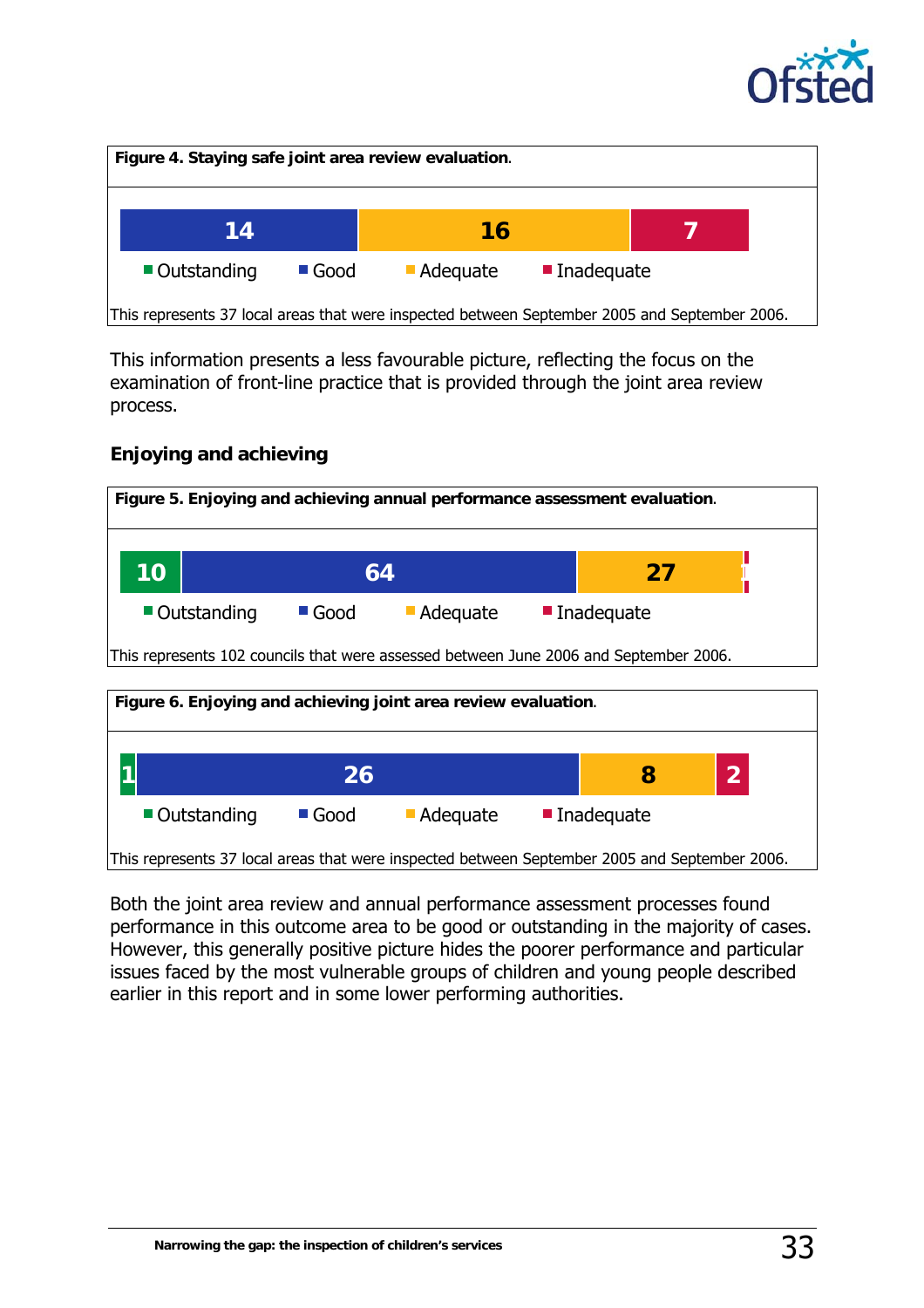

### **Making a positive contribution**



The contribution councils make to helping young people to make a positive contribution represents the most improved picture of performance. Over the two years of annual performance assessment, no authority has been judged to be inadequate, and there has been a five-fold increase in authorities judged to be very good.

### **Achieving economic well-being**

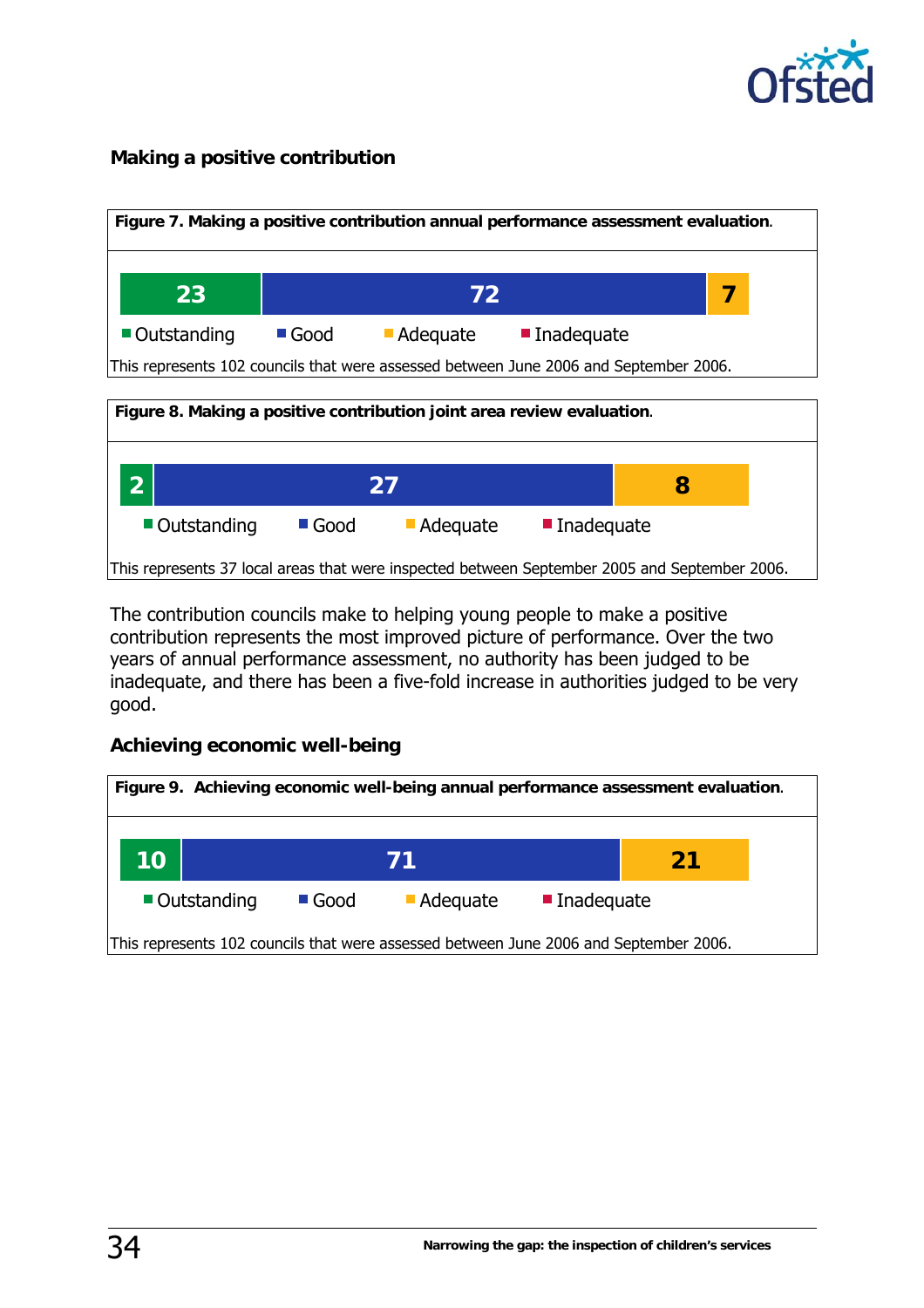



### **Capacity to improve**

The joint area review and the annual performance assessment processes both judge a council's capacity to improve its services for children and young people; in the annual performance assessment, this grade incorporates the management of these services. The joint area review reports a separate grade for service management that includes evidence specific to the council's own services. All three sets of evidence have been brought together here for reporting purposes. Although direct comparisons cannot, therefore, be made, there is clear overlap in the strengths and areas of improvement identified through each process.



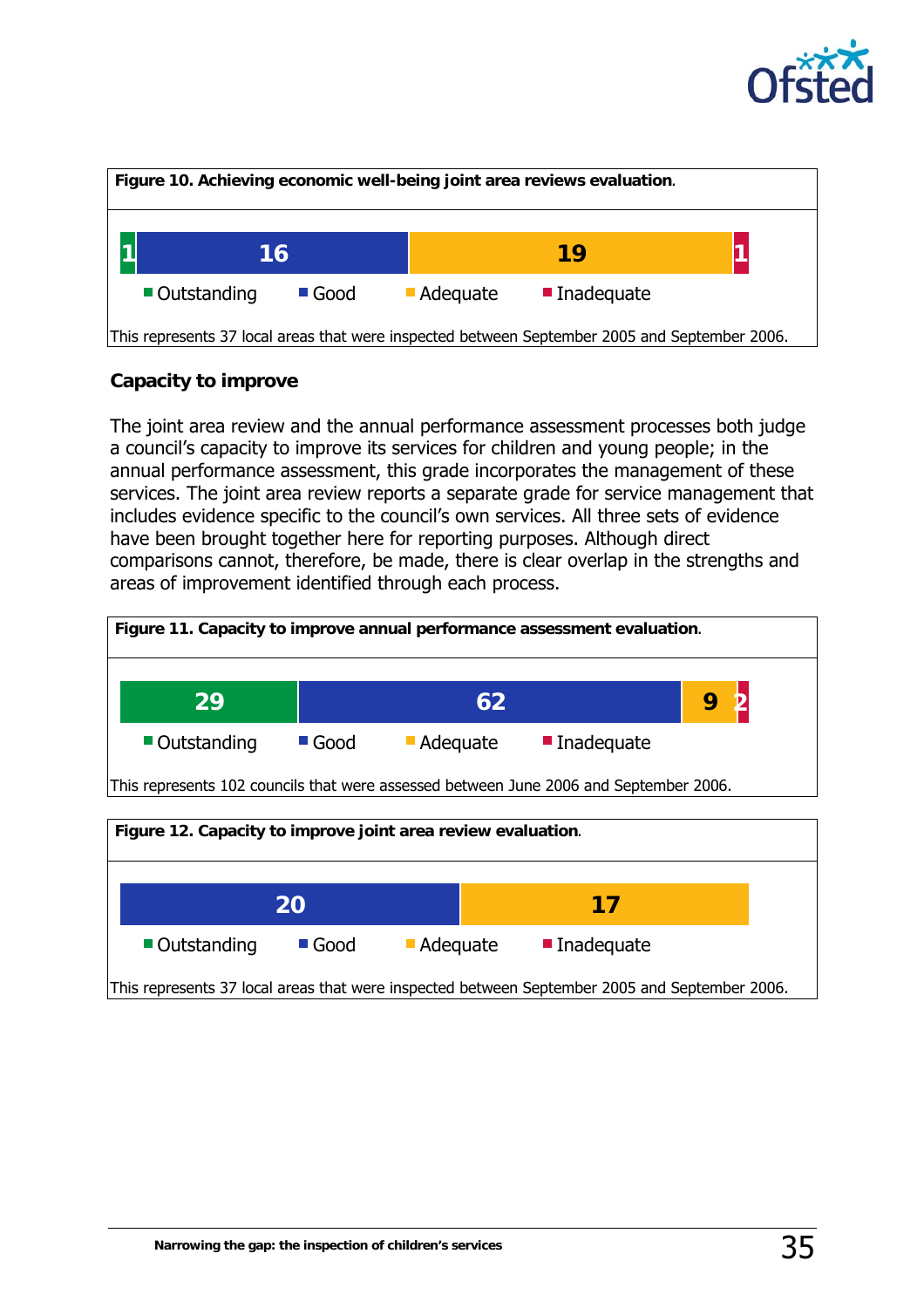



In general, authorities' capacity to improve is judged more favourably through the annual performance assessment process. Assessment judgements in this area take account of the authority's own assessment of its managerial capacity, testing this against the direction of travel and current performance. In this way the annual performance assessment can reflect on progress over 12 months and illustrate how effectively the authority has demonstrated its capacity for improvement within a short period of time. Comparisons between annual performance assessment outcomes in 2005 and 2006 present an improving picture. Proportionately fewer councils than in 2005 were judged to be only adequate in 2006; slightly fewer were also judged to be good, but a higher proportion were found to be outstanding in their capacity to improve.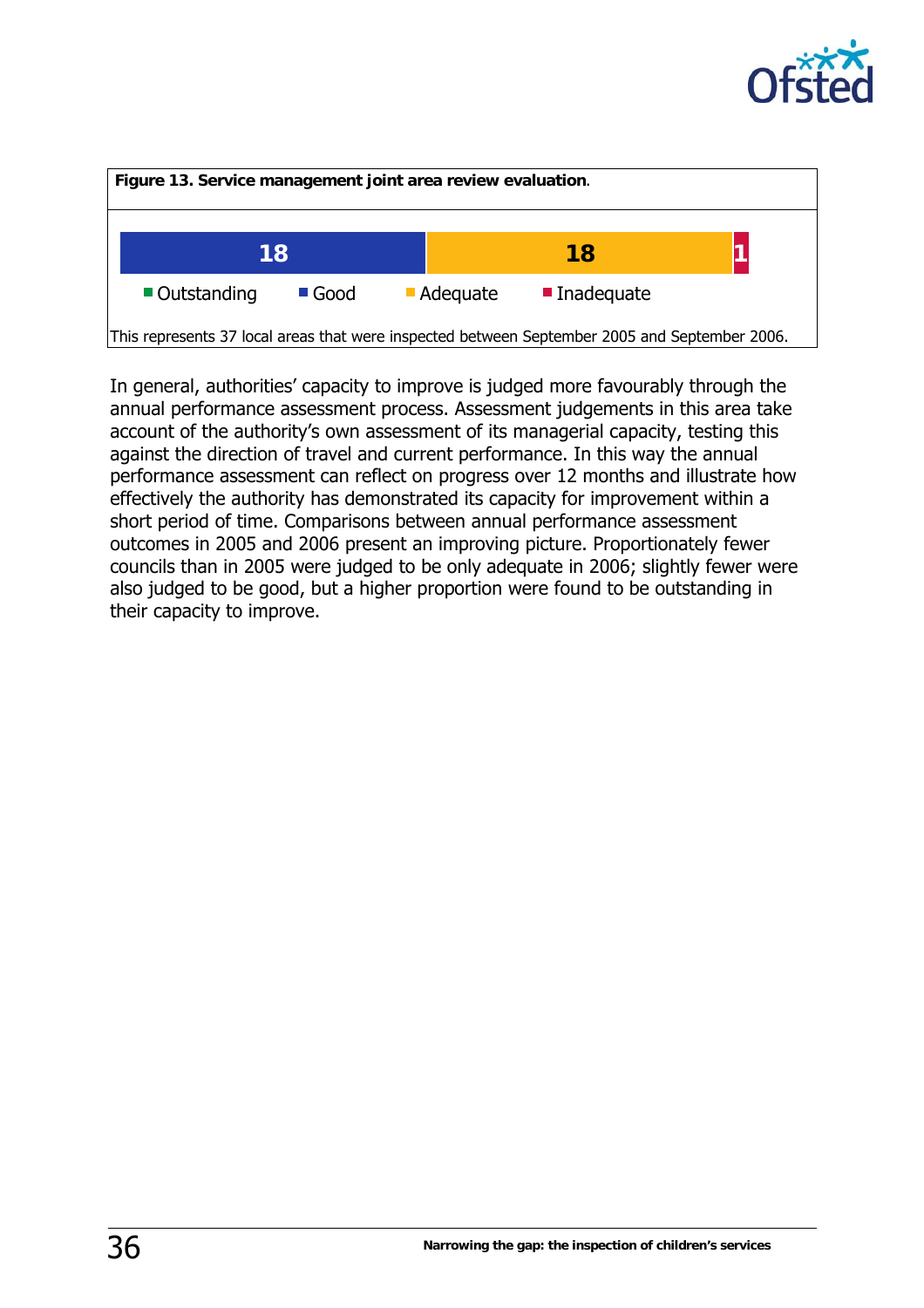

### **Examples of practice in local areas**

### **Camden: teenage pregnancy strategy**

Excellent engagement from senior strategic partners has contributed to a successful strategy. The under-18 conception rate in Camden is now 41.4 per 1,000 population, lower than the London average (58 per 1,000). This represents a 15.9 % reduction since 1988.

The strategy is based on:

- **high quality sex and relationships education (SRE) in schools and other settings** 
	- − Our 'healthy schools' have an SRE policy and a curriculum, supported by sessions delivered by the sexual heath education team in all secondary schools.
	- − For non-school settings, we have secured local area agreement funding for a sexual health outreach coordinator to deliver SRE to young people at risk. This is further supported by a dedicated SRE training package for all full-time youth and Connexions staff. Sixteen staff will be given intensive SRE training, and, as SRE champions, will then deliver SRE in youth settings. A C card condom distribution scheme will operate from April 2007.
- **improved capacity and access to support** 
	- − Contraceptive and sexual health screening services have been improved, with a new dedicated young people's service in King's Cross. Emergency hormonal contraceptives are given free to young women under 18 through pharmacies.
	- − A teens and toddlers programme has been developed to raise the educational aspirations of young people at risk of poor educational outcomes.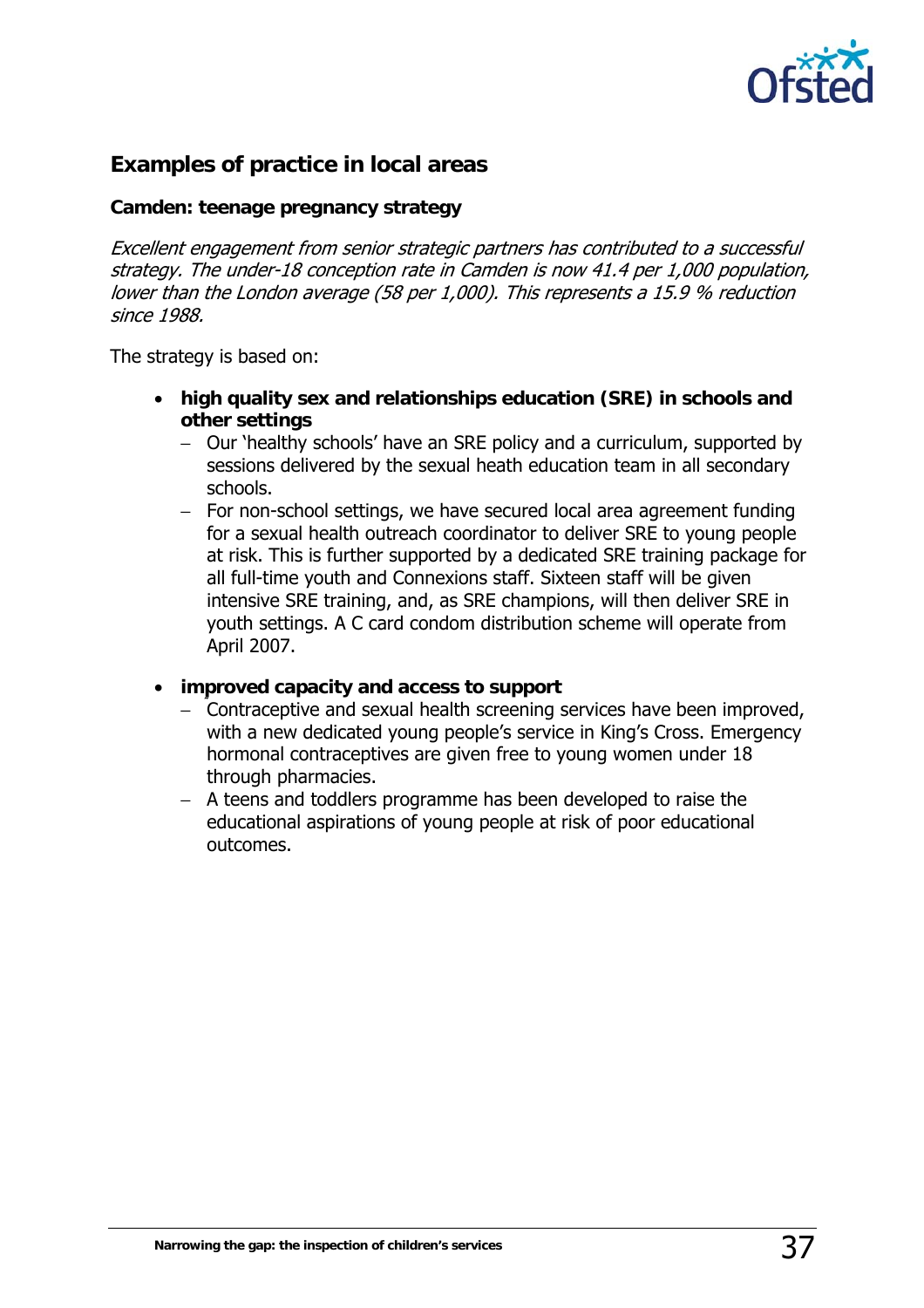

#### **Bournemouth: no child left unallocated**

**New cases are always allocated immediately.** This makes it easier to track cases from initial contact to closure or transfer.

High quality management information, case tracking systems and supervision of staff are in place to ensure that all contacts and referrals are risk assessed on the day that they arrive, and that those that progress to initial assessment are managed within statutory timescales.

When a contact is made, a contact record is created and this is immediately allocated to a customer services officer. The record is then passed to the manager/senior practitioner covering duty on the day. At that point the information is risk assessed using the eligibility criteria, taking account of the age/vulnerability of the child(ren). Information and advice is then offered via the duty social worker, or a referral and information record is created.

If the referral is under Section 47 of the Children Act 1989, there is an immediate strategy discussion and allocation to a qualified and experienced social worker. If the referral is under Section 17 of the Children Act 1989 then an appointment is made to see the family within a week and the referrer is advised about the actions taken. This is followed up by a phone call to the family to offer reassurance, answer any questions and obtain consent for basic checks to be made.

All referrals are logged with a date for completion, and the progress of the assessment is checked. Senior practitioners quality assure assessments and are responsible for timescales being adhered to, and for ensuring that children, families and relevant agencies have been involved in the plan.

Once completed, the file is audited initially by the allocated social worker and quality assured by either the manager or one of the senior practitioners. When the assessment is given to the family they are asked to complete a questionnaire about the service provided and the timeliness of it, which is returned to management information to provide feedback on the quality of the work.

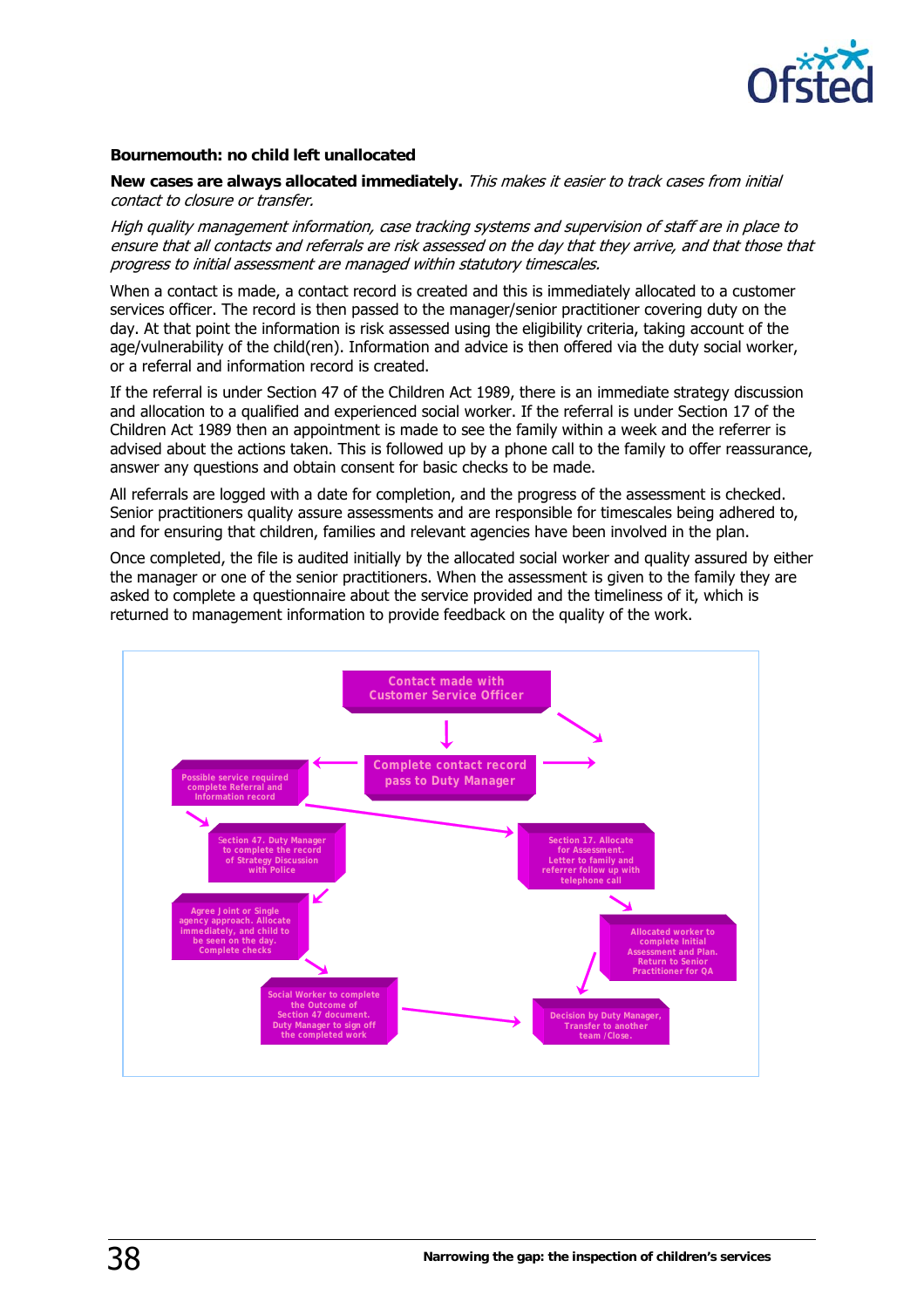

### **Shropshire: intervening early to improve outcomes**



The county council and key partners recognised that although universal and specialist services were of a good standard, there were vulnerable children and young people who were not receiving a sufficiently coordinated and timely service. Determined to improve this situation, all key partners agreed a 'continuum of need' – or 'windscreen', as it is commonly known – to direct a joint approach to partnership working and earlier intervention.

### **Bringing together key partners**

The formation of the children's trust brought together all key partners, including voluntary sector representation, and secured a commitment to moving this agenda forward.

Joint commissioning between the county council and PCT ensured that the strategic direction entailed a comprehensive CAMHS and an integrated service for children with disabilities. A strategic and an operational group of managers have directed and overseen the shift to integrated working, ensuring coordination of front-line services and improving outcomes for children and their families.

A well-motivated workforce has been enthusiastic about multi-agency training in common processes and information sharing, and practitioners have been supported well through this cultural change. This has created a common language, increased understanding of each other's roles, and awareness of everyone's accountability for vulnerable children.

### **What has happened since**

The Team Around the Child (TAC) model is becoming the norm, with the young person/family as part of the team, and an early, coordinated response offered to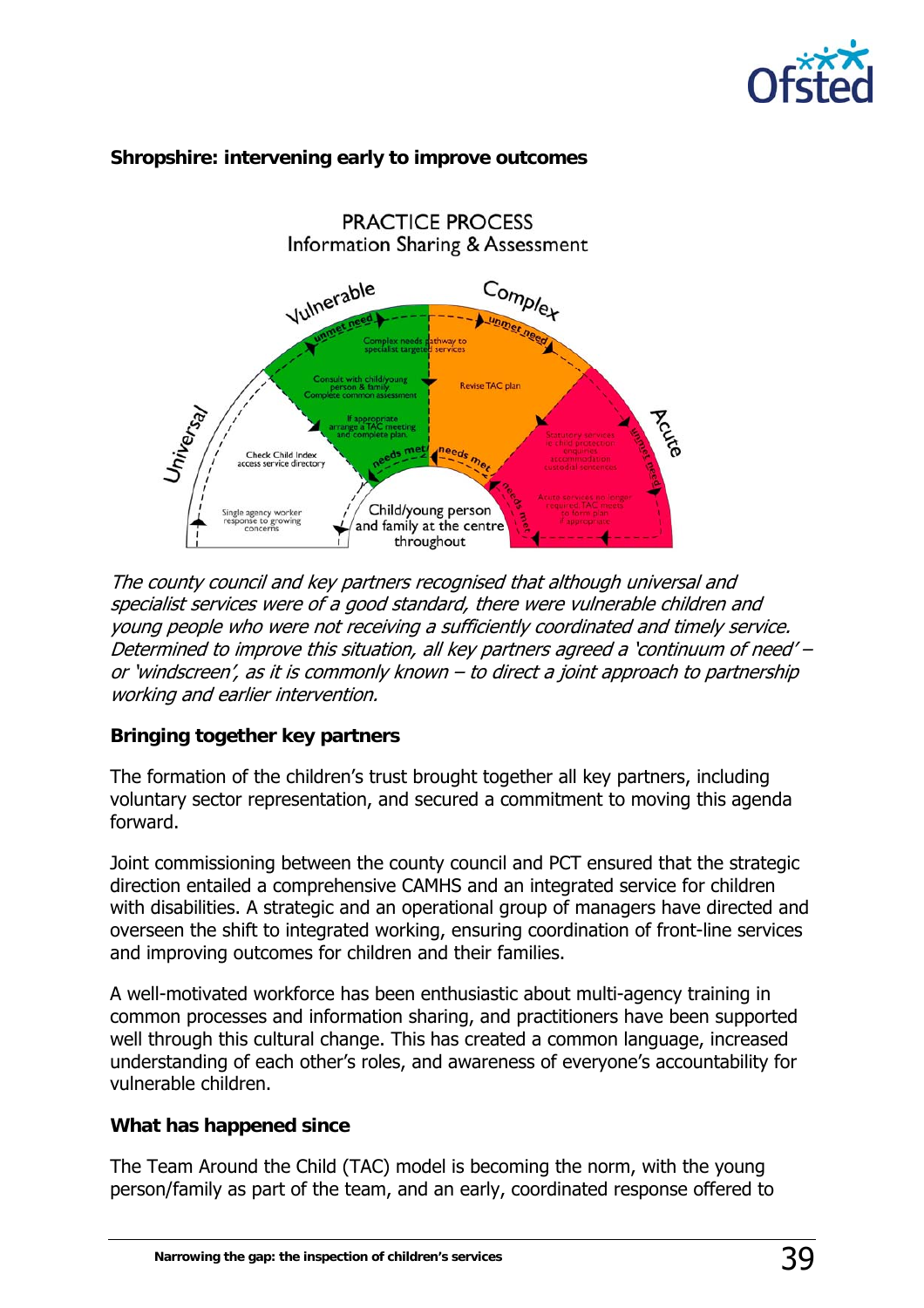

support young people in achieving positive outcomes. Indications are that young people and their families like this way of working, as illustrated in the case example below.

Activity data has been shared widely with all key partners at both strategic and operational levels. Initially reported on a monthly basis, it indicated which agencies were adopting the common processes, and where further support needed to be directed to progress involvement. Now reported on a quarterly basis, activity data is regularly analysed by operational managers.

A local area agreement is driving the development of a joint performance framework for integrated working, with all key partners agreeing a common set of performance indicators to evidence improved outcomes for children and young people.

#### **Case study**

Sian, 15-years-old, had moved to Shropshire with her mother and sibling. She had no clear boundaries, was defiant and aggressive towards her mother and had been self-harming.

Following contact with the school family support worker who completed a Common Assessment Framework and became the lead professional, a TAC meeting was called. The meeting included Sian, her mother, the youth offending service, CAMHS, Sian's school head of house, the local police beat officer, Social Care and Safeguards, Connexions and the education welfare officer.

A review TAC meeting was held a month later, by which time a one-day-per-week college placement for Sian had been secured and a CAMHS appointment had been arranged. During the school summer holiday Sian attended her first CAMHS appointment and her self-harming ceased; she attended only two more appointments with CAMHS as things improved.

In September, Sian embarked on a child development course for four days a week. She remained on the school roll but was educated off-site. A further two TAC meetings were held for Sian, which she attended with her mother demonstrating an improved relationship between them. At this point the TAC meetings ceased as outcomes had been achieved.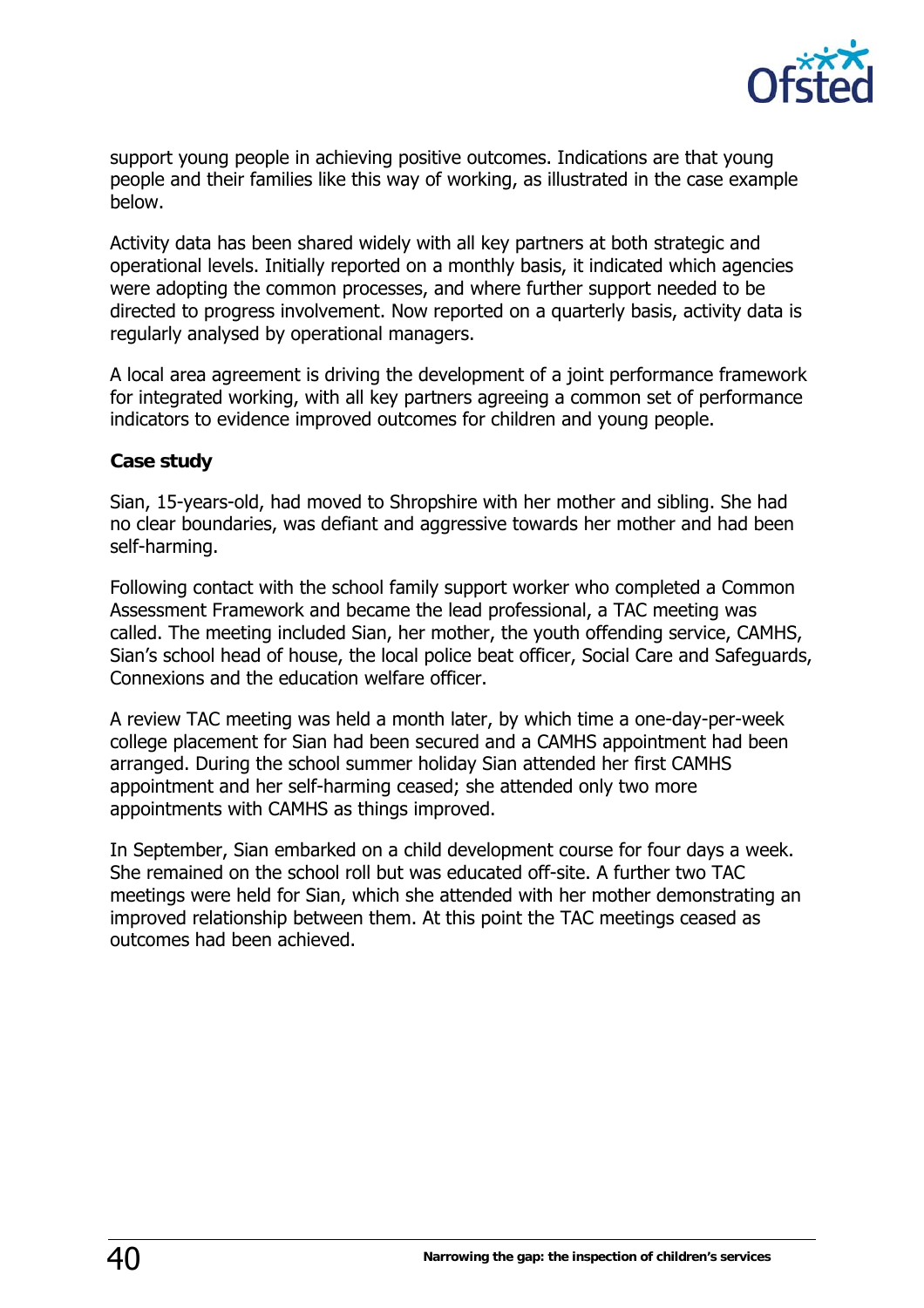

#### **York: linking the five outcomes through out-of-school hours learning opportunities**

In York, children's services is part of a directorate which includes leisure and culture. This has made it easier to coordinate the play strategy and the out-of-school activity programme with everything else that is happening under the five Every Child Matters outcomes for children and young people.

Schools Out is a holiday programme which includes everything from mask making to scuba diving, and has grown from 15,000 children attending three years ago to over 50,000 in 2006. The senior play development officer is located in the early years and extended schools service, which is rapidly making progress towards the target for every school to be an extended school by 2008. Progress is largely due to the shared foundation partnerships set up six years ago, around every primary school in the city, to ensure that the private, voluntary and independent sectors were full partners in the provision of childcare and nursery education. Since first being established, the partnerships have taken on a life of their own and grown to embrace the full range of out-of-school activity.

To complete the picture, the authority has given a high priority to provision for children and young people who are able, gifted and talented. Green Apples is a partnership with the university which has been run for some years and is designed to raise aspirations for secondary-age pupils in more disadvantaged areas of the city. A programme aimed at primary-age pupils, Little Green Apples, is planned. More recently the authority has been awarded an intensive supervision and surveillance programme grant by the DfES to work in partnership with the independent schools in the city to deliver master classes for up to 800 able and talented, secondary-age pupils. These master classes, all provided as after-school activities, will focus on the application of science skills in five areas: health; society; the humanities; art; and the creative industries.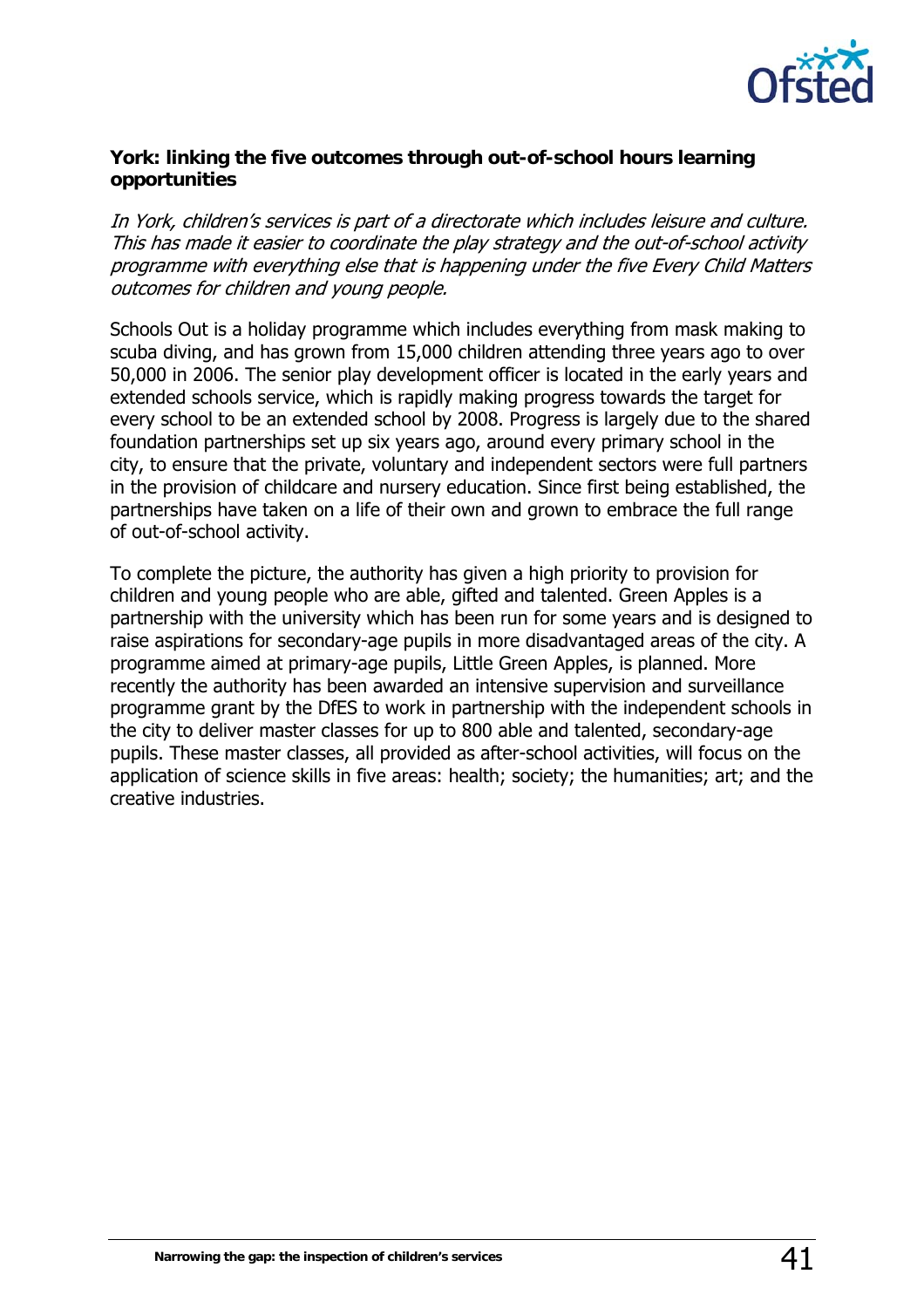

### **Stockton-on-Tees: early support for those with complex needs**

Early support provision is an inclusive approach to improving outcomes for preschool children with complex special needs, and to providing support for their families. Its aim is to develop and coordinate high quality family-centred services, based on assessed needs, which promote social inclusion.

The following services participate:

- early support key working
- the portage service
- family groups
- High Flyers Early Support Nursery (an assessment nursery)
- the outreach service
- SCAMP (Support for Children Accessing Mainstream Provision)
- EarlyBird
- training.

Referrals are made to a multi-disciplinary team which agrees a tailored package of support to meet the needs of the child and family.

Agencies work together and with parents to develop services. There is an early support steering group, with two parent members, and an operational managers group to take the work forward according to an agreed action plan. A cross-agency key worker training course has been developed, which has received national recognition. The aim of key working is to create a seamless progression from early support, through coordination of care, to transitional care. Key worker support meetings are held regularly for all professionals involved to share good practice and resolve any issues.

A local information guide has been written by parents and professionals and distributed to families of children with additional needs, as well as to schools and professionals in different agencies. The positive impact on families, reported by parents, includes:

- the benefits of a consistent approach at home and nursery, for example, in using the same communication systems
- joint assessments/visits by professionals as a useful vehicle to share information and ensure that services complement each other rather than duplicate support or leave a gap
- the value of the local information file  $-$  it is always handy to have such a comprehensive list of contacts in one place and it is useful when thinking ahead to see there is a range of people in the local area to help with the next steps.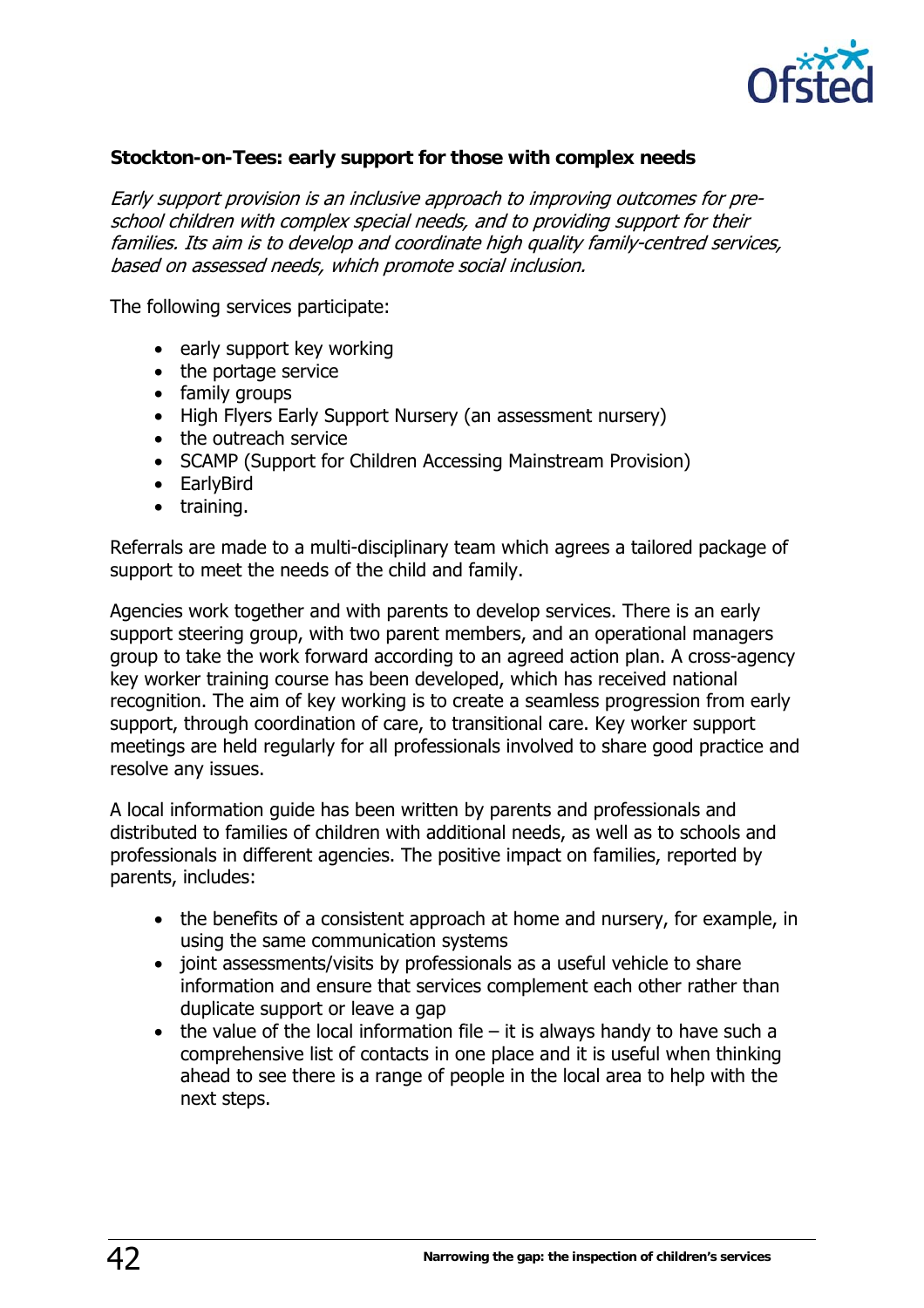

#### **St Helens: elected members working with young people**

A number of key features have enabled St Helens to develop effective strategies to support young people in making a positive contribution:

- the very significant partnership working that exists across all agencies has enabled us to target engagement strategies at different age groups, including very young children
- the priority given to this issue by elected members, through work on youth involvement in local democracy, in order to increase engagement in political and democratic decision making
- the local authority and partners formally adopting the Hear By Right Standards\* during 2005/06
- the development of a multi agency strategy for consultation, participation and engagement to ensure these standards are embedded in St Helens's work.

#### **Consultation with young people**

Last year, the voluntary sector was involved in facilitating consultation with young people as part of the development of the Children and Young People's Plan. This year, the outcome of extensive youth debate during local democracy week will be used to contribute to refreshing the Plan.

A key example of the result of this consultation is bullying. This issue has been consistently raised by young people, and this became one of the priorities in the Plan. The Children and Young People Scrutiny Panel (which includes young people) undertook an extensive study of bullying, including a survey across schools, and has continued to regularly monitor progress in this area.

In 2006, bullying was again raised as a major issue by young people during local democracy week, and their views will contribute to reviewing progress and actions in the 2007 Plan. Work is also underway to identify clear measures for establishing baseline information and monitoring progress.

\*Hear by Right is a tried and tested standards framework for organisations across the statutory and voluntary sectors to assess and improve practice and policy on the active involvement of children and young people.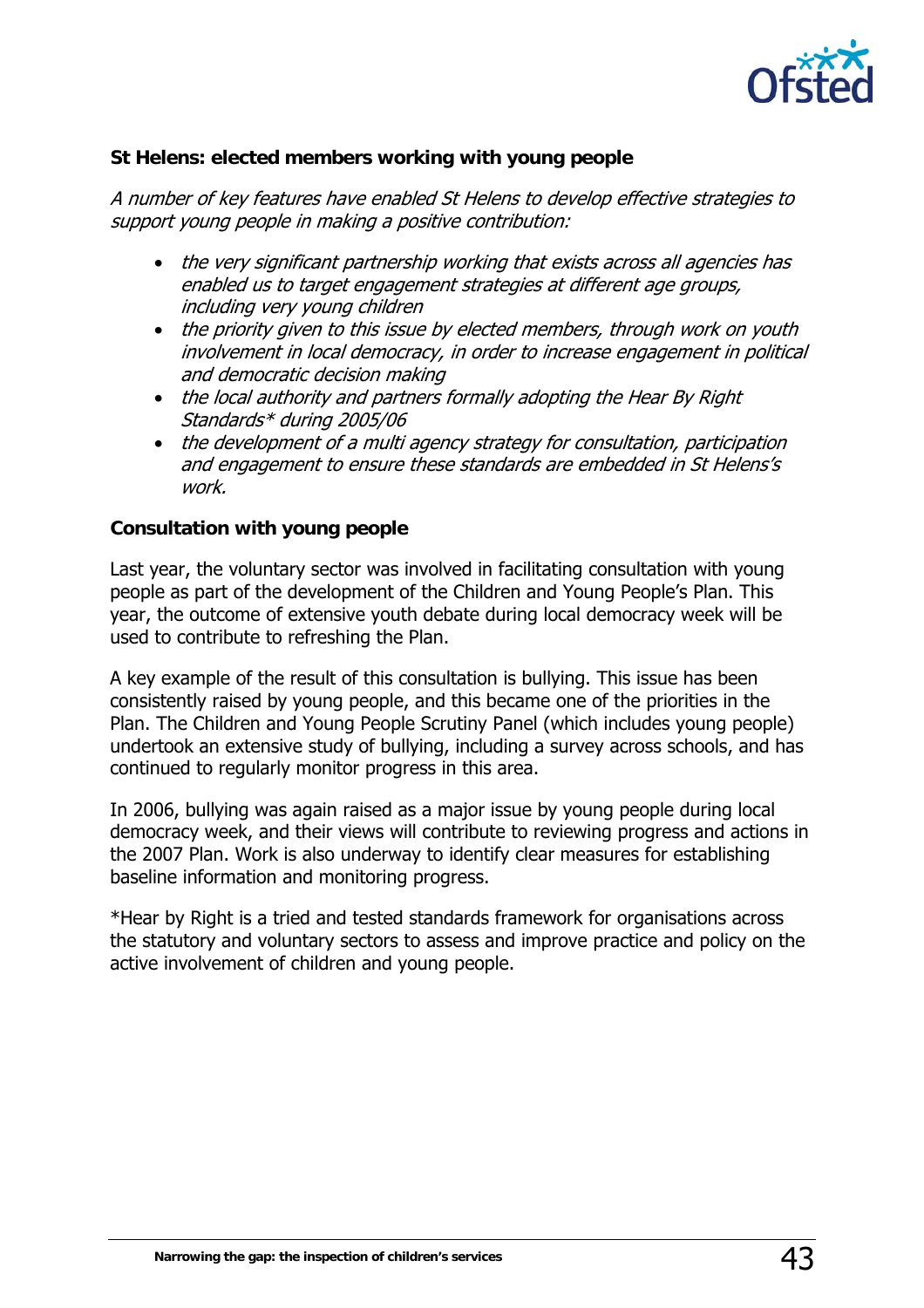

#### **Norfolk: ensuring all young people's views are heard**

The main strength of Norfolk's approach in supporting young people to make a positive contribution has been in ensuring that key decision makers hear the views of a wide range of young people. This has been largely achieved through the adoption of Hear By Rights standards. As a result a network of young people's groups has been developed.

Consultation projects are undertaken at a universal and targeted level. For example, in developing the Children and Young People's Plan, a panel of young people translated the draft plan into accessible language for young people and then consultation packs were developed and distributed for use by both primary and secondary schools to ensure a broad response from across the county. A significant number of schools responded with 6,459 individual responses from children and young people.

Feedback from children and young people about their priorities will be incorporated into the refreshed Children and Young People's Plan for 2007/08 and followed up during the year with a 'We asked, you said, we did' survey, to inform our review of the 2007/08 Plan.

Norfolk children's services recently completed a major review of special educational needs, and as part of this review work was undertaken with a group of young people, some with learning difficulties, to develop the consultation exercise in accessible language. The consultation was placed on the Blurb\* website and focus groups were run in special schools, and 101 young people took part in the online widget version of the consultation.

A consultation project, 'Are you being served', sought the views of young people leaving care, and led to changes such as the introduction of a phone charge card system for looked after children and care leavers. This enables them to contact their social worker without wasting credit on their mobile phones while waiting to be connected, and/or when they have no funds. In another study, Keeping In Touch, service users said that they wanted social workers to communicate with them by texting to their mobile phones or emailing. This has been taken onboard and is now widespread practice in the leaving care service.

Norfolk's young people's website www.norfolkblurb.co.uk provides a range of information for young people including consultation projects and surveys. The site currently receives 20,000 visits a month.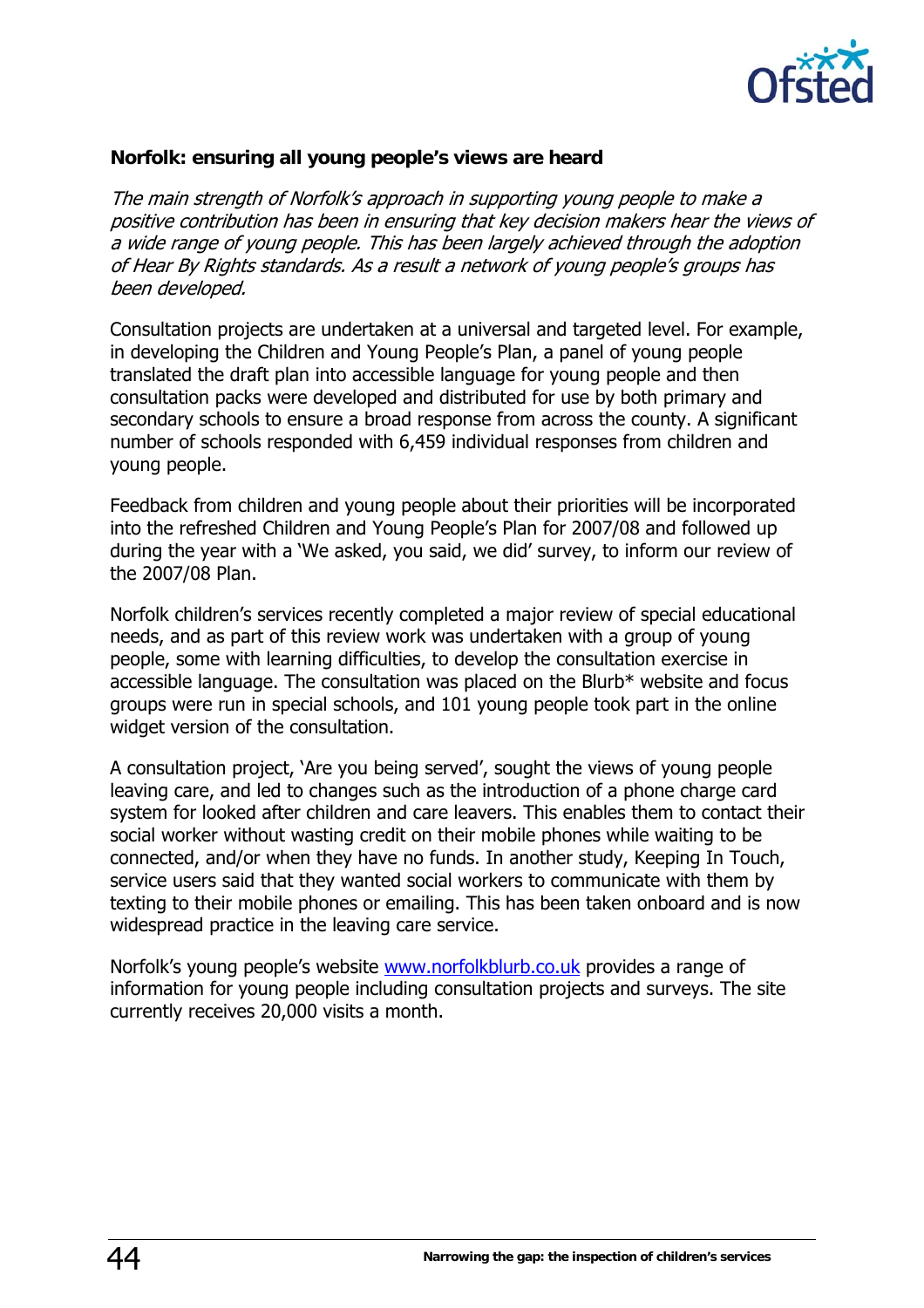

### **Bracknell Forest: joint working between children's services and housing services**

Joint working between children's services and housing services has helped to develop a preventative approach, reduced use of bed and breakfast accommodation for young people, and increased local knowledge of issues leading to homelessness.

#### **Success has been achieved through a number of different initiatives:**

• **establishing a young person's group as a sub-group of the homelessness strategy group, chaired by a senior manager from children's social care and involving both housing officers and social workers** 

The aim of the group was to produce a scheme that would enable all homeless and vulnerable young people aged 16–17 to receive a consistent response from services working with them, and to reduce duplication

• **developing a joint assessment form**

Information required by children's social care and housing was incorporated into the form and joint training was held for the duty team and housing, led by the senior managers of both departments. Housing staff were keen to engage in the process, particularly since they had a dedicated seconded social worker to undertake joint assessments

• **setting up a resource panel including team managers from housing, children's and adult services to allocate the available resources: supported accommodation, move-on accommodation and the lodgings scheme** 

This initially met on a two-weekly basis, but is now monthly and enables monitoring of the scheme, young people, and any difficulties to be identified and dealt with

• **children's social care is willing to share 50/50 with housing where vulnerable young people require finance for accommodation, where benefits are insufficient and where leaving care budgets are not applicable** 

Housing and children's social care share a joint service level agreement with a voluntary sector provider, who assists in the support of young people in accommodation, including care leavers.

#### **The critical factors in effective partnership working have been:**

- a shared vision of what is to be achieved
- senior and middle managers working together and providing leadership
- willingness to share resources
- identification of a common group of service users
- acknowledging difficulties and developing solutions
- good communication with staff.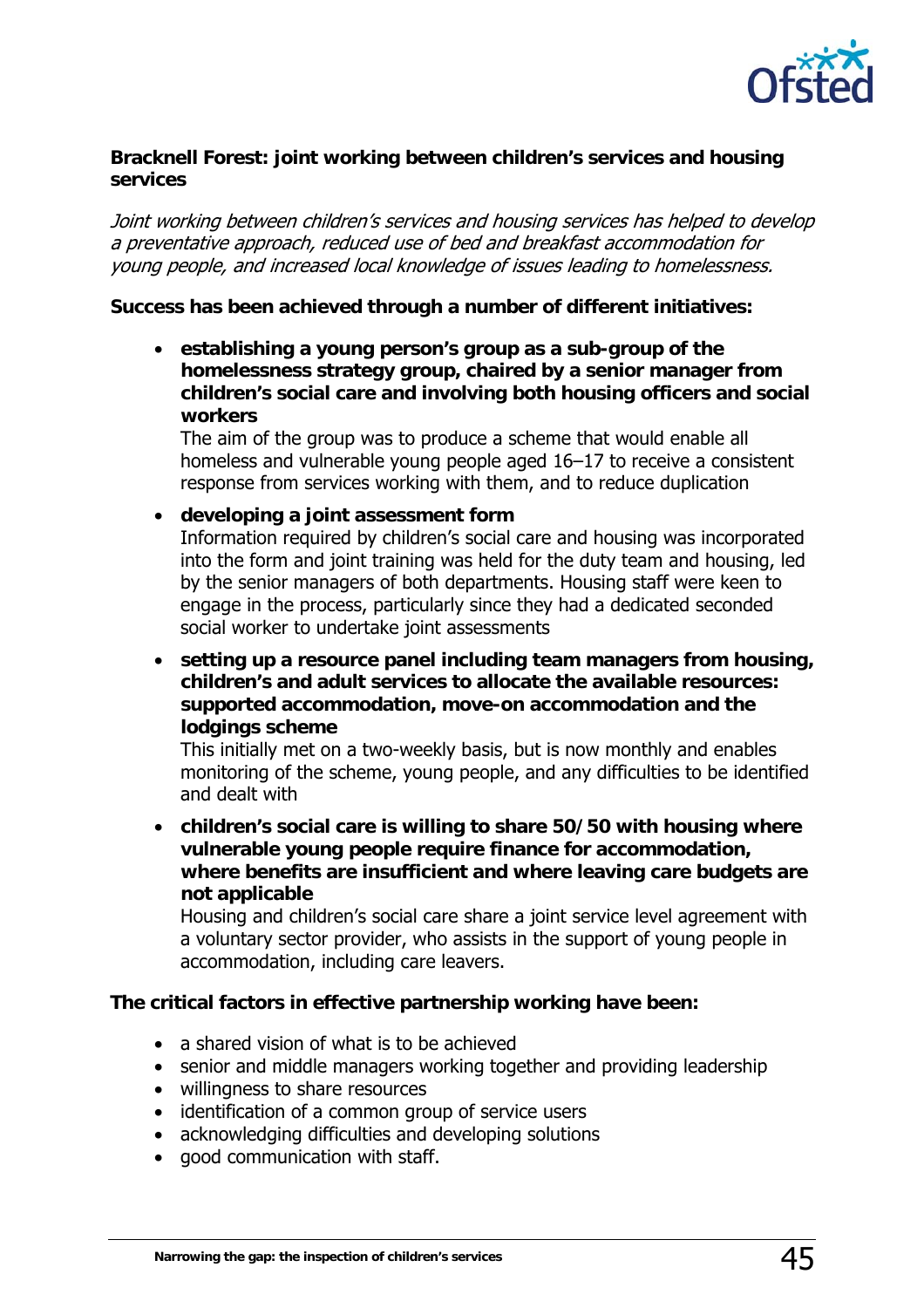

#### **Derby: reducing social work vacancies**

Derby has achieved significant reductions in vacancy rates for is social workers over the past five years. The rates for qualified social workers in children's services now stands at 4% and at 5% for fieldwork services. These sharply contrast with 2003–03 when the vacancy rate peaked at 27% for all posts. This success has been achieved by:

- ring-fencing dedicated personnel time to deal with this issue
- establishing a partnership between operations and personnel to ensure shared ownership of the problem
- targeting second and third year students from institutions that Derby has recruited from most often
- including representatives from operations, training and personnel in highly successful recruitment Open Days, with personal invitations sent to targeted groups; use of good quality venues, with good preparation and background work by personnel
- paying due regard to the induction of new staff
- ensuring ongoing post-qualifying training opportunities.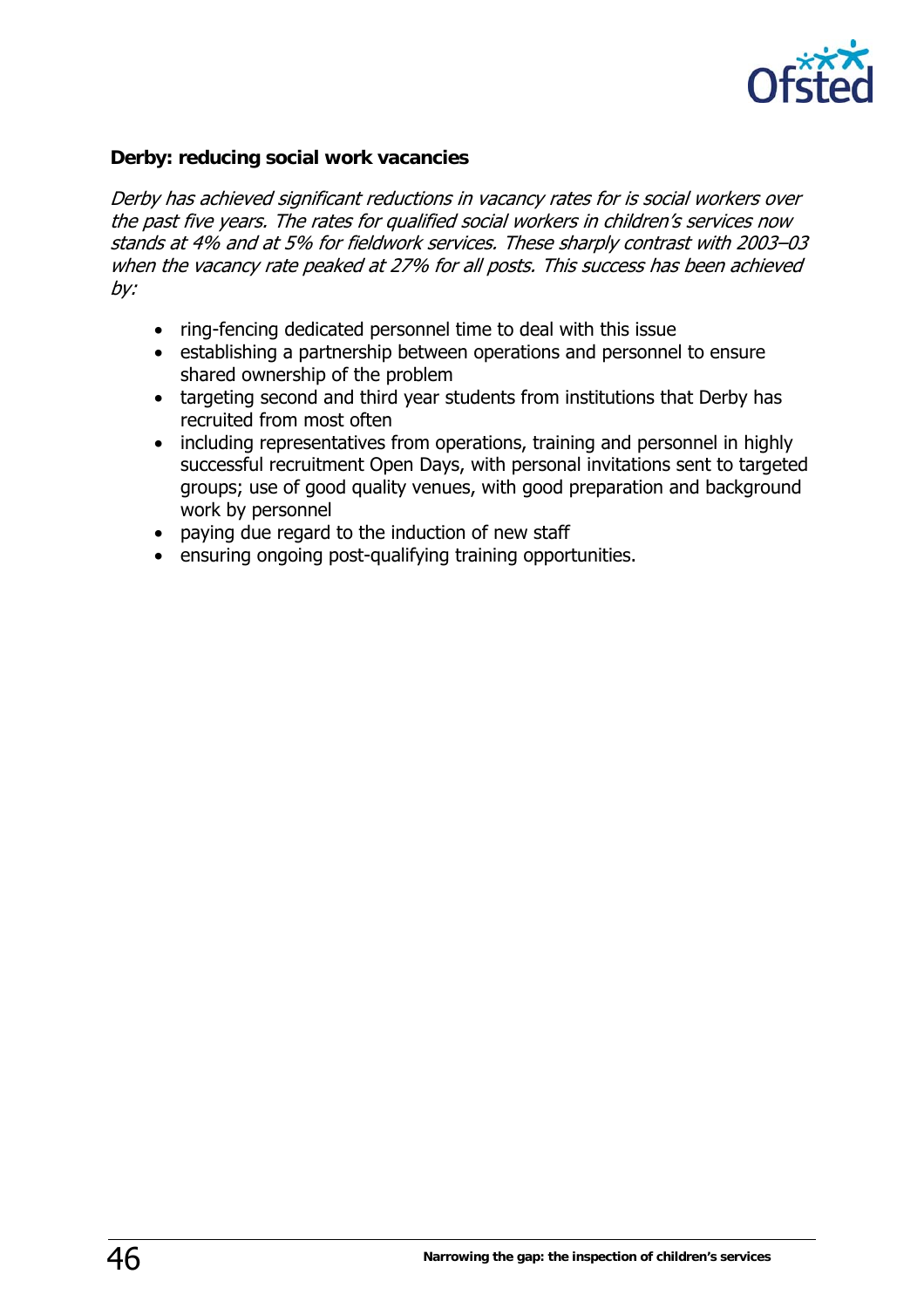

### **Rotherham: involving children and young people in performance management**

Rotherham young people's services (youth service) has developed a peer evaluation process that provides opportunities for young people and staff to get involved in quality-assurance processes.

Each peer evaluation has a focus on either an Every Child Matters/community strategy theme, or on a geographical area. The process is intended to complement more traditional 'top down' quality-assurance procedures by developing a real sense of ownership and understanding of quality issues throughout the service.

The young people's contribution is part of Rotherham's wider voice and influence strategy that is seeking to ensure that young people have a real influence in strategic thinking, service design and delivery, the commissioning and quality assurance of services, and the recruitment and training of staff.

### **The process**

After an evaluation theme is identified, young people and staff are recruited and take part in a short training programme.

They then undertake their evaluation visits in pairs, supported by youth workers, and award their own grades. An assessment session brings young people and workers together to feedback on their observations and grades and to agree overall outcomes.

A peer evaluation report is then written, which is widely distributed throughout the service. Each of the evaluated teams produces an action plan in response to the feedback they have been given. This action plan is monitored through the line management process.

Young people who have previously been involved in peer evaluation act as mentors and provide support for new young people who join the evaluation team.

#### **The impact**

The most dramatic impact has been that young people have developed skills and confidence through taking part in the process, and a greater understanding of the areas being evaluated, and now have higher expectations of quality within local provision. Staff expectations have also been raised.

The model is being rolled out across the Children and Young People's Partnership. A peer review of the teenage pregnancy strategy has been completed. Colleagues from the PTC have already undertaken the staff training and will be active members of the next peer evaluation focusing on the Every Child Matters outcome being healthy.